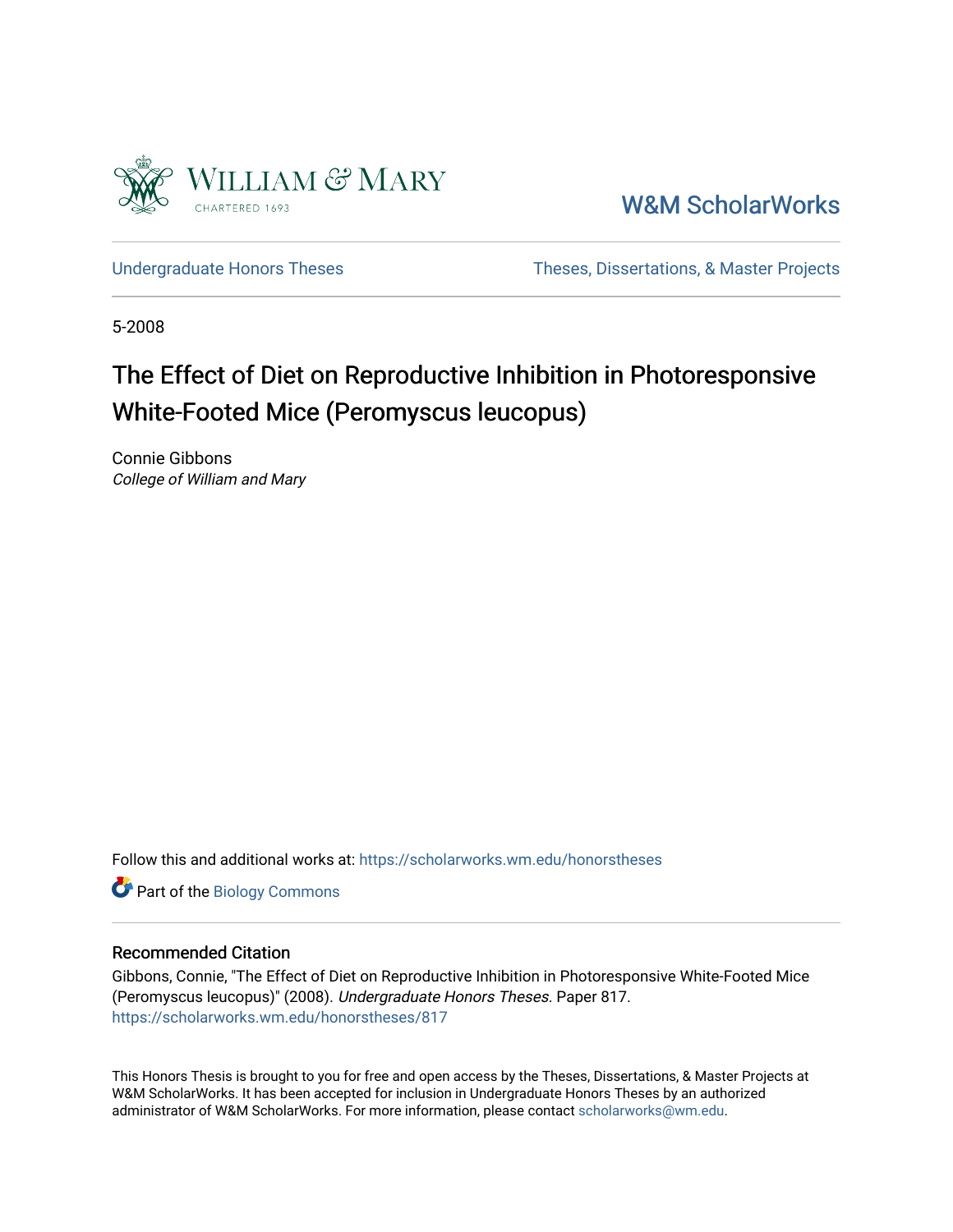## **The Effect of Diet on Reproductive Inhibition in Photoresponsive White-Footed Mice (***Peromyscus leucopus***)**

A thesis submitted in partial fulfillment of the requirement for the degree of Bachelors of Science in Biology from The College of William and Mary

by

Connie May Gibbons

Accepted for \_\_\_\_\_\_\_\_\_\_\_\_\_\_\_\_\_\_\_\_\_\_\_\_\_\_\_\_\_\_\_\_\_\_\_

\_\_\_\_\_\_\_\_\_\_\_\_\_\_\_\_\_\_\_\_\_\_\_\_\_\_\_\_\_\_\_\_\_\_\_\_\_\_\_\_

\_\_\_\_\_\_\_\_\_\_\_\_\_\_\_\_\_\_\_\_\_\_\_\_\_\_\_\_\_\_\_\_\_\_\_\_\_\_\_\_

\_\_\_\_\_\_\_\_\_\_\_\_\_\_\_\_\_\_\_\_\_\_\_\_\_\_\_\_\_\_\_\_\_\_\_\_\_\_\_\_

\_\_\_\_\_\_\_\_\_\_\_\_\_\_\_\_\_\_\_\_\_\_\_\_\_\_\_\_\_\_\_\_\_\_\_\_\_\_\_\_

 **Paul Heideman**, Director

**Randolph Coleman**

 **Lizabeth Allison**

 **Eric Bradley**

Williamsburg, VA **April 24, 2008**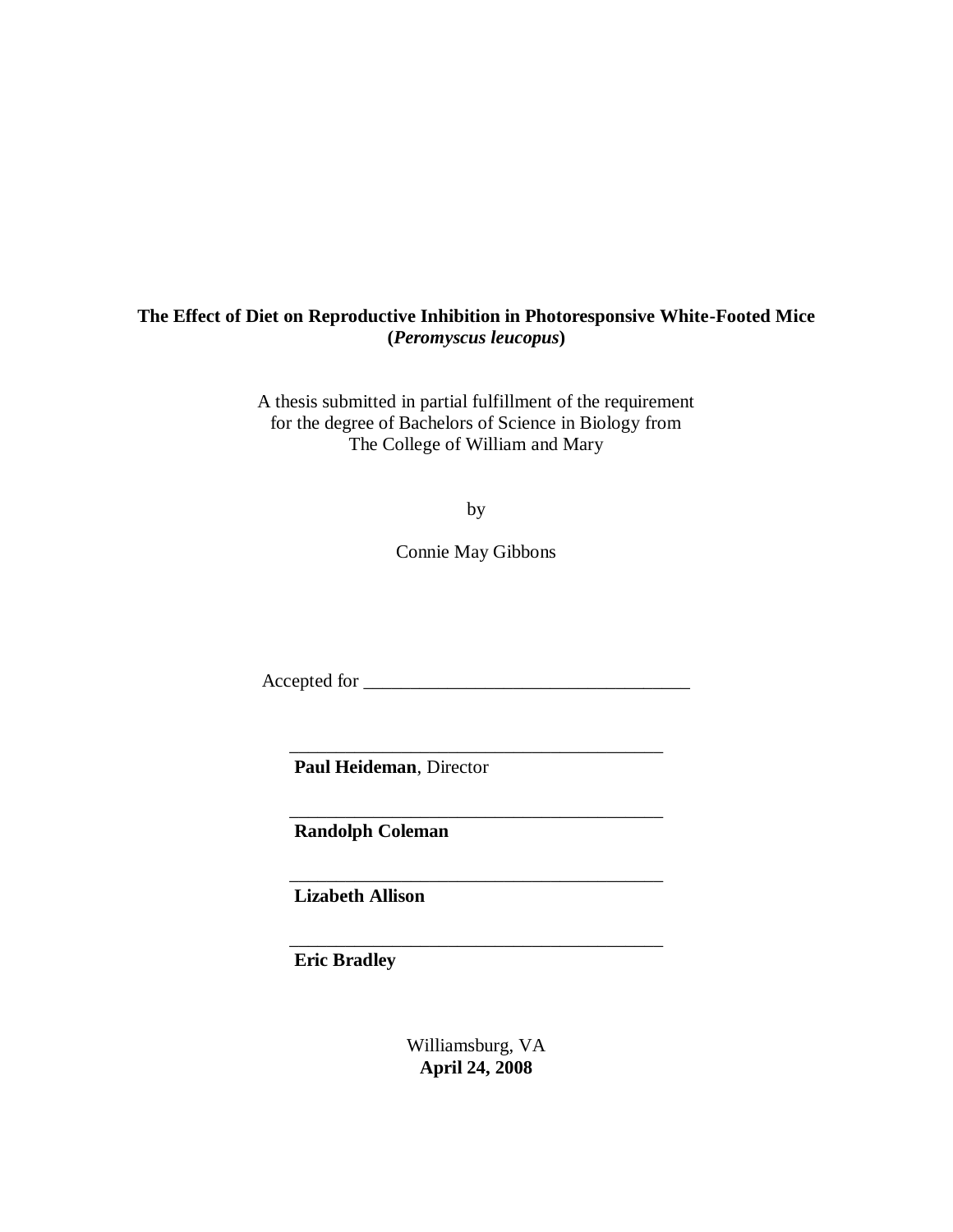## **Abstract**

Variation in reproduction is a characteristic of many different species. Reproductive variation can be caused by genetic variation, phenotypic plasticity, or a combination of both factors. The genes of an animal set up reaction norms, which include phenotypically plastic responses to different environmental cues. One environmental cue that has a powerful effect on reproductive variation in many mammalian species is photoperiod. Animals that are reproductively responsive to photoperiod demonstrate suppressed reproductive capacity in short, winter-like photoperiods. A second environmental cue that has a powerful effect on reproduction is food availability. The importance of food availability in reproductive variability is unsurprising, because increased energy is required for reproductive activity. Previous studies have shown that reduced food availability can result in suppressed reproduction. This study tests whether an abundance of high quality food can also effect reproductive variation. In this study, we tested reproductively photoresponsive male white-footed mice, *Peromyscus leucopus*, to determine if a high fat diet could overcome the reproductive suppression usually seen in short day photoperiods. This study also tested whether *P. leucopus* provided with a high fat diet consumed more kilocalories than mice provided with a defined control diet. Our results indicated increased caloric intake and gonad mass in mice provided with a high fat diet, but not to statistically significant levels.

#### **Chapter 1: The Effects of Photoresponsiveness and Energy on Reproduction**

One of the defining features of living organisms is reproduction, the ability of an individual organism to pass on its genes to a new generation. Reproduction is strongly linked to the fitness of animal, because fitness is often maximized when an animal is able to produce a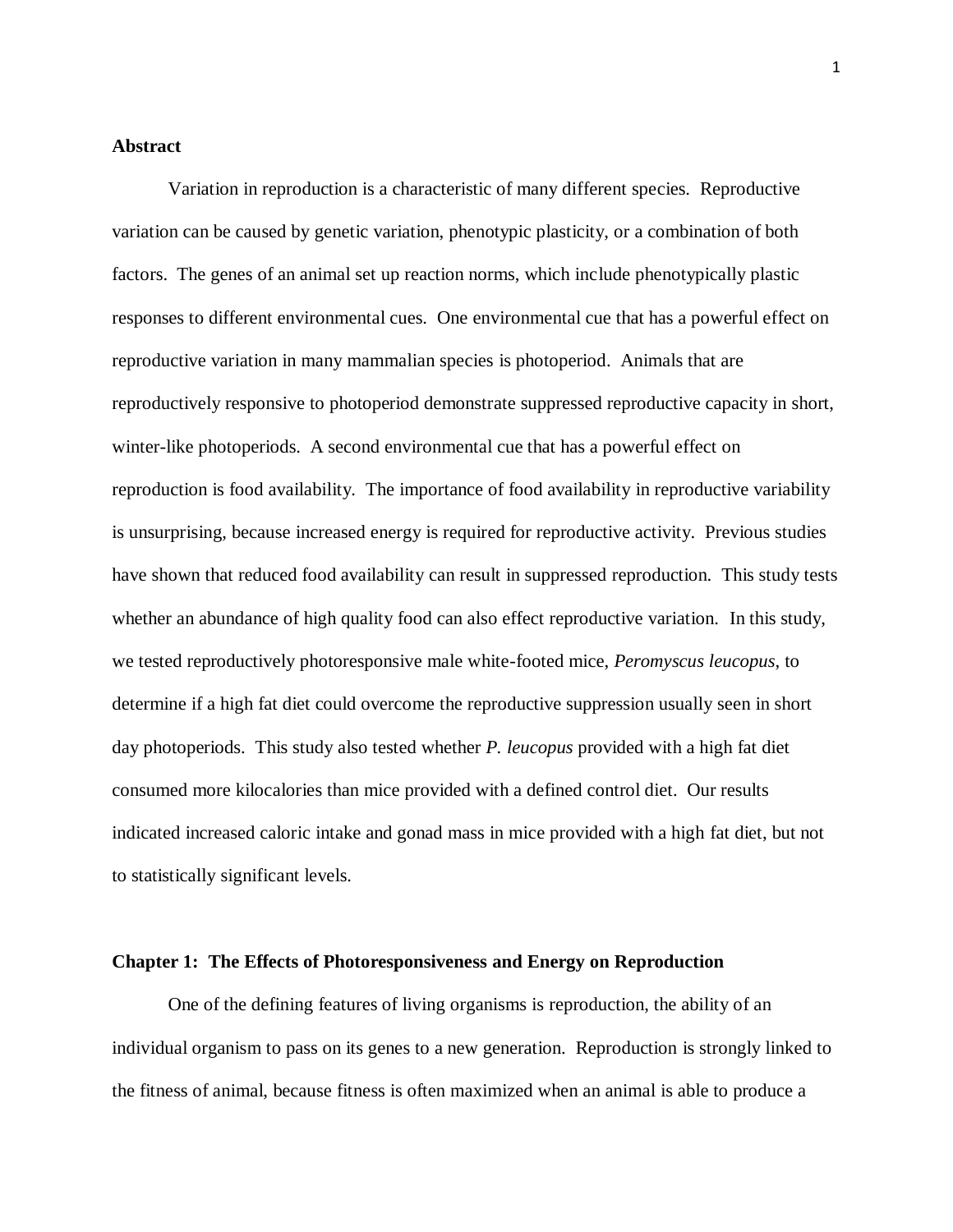large number of offspring. The creation and maintenance of a large number of offspring involves a wide variety of costs. The costs associated with reproduction include opportunity costs, risk costs, and direct energetic costs. Many of the costs of reproduction occur when reproduction diverts energy and resources away from other important processes of the body (Harshman and Zera 2006). These other body processes must then receive less energy, or the organism must take in more energy in order to reproduce. Alternatively, animals may reduce reproduction in order to offset some of the energetic and risk costs of reproduction. Alternative reproductive strategies may result in variability in reproductive capacity. Variability in reproductive capacity may be due to variability in the costs of reproduction. When costs of reproduction are at their greatest, an animal may increase its fitness by suppressing reproduction until energy resources are more readily available (Heideman et al. 2005). Because food intake allows an animal to obtain energy, variation in quantity and quality of food may cause variation in reproduction.

Because of its relation to energetic costs, food availability may have a major effect on reproduction. However, measuring and predicting food availability is a complex process, making it a complicated cue for animals to use to regulate reproductive capacity. In addition, reproductive variability is related to factors other than food. One of these other factors is photoperiodism, which plays a role in the reproduction of a number of mammalian species. Photoperiodism is the ability of organisms to use day length to regulate the changes in behavior and physiology that occur from season to season. An organism that responds to photoperiodism uses the proximate factor of day length, which has no direct effect on fitness, because of the correlations of day length with ultimate factors. These ultimate factors, including seasonal changes in temperature, food availability, and predation, are difficult for organisms to predict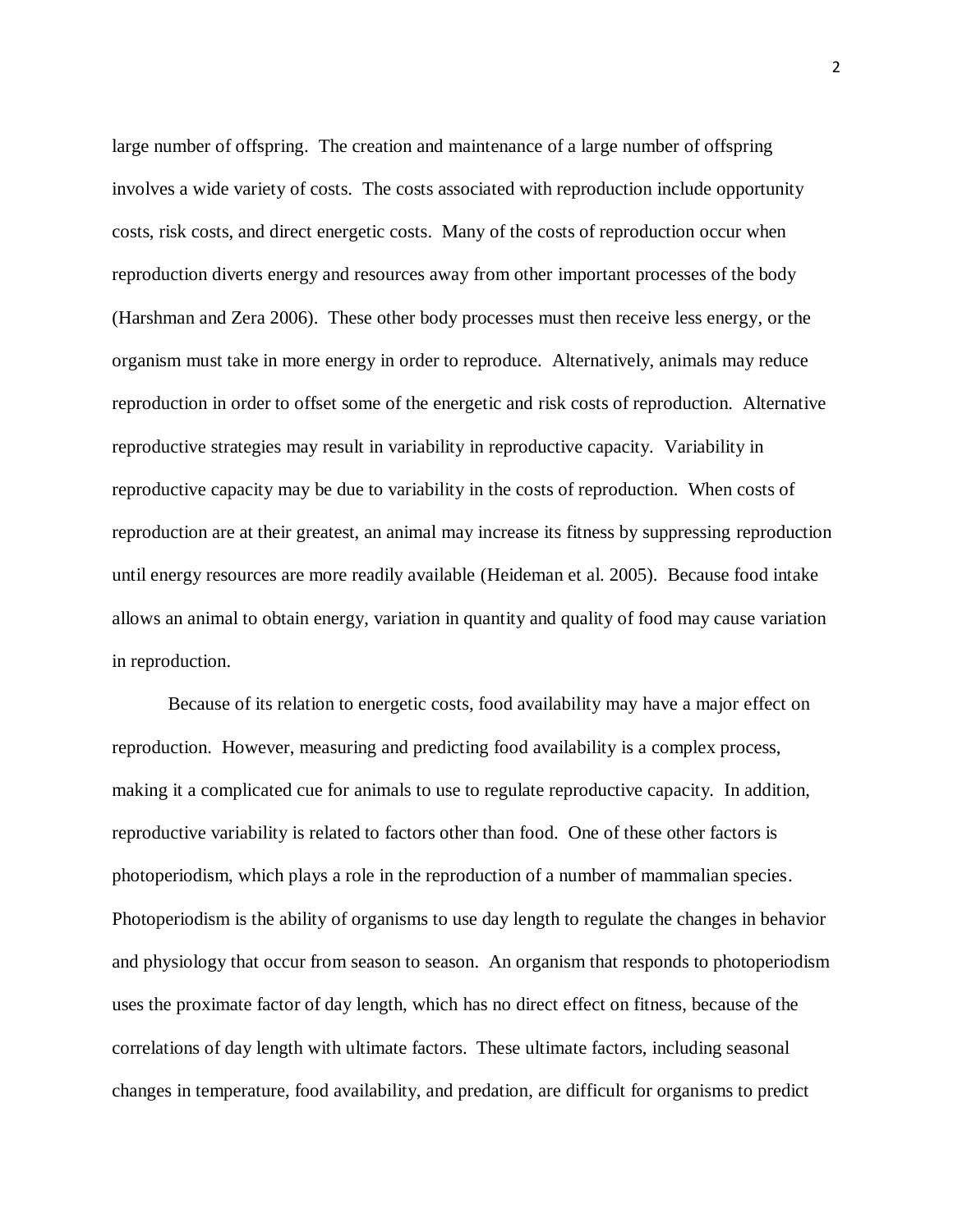directly. However, organisms can predict these future changes using a correlated change, such as day length, that is regular and easy to predict (Goldman 2001). Low temperatures, low food availability, and high predation risks that are correlated with shortened day lengths favor seasonal reduced reproduction in many mammals.

In mammals, seasonal changes are detected by the neuroendocrine system, specifically through a retinal-hypothalamic-pineal pathway (Prendergast et al. 2002). Light signals enter the pathway through retinal photoreceptors, and the signal travels into the brain to the hypothalamus. In the hypothalamus, the signal passes through the suprachiasmatic nucleus (SCN), which plays a key role in the body's circadian rhythms. From the SCN, neuronal signals travel to the paraventricular nuclei of the hypothalamus, and via the sympathetic nervous system to the pineal gland, causing the release of the hormone melatonin (Gorman and Lee 2002). Melatonin secretion occurs at night, and is secreted for a longer duration if night length is longer, such as in the winter. The melatonin signal allows a signal from photoperiod to be transferred to multiple tissues of the body (Goldman 2001).

Both melatonin and light act as signals that affect two distinct processes, photoperiodism and circadian rhythms. Circadian rhythms are based on 24 hour periods of light and dark and thus control daily patterns of behavior. In contrast, photoperiodism is based on annual changes in day length and so controls seasonal changes in behavior and physiology (Goldman 2001). For these seasonal changes, it is the duration of melatonin secretion that is important (Prendergast et al. 2002). The duration of nightly melatonin signals gradually increases as winter approaches and nights lengthen, while the opposite occurs when nights shorten in spring. The direction of change in melatonin secretion, either increased or decreased secretion, is able to convey information about seasonal change (Prendergast et al. 2002).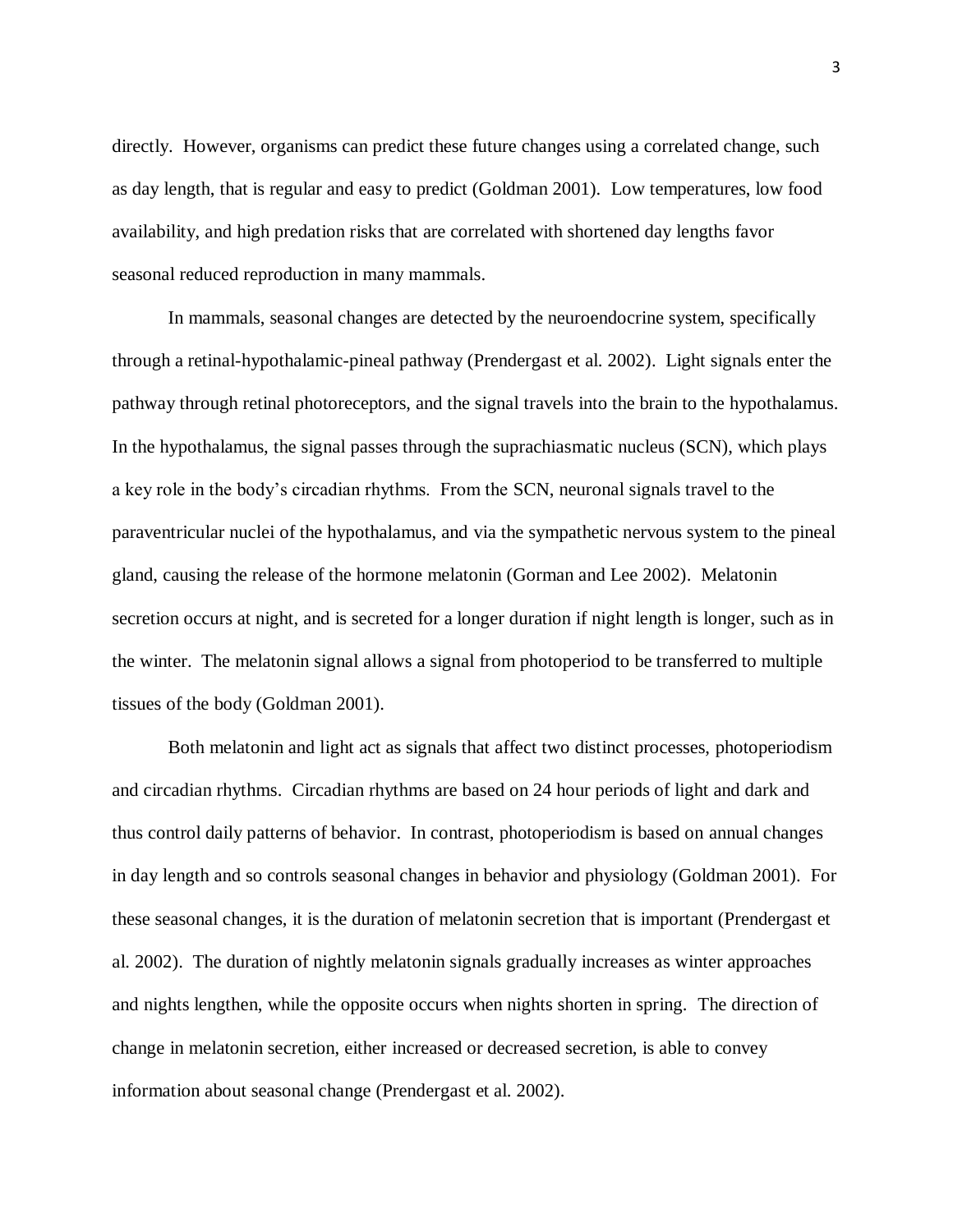Melatonin causes seasonal changes in reproduction through a specific neuroendocrine pathway. In the white-footed mouse (*Peromyscus leucopus*), studies have indicated that melatonin alters neurons in the hypothalamus that are responsible for secreting gonadotrophinreleasing hormone (GnRH) (Avigdor et al. 2005). GnRH is a major regulator of reproduction in mammals, controlling the release of luteinizing hormone (LH) and follicle-stimulating hormone (FSH). LH and FSH regulate many components of reproduction, including the release and production of sex steroids and gonad development (Baum 2002). This pathway allows photoperiod to alter reproduction in an animal, with either increased or reduced secretions of GnRH.

The culminating effect of photoperiod on these neuroendocrine pathways is seasonal changes in reproduction. Animals in which photoperiod signals result in suppressed reproduction in the winter are defined as being reproductively photoresponsive. However, many photoresponsive mammals use internal timers as well as exogenous cues such as day length. The combination of exogenous and endogenous cues control seasonal rhythms in most short-lived, small mammals in temperate zones (Prendergast et al. 2002). In a typical small mammal, the exogenous signal of short day length will cause a reproductively photoresponsive male to undergo testes regression, and therefore a period of reproductive inactivity. However, many small mammals kept indefinitely in a short, winter-like photoperiod will eventually fail to be reproductively suppressed and undergo spontaneous gonadal regrowth (Prendergast et al. 2002). Full reproductive activity is eventually restored, even in short photoperiod. Because the animal is no longer responsive to the cue of short day length, it is defined as photorefractory. The onset of the photorefractory period is controlled by an endogenous internal timer, not requiring any exogenous cues. Only a switch to a long, summer-like photoperiod will break the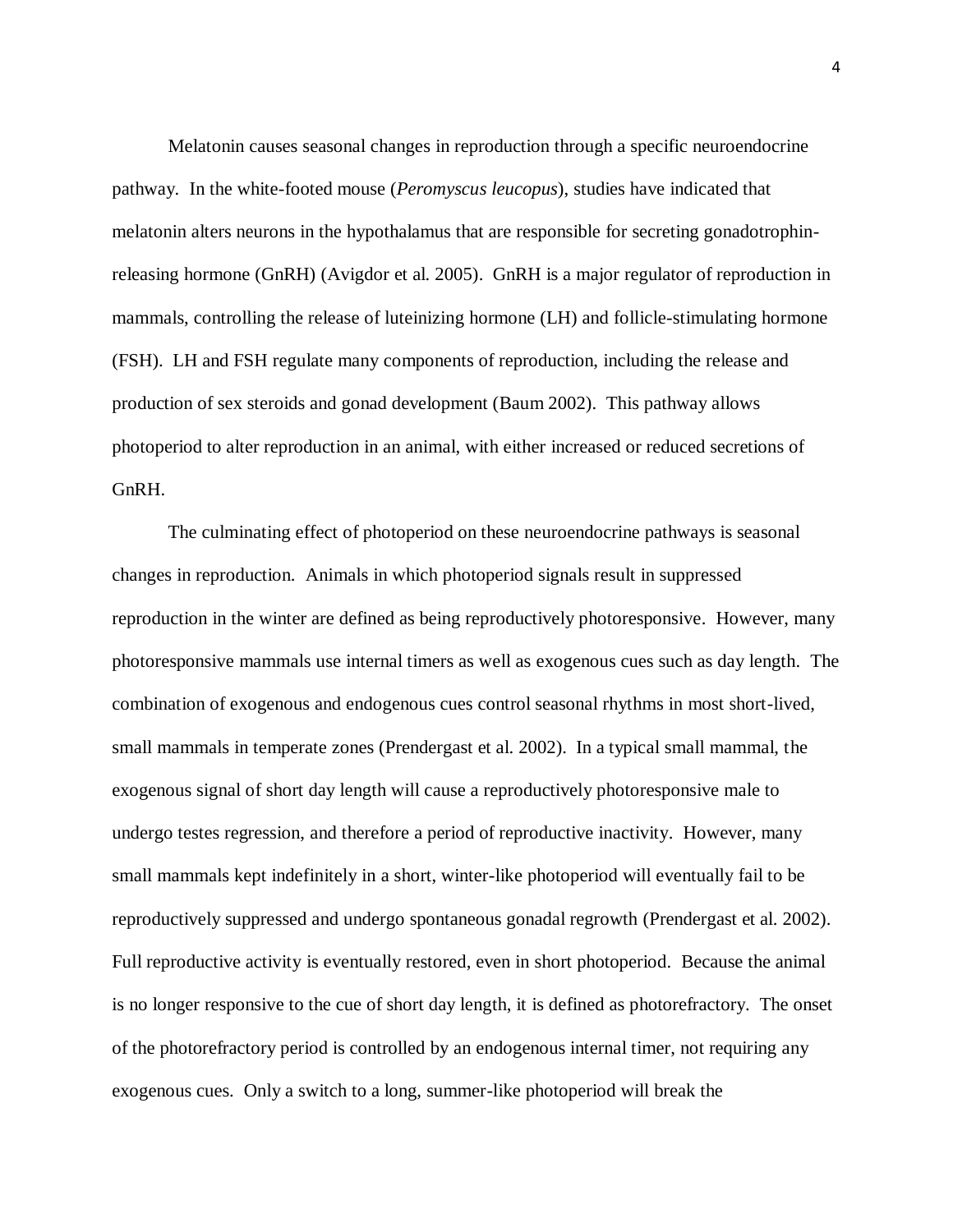photorefractory period, allowing a new period of reproductive suppression in short days (Fig. 1) (Prendergast et al. 2002). The combined role of both exogenous and endogenous cues in seasonal reproductive variation allows animals to adapt to situations in which reliance on only one set of cues might lead to a reduction in fitness. For example, an animal would have zero fitness in constant short day conditions if reproduction was suppressed indefinitely. However, reproductive suppression is eventually removed due to the action of the internal timer.

The physiological processes allowing reproductive photoresponsiveness are very complex. The evolution of such complex processes for this function indicates that it is potentially beneficial for some animals to reduce reproductive capacity in the winter. Winter reduction of reproductive capacity can be beneficial for multiple reasons. Reproduction requires large quantities of energy to dedicate to the various aspects of reproduction, including gamete production and searching for a mate. To fulfill the energetic costs of reproduction an animal needs to consume greater quantities of food. However, food availability is often reduced in the winter, making it more difficult for animals to procure the extra energy needed for reproduction during the winter months. If this is the case, it would be plausible that reduction or elimination of reproductive activity in the winter could actually increase fitness.

Increased fitness may not always result from reproductive suppression in the winter. If winter conditions are mild and food is abundant, fitness will often be greater for an animal that continues to reproduce during the winter. However, if conditions are severe and food availability is low, fitness will often be greater for an animal that suppresses reproduction during the winter. Because of the variability of fitness outcomes in different situations, no one reproductive strategy during the winter will maximize fitness in a population. In fixed reproductive strategies, all members of a population will always respond to short day cues in the same way. Therefore, in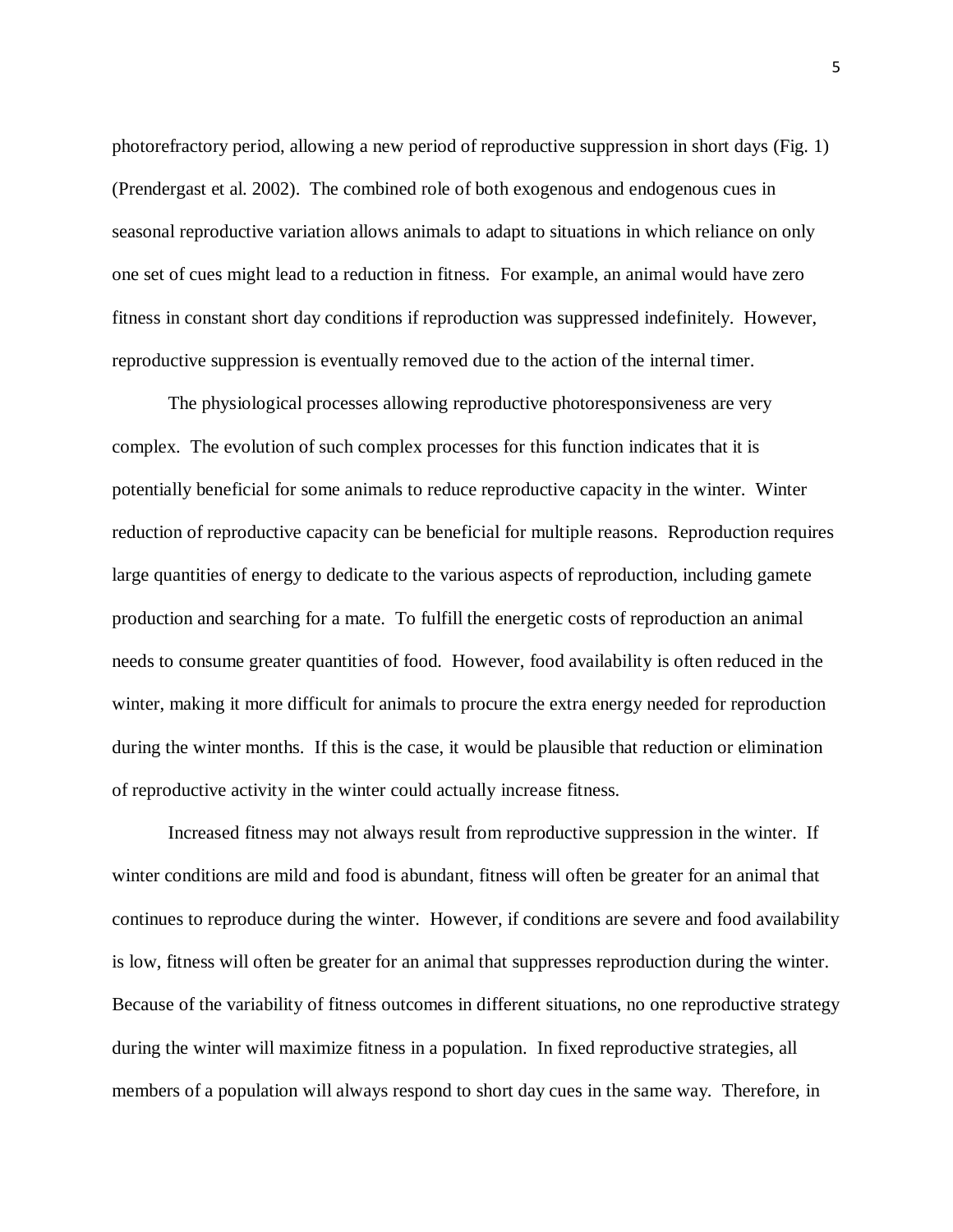each individual, short days cues will either always cause reproductive suppression or will always cause maintenance of reproductive activity during the winter. In contrast, members of a population that exhibits a variable strategy will sometimes respond differently to short, winterlike photoperiods. Therefore, individuals may sometimes have reproductive suppression, may remain reproductively active, or show intermediate levels of reproductive activity.

Variation in reproductive response to photoperiod can be caused by genetic variation and by phenotypic plasticity. Fixed reproductive strategies are determined by genetics. Because the genes of an individual do not change over time, individuals of a fixed reproductive strategy always have the same reproductive response. However, genetic variation can allow the reproductive response of a population to evolve over time. The existence of genetic variation in photoresponsiveness would allow for rapid selection of responses to photoperiod that lead to the highest fitness in different environmental situations. Over time, selection would favor animals that had the more adaptive response to photoperiod (Prendergast et al. 2002). In contrast, variable reproductive strategies involve phenotypic plasticity. Phenotypic plasticity is included in the potential reaction norms set up by genes. Genes are acted on by natural selection, while phenotypic plasticity is affected by environmental cues. The combination of these two factors in a variable reproductive strategy provides an animal with a greater potential to have an adaptive reproductive response.

Seasonal variation in reproduction occurs in many populations of rodents found in temperate areas. This includes the species used in this study, *Peromyscus leucopus,* the whitefooted mouse (Heideman et al. 1999). In *P. leucopus*, maintaining reproductive activity in the winter requires more time spent foraging for food resources that are less abundant than they would be during the summer. Increased foraging time means increased risks of predation, which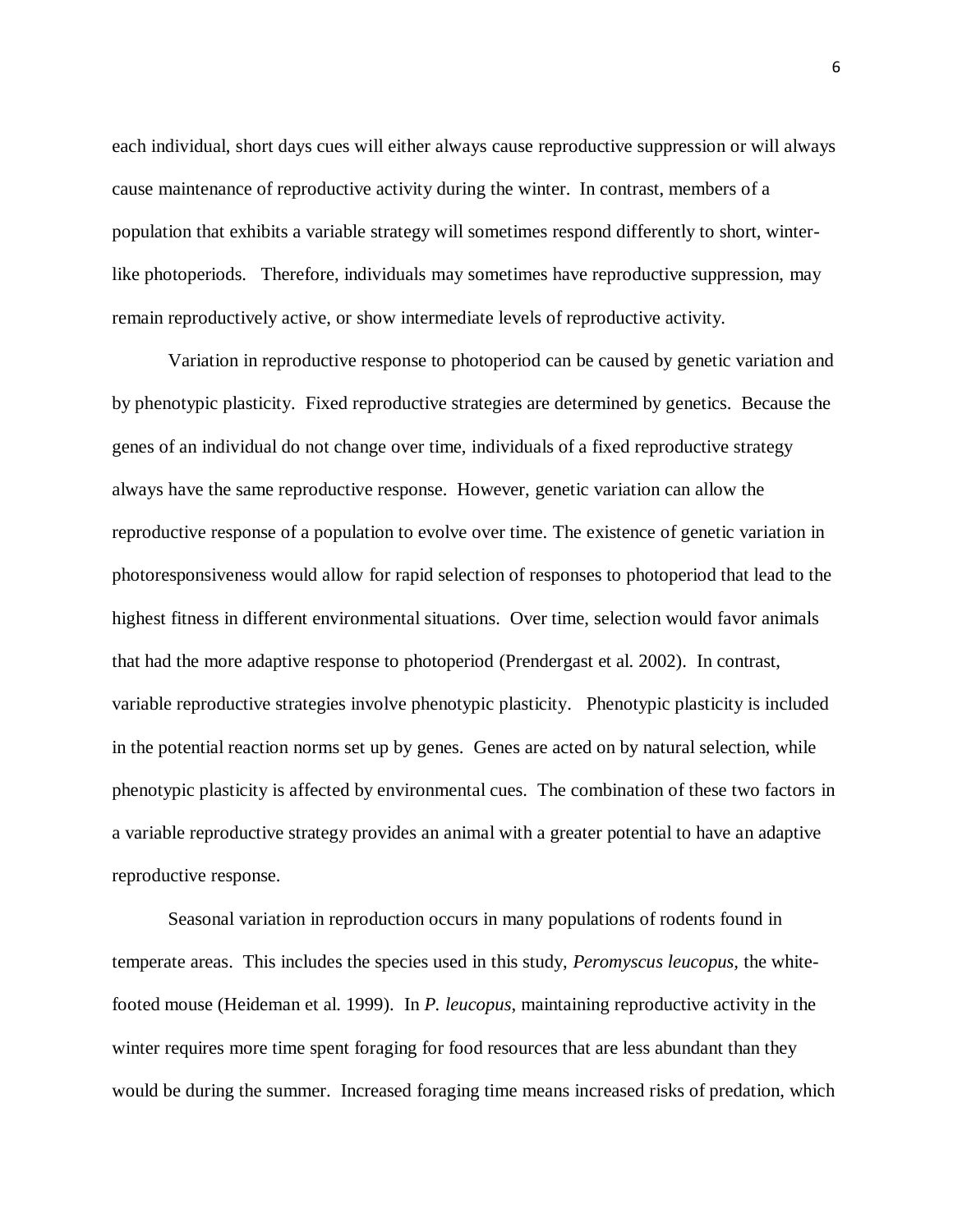can reduce the fitness of these mice. Unlike larger mammals, small mammals such as *P. leucopus* usually cannot depend on large stores of fat and nutrients to dedicate to winter reproduction (Bronson 1987; Bronson et al. 1991). Therefore, food intake is needed to support the high energy requirements of reproduction, making increased foraging time during times of low food availability unavoidable. However, foraging time could potentially be reduced if reproductive capacity is reduced during periods when there is likely to be low food availability, such as the winter season.

Reproductive photoresponsiveness in *P. leucopus* can be demonstrated in laboratory conditions (Heideman et al. 1999; Heideman et al. 2005). In the laboratory, winter-like conditions can be mimicked by placing mice in short day photoperiods (SD), in which they are exposed to more dark hours than light hours during a 24 hour period. In turn, long day photoperiods (LD), in which the mice are exposed to more light hours than dark hours, mimic summer conditions. Placing photoresponsive white-footed mice in SD conditions results in mice that are reproductively suppressed. This makes *P. leucopus* a useful model to study a variety of aspects of reproduction and reproductive control.

Another characteristic of *P. leucopus* is that individuals show variation in their reproductive response to photoperiod (Heideman et al. 1999; Goldman 2001). When mice are placed in summer-like LD conditions, mice are reproductively active. In male mice, relatively large testes masses and high sperm counts are indications of reproductive capacity. In contrast, much greater reproductive variation occurs when mice are placed in SD conditions. Some of these mice have testes sizes and sperm counts comparable to the mice placed in LD conditions. These mice that are not reproductively suppressed in SD conditions are referred to as being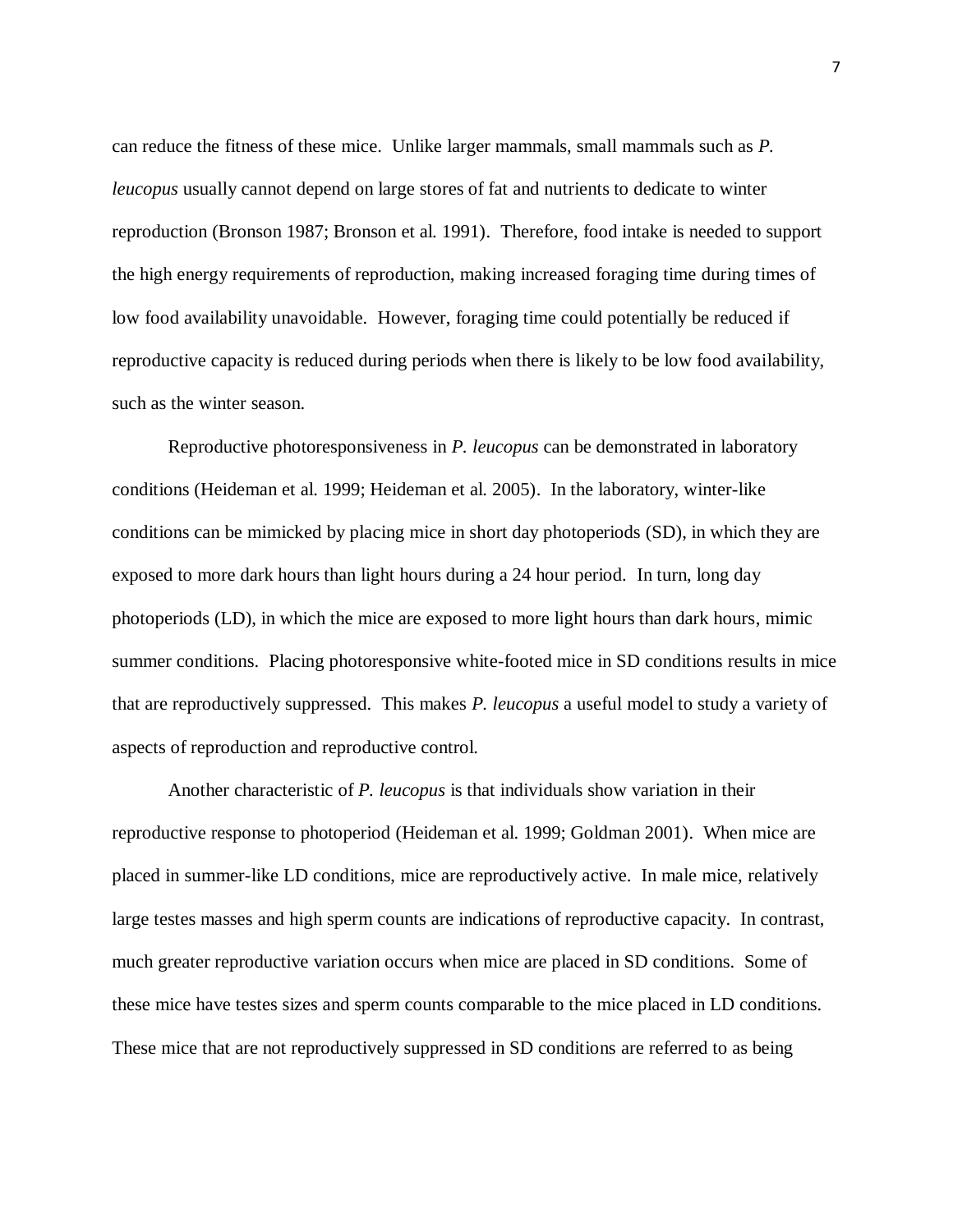nonresponsive. However, some mice have much smaller testes sizes and very low or zero sperm counts when placed in SD conditions. These mice are termed responsive.

In *P.* leucopus, variation in the reproductive response to photoperiod has a genetic basis (Heideman et al. 1999; Goldman 2001; Prendergast et al. 2002). Evidence for a genetic basis has included the ability to artificially select for either responsiveness or nonresponsiveness to photoperiod (Heideman et al. 1999). Heideman and coworkers produced a selection line of *P. leucopus* that suppresses reproduction in short winter-like photoperiods, and a line that shows little reproductive suppression in these SD conditions. Further evidence that this variability has a genetic basis is that photoresponsiveness seems to be significantly heritable (Heideman et al. 1999). Existence of this genetic variation in photoresponsiveness indicates that different individuals of *P. leucopus* may have different fitness in different conditions. For example, if a winter was mild, and food was more abundant than usual, it would be beneficial for these shortlived mice to use this time to reproduce. In this case, the mice that were unresponsive to photoperiod and did not suppress reproduction would have higher fitness than the responsive mice that were unable to reproduce during the winter. However, in another year, winter might be particularly harsh with very scarce food availability. These conditions would select for mice that did not need to spend extra, dangerous time foraging to obtain the energy needed to remain reproductively active.

Another important characteristic of *P. leucopus* is that of phenotypic plasticity, the ability to change phenotype in response to the environment. As described above, responsive mice show plasticity in reproductive ability depending on the environmental cue of photoperiod. In LD conditions these mice will be reproductively active, while in SD conditions these mice will be reproductively suppressed. A number of other environmental factors have been shown to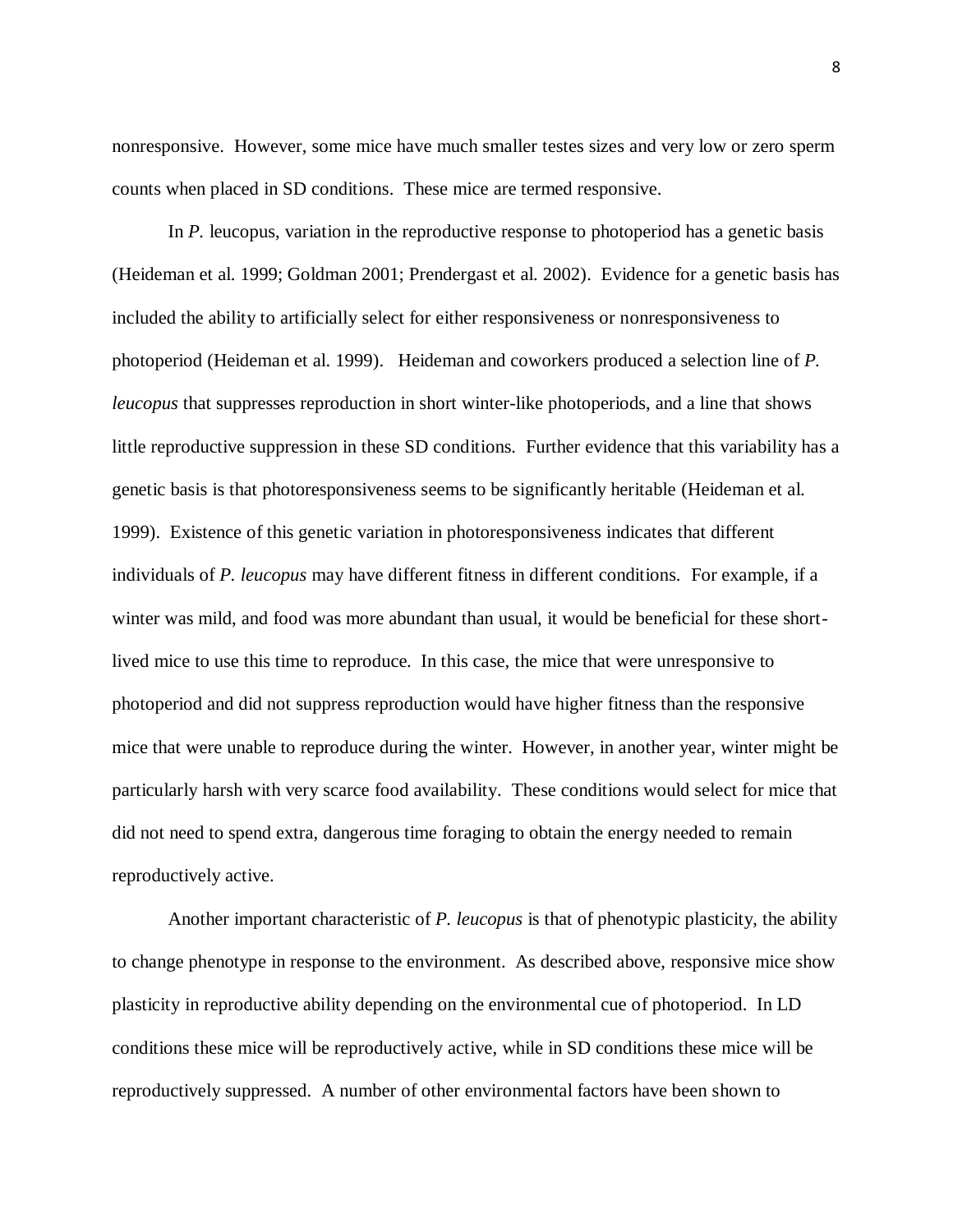interact with photoperiod to affect the phenotypically plastic reproductive response of several rodent species. Some of these factors include ambient temperature, social factors, and food availability (Prendergast et al. 2002). For *P. leucopus* specifically, food availability, in conjunction with photoperiod, has been shown to play a role in reproductive variability. Unresponsive individuals, which normally remain reproductively active in SD conditions, can be reproductively suppressed when food access is restricted in SD conditions (Reilly et al. 2006). This indicates that genes are not the only factor in determining the reproductive status of an individual mouse. The combination of genetic variability and phenotypic plasticity in determining overall reproductive response indicates that *P. leucopus* may use a variable reproductive strategy.

Food intake and availability appear to have an effect on reproductive variation seen in *P. leucopus* (Heideman et al. 2005). As might be expected, differences in food intake seem to be related to the reproductive response of *P. leucopus*. Unresponsive mice that are reproductively active in short, winter-like photoperiods eat approximately 50% more than mice in a responsive line that are reproductively suppressed in the winter-like conditions (Heideman et al. 2005). This provides more evidence that winter reproduction is costly, thus requiring this increase in food intake (Heideman et al. 2005). Furthermore, mice placed in short day conditions also tend to undergo decreases in body mass. Smaller body mass reduces somatic energy requirements (Prendergast et al. 2002). If a mouse does not need to dedicate as much energy resources to basic needs, it can theoretically afford to dedicate energy to reproduction.

The availability of energy resources is a very important component of reproductive capacity. Since increased energy intake is important for reproductive activity, it follows that available food and nutrients should also play a role in reproduction. It has already been shown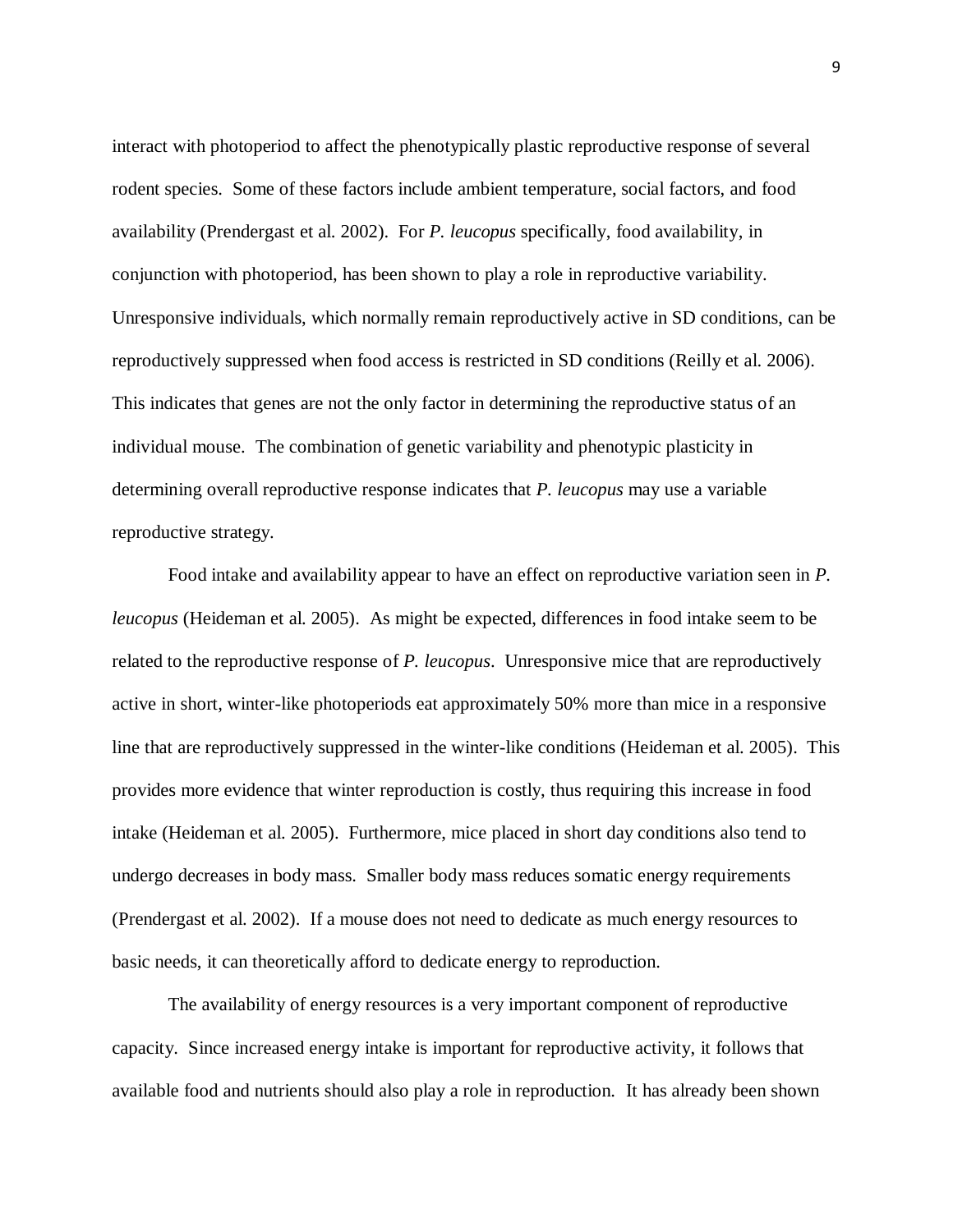that restricting food access can result in reproductive suppression in *P. leucopus* (Reilly et al. 2006). Therefore, we might predict that providing mice with an abundance of food rich in energy content would be able to overcome the reproductive suppression normally seen in SD conditions. In the same way that restricted food acts as a signal to repress reproductive capacity, perhaps a high-energy food source can signal the availability of resources that can aid in reproductive activity.

Reproductive capacity is directly related to the fitness of an animal. Because of the importance of reproduction, it is understandable why organisms have evolved intricate mechanisms to regulate reproductive activity. Much still remains to be learned about genetic and phenotypic variation in the multitude of signals and physiological processes that contribute to the regulation of reproduction. This includes the roles that food, energy, and nutrients play as potential regulatory signals for reproduction. Gaining a better understanding of the effect of food on reproductive processes opens up a wealth of possibilities for further research on nutritional regulation of reproduction in both animals and humans.

## **Chapter II: The Effect of Diet on Reproductive Inhibition in Photoresponsive White-Footed Mice (***Peromyscus Leucopus***)**

#### **Introduction**

Variability is present in a wide number of physical and physiological traits, including reproductive strategy. Variability in reproductive strategy is affected by both genetic variation and phenotypic plasticity. Genes interacting with the environment create the reaction norms that define the possible reproductive responses of an animal. An animal's reaction norm includes the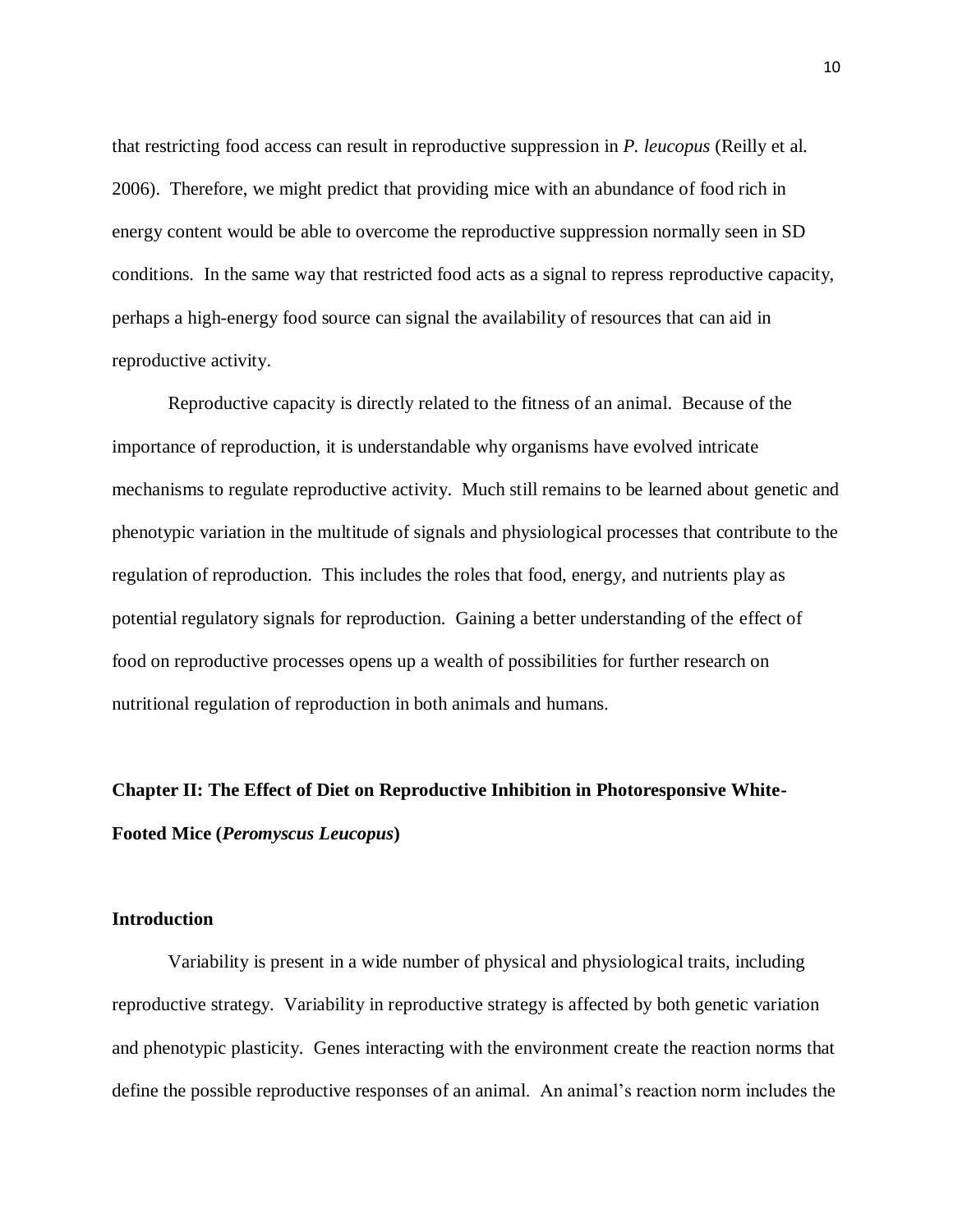effects of phenotypic plasticity, which is defined as the ability of an organism with a given genotype to change its phenotype in response to changes in the environment. An assortment of environmental cues affects reproductive variability in mammalian species. For many mammals, the most powerful of these cues are food availability and day length (Goldman 2001; Prendergast et al. 2002). Studies have shown that both short, winter-like photoperiods (Goldman 2001; Prendergast et al. 2002) and reduced food availability (Schneider 2004) can both lead to reproductive suppression.

An animal that is reproductively photoresponsive uses the cue of shortened day length, or photoperiod, to suppress reproductive fertility in the winter (Prendergast et al. 2002; Goldman 2001). Photoperiod, which does not have a direct effect on fitness, is a reliable cue that can predict factors that do have an effect on fitness such as food availability and temperature (Goldman 2001). Low food availability and low temperature, features that often characterize winter months, can be predicted by shortened photoperiod. Limited food availability is detrimental to the maintenance of reproductive processes because reproductive processes require large quantities of energy. In order to continue reproduction during times of low food availability, an animal would have to increase foraging time, potentially increasing the risk of predation and lowering fitness (Heideman et al. 2005). In this case, fitness might be increased by suppressing reproduction during times of low food availability. Because low food availability regularly occurs during the winter months, the use of short photoperiods as a cue to suppress reproduction can be beneficial.

The response to photoperiod shows natural genetic variation in the animal model used in this study, the white-footed mouse, *Peromyscus leucopus* (Heideman et al. 1999). Some mice show reproductive suppression in short winter-like photoperiods and are termed reproductively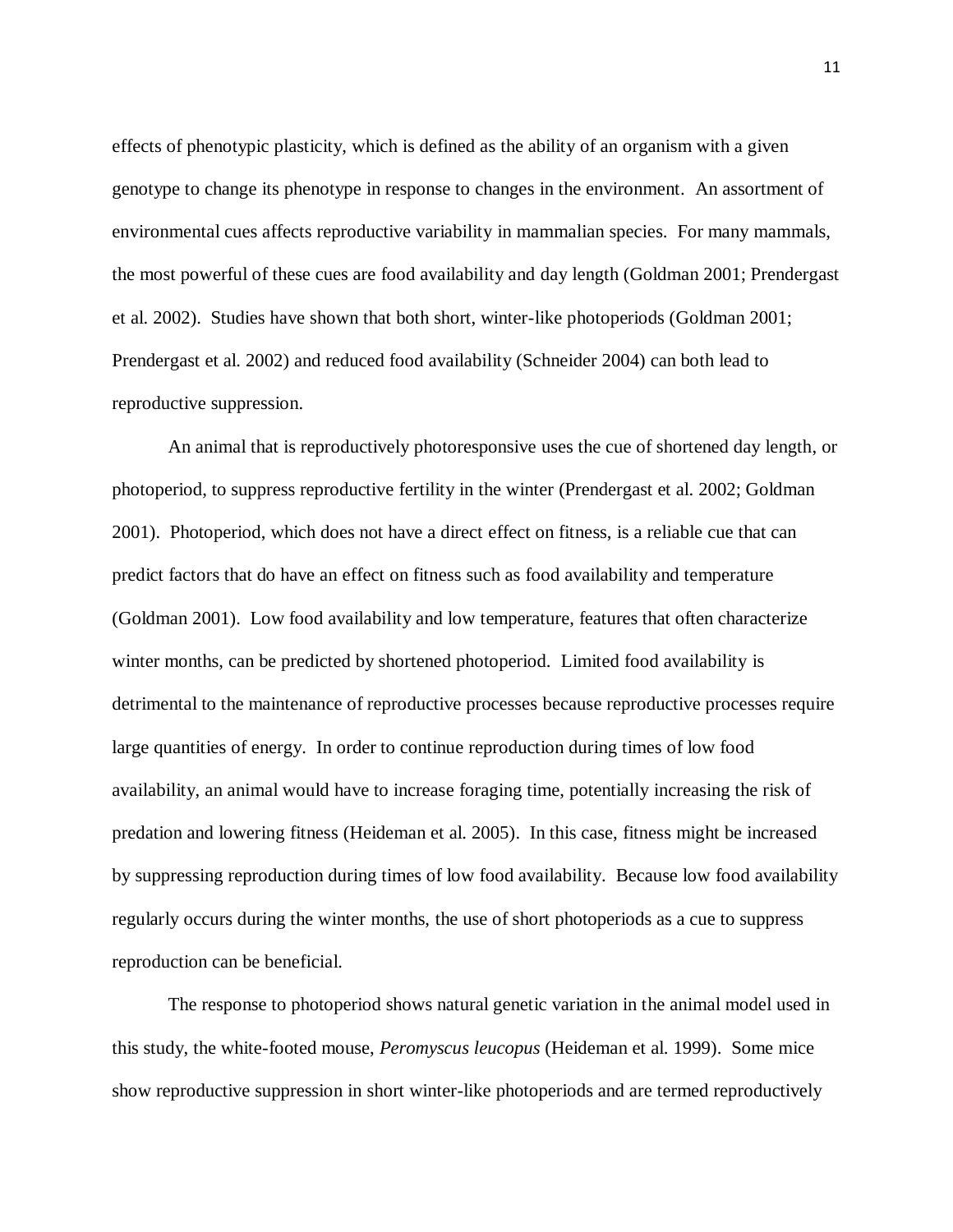photoresponsive (referred to as 'responsive' hereafter). In contrast, mice that retain reproductive capacity in short winter-like photoperiods are termed reproductively nonphotoresponsive (referred to as 'nonresponsive' hereafter). The genetic basis behind this variation in photoperiod response has allowed the artificial selection of lines of mice with specific responsive or nonresponsive photoperiod responses. Photoperiod is a factor which can easily be manipulated in laboratory conditions. Placing mice selected to be responsive in either short day photoperiods (SD) or long day photoperiods (LD) allows experimental control of their reproductive capacity. This allows *P. leucopus* to act as a useful model to test a variety of factors that can have an effect on reproductive variation.

In addition to having genetic variation in photoresponsiveness, *P. leucopus* show variability in reproductive response through phenotypic plasticity. Phenotypic plasticity is defined as the ability of an individual to change phenotype in response to environmental cues. Photoperiod is an environmental cue that can result in phenotypic plasticity of the reproductive response. A responsive mouse that is placed in LD conditions will be reproductively active. However, if the same mouse is placed in SD conditions, it will exhibit reproductive suppression. Other studies have shown that food availability can also result in phenotypic plasticity of the reproductive response. Nonresponsive mice that are placed in SD conditions will usually remain reproductively active. However, if restricted food access is combined with these SD conditions, mice show significant reproductive suppression (Reilly et al. 2006). This demonstrates the important role that food availability can have in the reproductive response.

It has been shown that limited food availability can contribute to reproductive suppression (Reilly et al. 2006; Schneider 2004). It is not known if abundant or high quality food can overcome reproductive suppression in SD. The purpose of this study is to test the role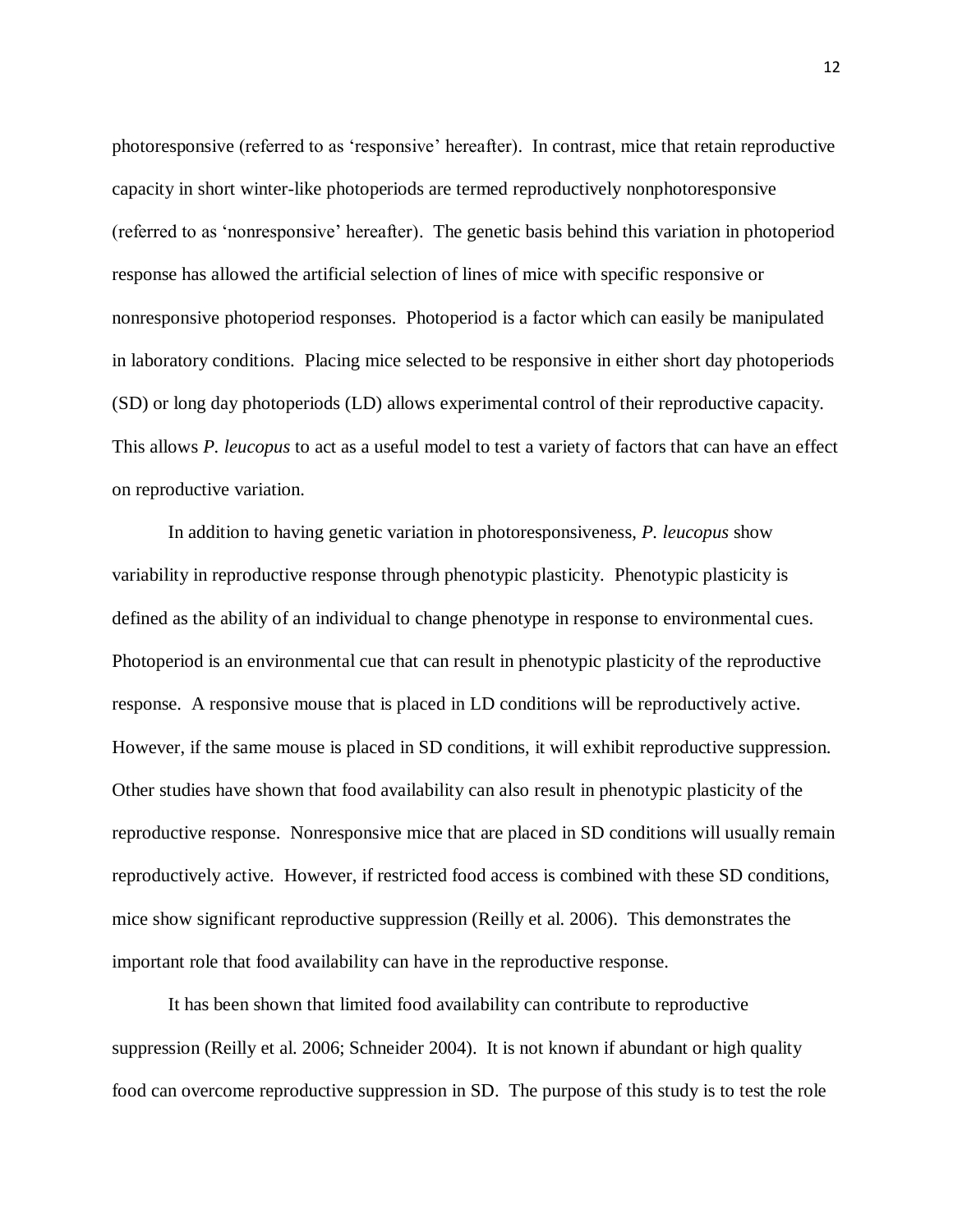that an abundance of food rich in nutrients such as fat plays in reproductive ability of *P. leucopus*. There are two questions. First, can a high fat diet overcome reproductive suppression observed in short days? The ultimate cause of some mice suppressing reproduction in the winter may be to avoid increased predation risk due to increased foraging time needed to support reproduction. It would be potentially adaptive if, when there is an abundance of nutrients available, the reproductive suppression induced by photoperiod could be overcome. Second, if mice are provided with a high fat diet, will they consume more calories than when provided with a lower fat diet? Previous studies have shown that providing rodents with more food, or a richer diet, does not necessarily mean that they will consume more calories. Instead, these animals will often compensate their food intake in order to maintain a particular caloric intake (Meyer and Elashoff 2001; Treit and Spetch 1985). If *P. leucopus* do not actually consume more calories when provided with a high fat diet, then it is less likely that this kind of diet will be able to overcome reproductive suppression.

We tested whether a high fat diet can overcome reproductive suppression in responsive male mice. When placed in SD conditions, responsive mice normally suppress reproduction, as indicated by reduced testes mass, reduced seminal vesicle mass, and reduced sperm counts. Experimental mice were fed a defined high fat diet and high nutrient supplement to test whether these diets could overcome the normal reproductive suppression seen in SD conditions. We hypothesized that if mice fed the high fat diet consumed more calories than mice fed a control diet, then the extra energy provided by the high fat diet would cause these mice to overcome reproductive suppression in SD conditions. In this case, we predicted that mice provided with a high fat diet in SD conditions would have larger testis and seminal vesicle masses than mice given a control diet in SD conditions. In contrast, if mice given a high fat diet calorie adjusted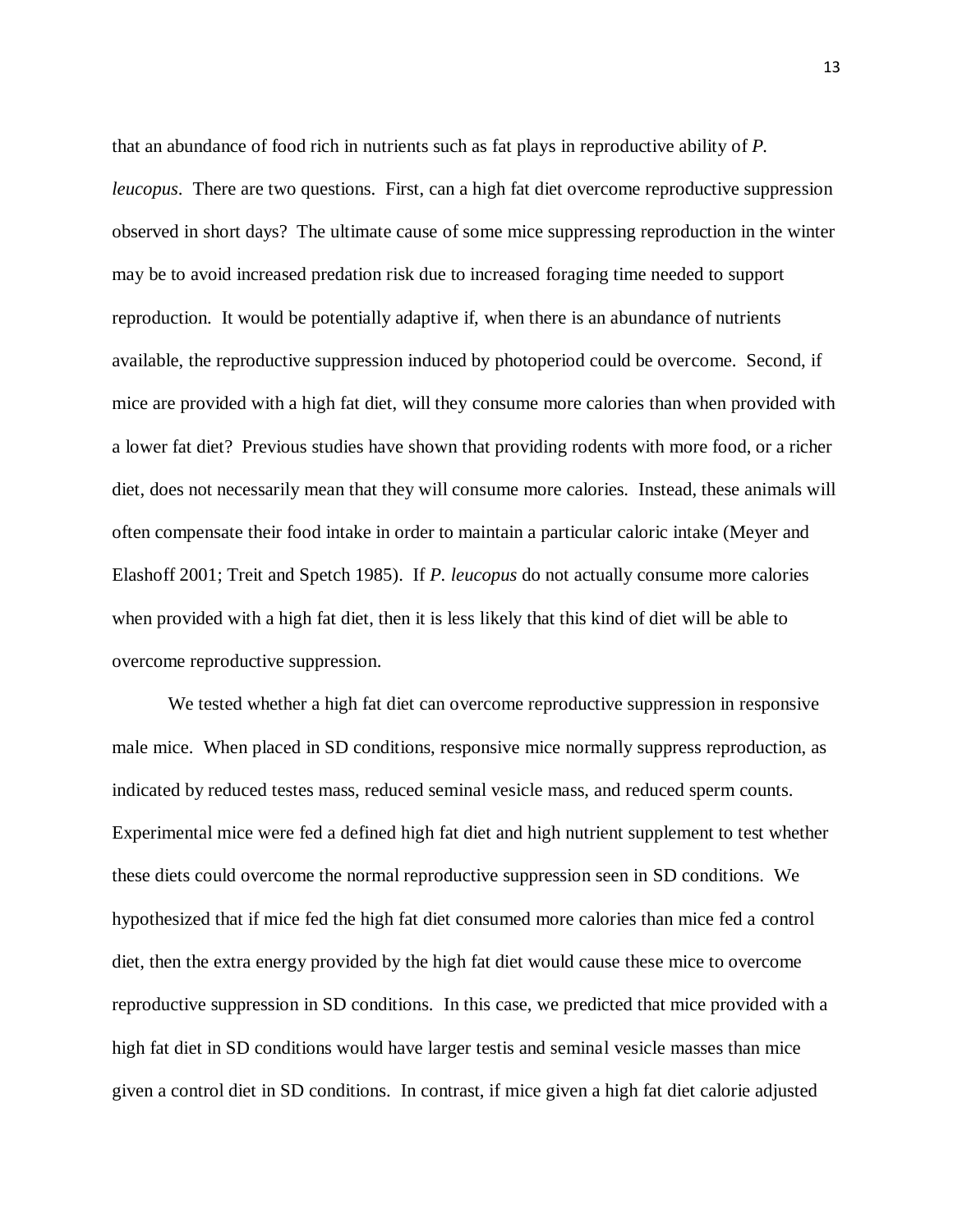and consumed a similar number of calories as mice given the control diet, we hypothesized that the high fat diet would not cause mice to overcome reproductive suppression in SD conditions. In this case, we predicted that responsive mice placed in SD conditions would have small, suppressed testis and seminal vesicle masses regardless of whether they were given the high fat or control diets.

## **Methods**

All animals used in this study were males from one of two different lines of white-footed mice. The first was a selected line of mice that had been bred to be responsive. Most of the mice in this line respond to short photoperiods with repressed reproduction (Heideman et al. 1999). The second was a control line of mice not selected for photoresponsiveness. The control line more closely mimics the natural variation in photoresponsiveness found in white-footed mice (Heideman et al. 1999). The reason for using mice from both of these lines was to test for differences in responses between the two lines.

For the purposes of this experiment, only mice with a responsive phenotype from each line were used. Mice were defined as having a responsive phenotype according to measurements of the length and width of a single testis. These measurements were used to calculate an estimated testis volume (ETV = width<sup>2</sup>  $\times$  length  $\times$  0.523). Measurements were taken when the mice were  $63 \pm 4$  days old. The mice were considered photoresponsive if the ETV was less than  $50 \text{ mm}^3$ .

Mice were born into a LD photoperiod (L16:D8; lights on at 0400 EST) and transferred within three days to a SD photoperiod (L8:D16; lights on at 0800 EST). At age 21-23 days, mice were weaned and moved to individual housing in  $27\times13\times16$  cm cages with wire tops and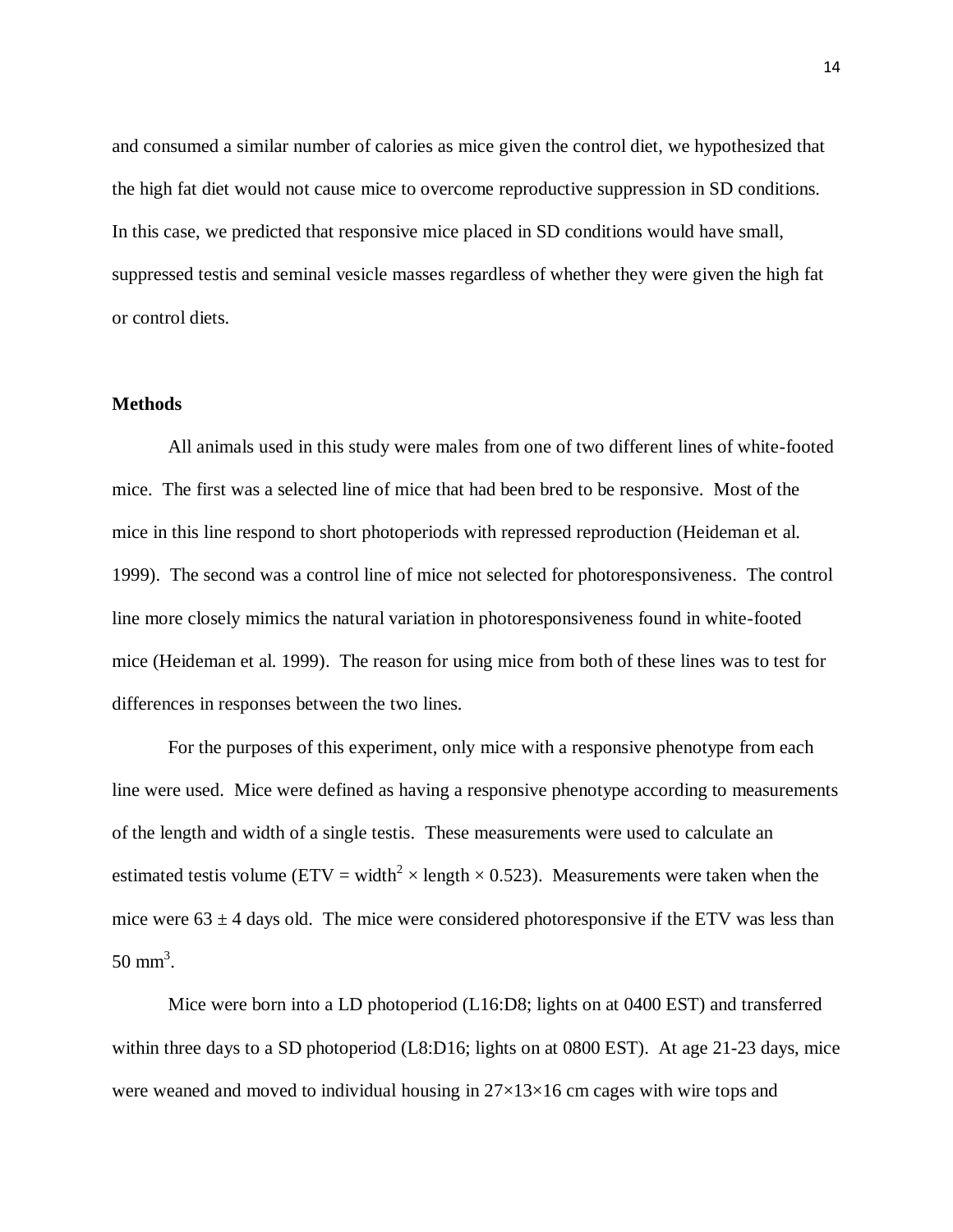provided with wood pulp bedding (7099 Harlan Teklad Tek-Fresh laboratory animal bedding, Madison, WI, USA). After a problem early in the study from an escaped mouse affecting food intake measurements of the experimental mice, all cages were also covered with micro-filter tops. Food (7012 Harlan Teklad LM-485 mouse/rat sterilizable diet, Madison, WI, USA) and water were provided ad libitum. Light was provided by overhead fluorescent lights with an intensity of 100-1,000 lux at the level of the cages. Room temperatures were  $22^{\circ}C \pm 4^{\circ}C$  during the experiments.

#### Palatability Pilot Experiment

Because this experiment used two new defined diets heretofore unused by our lab, a palatability study tested whether changes in food intake by the mice given the defined diets might be caused by aversion to the defined diets. Two defined diets were tested: a defined control diet with 10% kcal from fat (Open Source Diets D12450B, New Brunswick, NJ, USA) and a defined high fat diet with 45% kcal from fat (Open Source Diets D12451, New Brunswick, NJ, USA).

The protocol for this initial palatability experiment was adapted from Hambly et al. (2005). Two groups of mice were used to test each defined diet. Each group contained 12 male mice chosen at random from mice in the responsive and control lines. Mice were kept in SD conditions throughout the course of the pilot study.

Mice were first acclimated to the defined diets during a seven day period when no food intake measurements were taken. All mice were given the defined diet assigned for their group (either the defined control diet, or the defined high fat diet). The defined diet was alternated with the standard chow every day for the seven day period. After this initial seven day introduction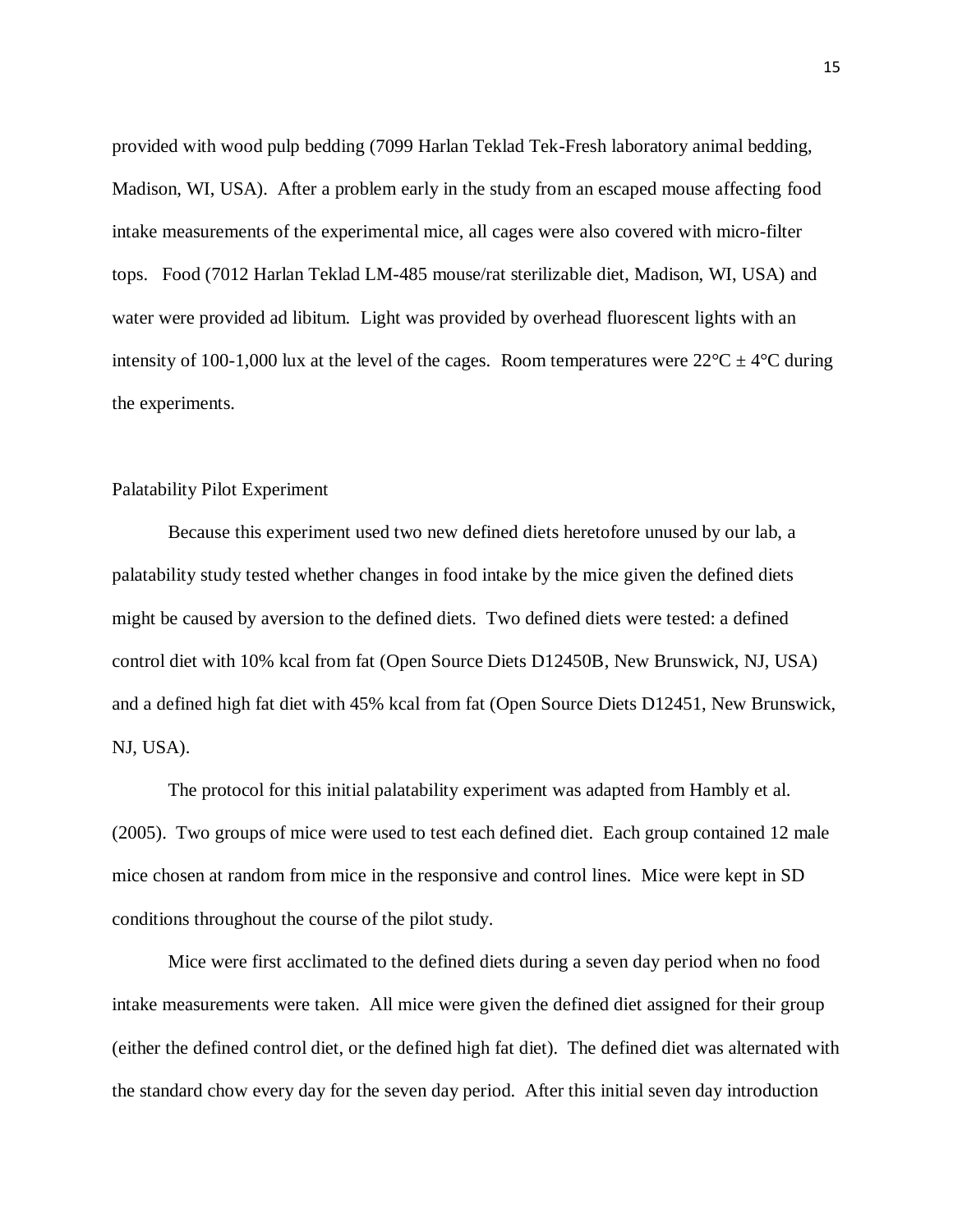period, the mice were provided with both the defined diet and the standard chow in a divided hopper. Every day, for 10 days, foods were alternated between sides of the hopper to control for directional bias, and measurements of food intake for each type of food were taken.

Additional studies were done to test the use of possible high fat supplemental food that could be provided for mice. Foods tested included walnuts, Brazil nuts, and sweetened condensed milk. The studies observed whether the mice ate these supplemental foods and also tested the ease of measuring intake of these supplements. Sweetened condensed milk was chosen as a suitable high fat supplemental food because of its palatability to the mice and the ease of intake measurement.

#### Experiment 1: effect of artificial diet on reproduction

The purpose of experiment 1 was to test whether the defined diets might affect reproductive variability. Experimental set-up for Experiment 1 is outlined in Fig. 2. For this experiment, at  $49 \pm 4$  days of age mice from the reproductive and control lines were either kept on the standard chow or switched to the defined control diet. Initial body mass and food intake measurements were taken for two weeks. After two weeks, when mice were  $63 \pm 4$  days old, measurements of testis length and width were taken to calculate the ETV. Mice that were defined as responsive were then divided into experimental groups. Groups were matched by weight as closely as possible, and no siblings were placed in the same experimental groups. Each group contained 11-13 mice and a nearly equal number of control line and responsive line mice. Mice that had been switched to the defined control diet were place in either a LD group or a SD group. Mice that were maintained on the standard chow were also placed in either a LD control group or a SD control group. It was found that mice kept on the standard chow were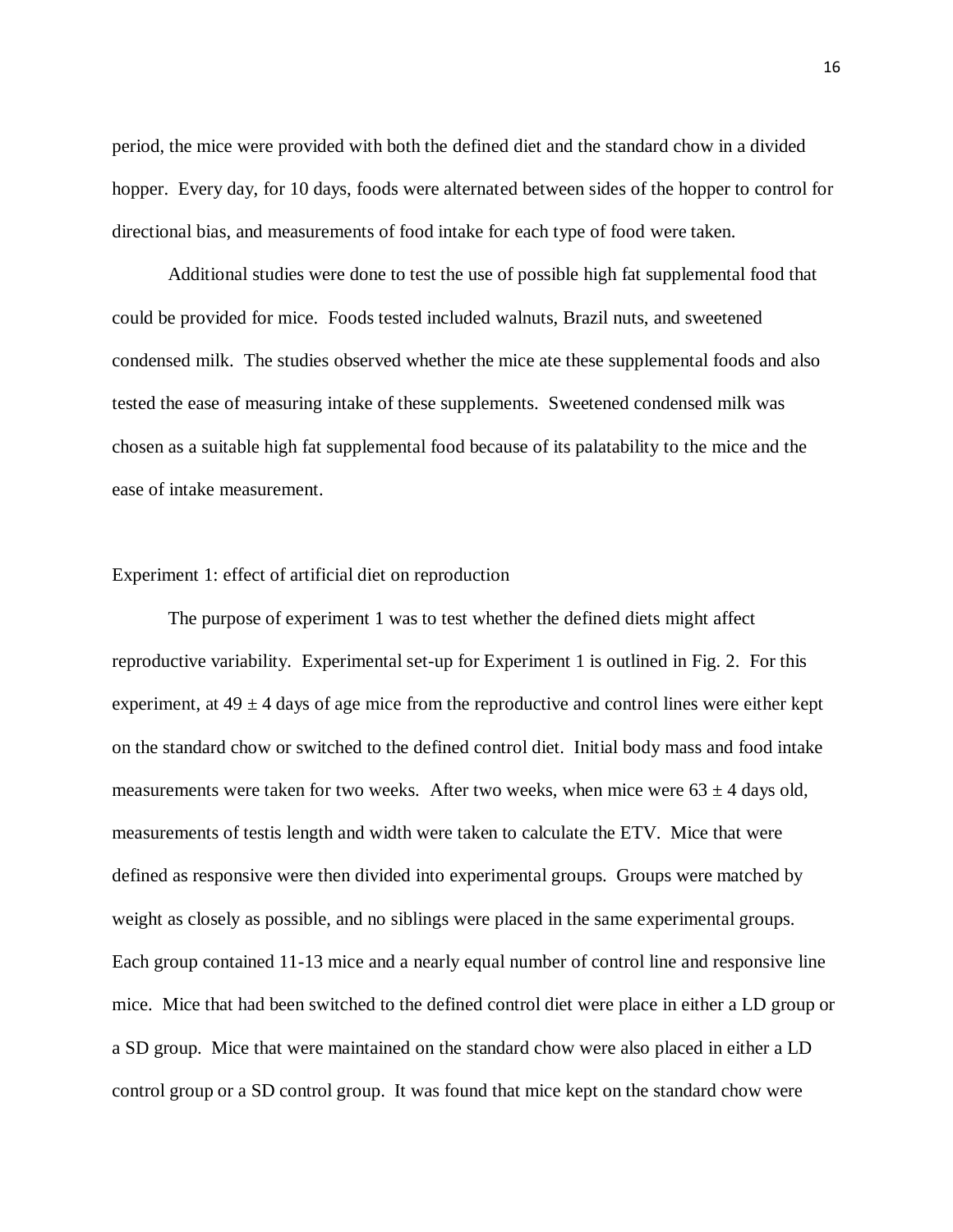much more likely to grind and discard their food. In an attempt to reduce food grinding, mice in all four groups were provided with wooden chewing blocks throughout the length of the study. Since the decision to use the wooden blocks was made after the study had already begun, some mice received wooden blocks at later ages than others. However, analysis showed that the time the wooden block was received by mice had no significant effect on caloric intake, body mass, testis mass, or seminal vesicle mass (data not shown).

Measurements of body mass and food intake were taken weekly for 14 weeks. In order to adjust for food intake to remove ground food that was not consumed, estimates of the amount ground food were made for all 16 of the 24 mice on the standard diet that ground more than 1 gram of food per week. Estimates of ground food were made for 2-4 weeks for each of these 16 mice, and for each mouse these estimates were averaged to produce a correction to subtract from the weekly food intake values. The other 8 mice given standard chow did not grind more than 1 gram of food per week. Therefore, these 8 mice did not have estimated ground food measurements taken and did not have their food intake values adjusted.

At week 9, measurements of the testis length and width were taken again. At week 14, mice were euthanized using  $CO<sub>2</sub>$  gas. Wet masses of a single testis and a single seminal vesicle (not stripped of fluid) were taken for each mouse. Caloric intake for each mouse was calculated on a weekly basis using food intake measurements. For mice on the standard diet that ground more than 1 gram of food per week, caloric intake calculations were adjusted using the estimated ground food measurements. These adjusted weekly caloric intake values were used to calculate the total caloric intake for the duration of the experiment.

Experiment 2: effect of a high fat diet on reproduction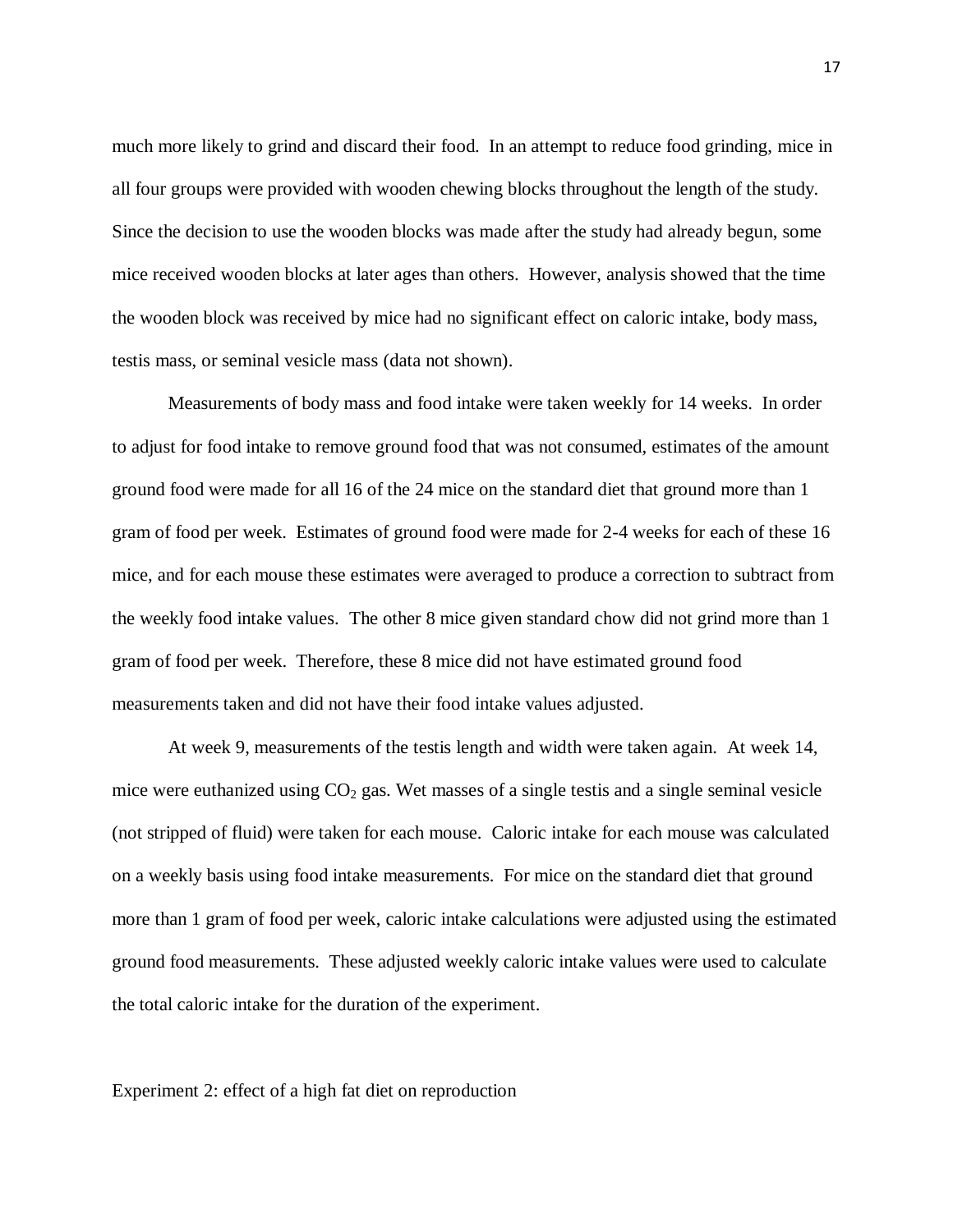Experiment 2 was designed to test whether a diet rich in fat can overcome reproductive suppression of responsive mice in short days. Experimental set-up for Experiment 2 is outlined in Fig. 3. Mice from the responsive and control lines were placed on the defined control diet at  $49 \pm 4$  days of age for two weeks, during which initial body mass and food intake measurements were taken. After two weeks, when mice were  $63 \pm 4$  days old, measurements of testis length and width were taken to calculate the ETV. Mice that were defined as responsive were then divided into four experimental groups. Mice in the groups were matched by body mass as closely as possible, and it was ensured that siblings were not placed in the same experimental groups. 11-12 animals were placed in each group, with approximately equal numbers of mice from the control line and the responsive line placed in each group. The groups included two experimental groups, maintained in short day conditions, and fed a diet high in fat. One of these groups was fed only the high fat defined diet. The other group was fed the high fat defined diet along with a sweetened condensed milk supplement, administered through a bottle. Both the high fat defined diet and the condensed milk supplement were provided ad libitum. The other two groups in this study were control groups, which were fed the control defined diet. One of the control groups was kept in SD conditions, while the other group was moved to LD conditions.

Measurements of body mass and food intake were taken weekly for 14 weeks. At week 9, measurements of testis length and width were taken again. At week 14, mice were euthanized via  $CO<sub>2</sub>$  gas. Wet masses of a single testis and a single seminal vesicle (not stripped of fluid) were taken for each mouse. Caloric intake for each mouse was calculated on a weekly basis using food intake measurements. Weekly caloric intake values were used to calculate the total caloric intake for the duration of the experiment.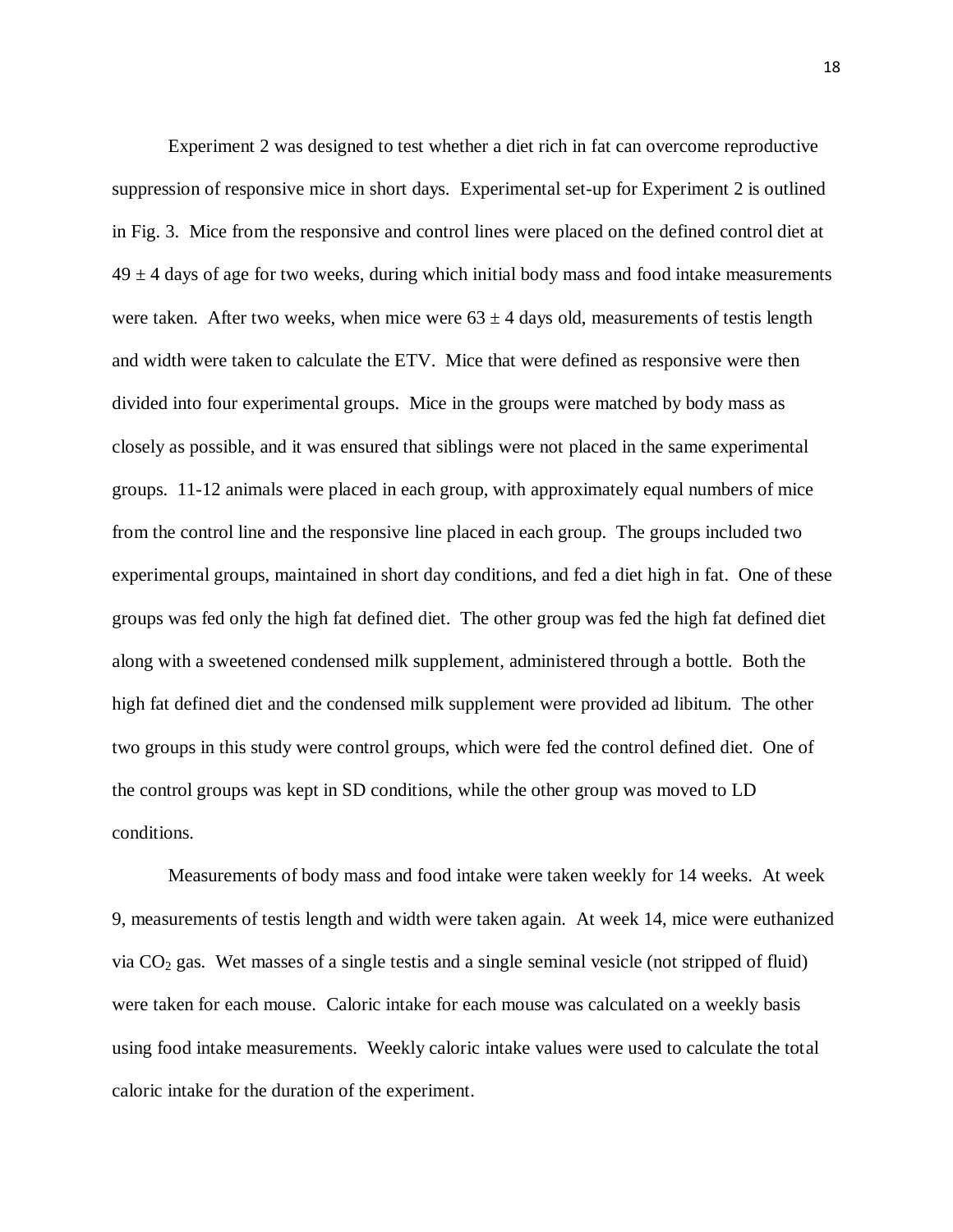#### Statistical Analysis

Data were analyzed by Analysis of Variance (ANOVA) using Statview 4.5 or SuperANOVA (Abacus Concepts, Inc.) on a Macintosh. Statistical Significance was defined as *P* < 0.05. In the text and in figures, means are presented with their standard errors unless indicated otherwise.

## **Results**

#### Palatability Pilot Experiment

Mice showed no preference for the standard chow over either of the defined diets. For mice given a choice between the control defined diet and the standard chow, 53% of the food mass they consumed on average was the control defined diet (Fig. 4). For mice given a choice between the high fat defined diet and the standard chow, 79% of the food mass consumed on average was the high fat defined diet (Fig. 5). We concluded that the defined diets were sufficiently palatable to the mice.

#### Experiment 1: effect of artificial diet on reproduction

The first goal of Experiment 1 was to test for a difference in total caloric intake between experimental groups (Table 1; Table 2; Fig. 6). Groups that were fed the defined diet consumed fewer total calories than groups that were fed the standard chow, but although these results indicated a trend, the difference was not significant (*F*=3.90, *P=*0.06, df=1). Mice from the control line consumed significantly fewer calories than mice from the responsive line (*F=*14.26, *P*<0.001, df=1). When comparing mice in different photoperiods, mice from the SD groups consumed approximately 5% fewer calories than mice in the LD groups. However, difference in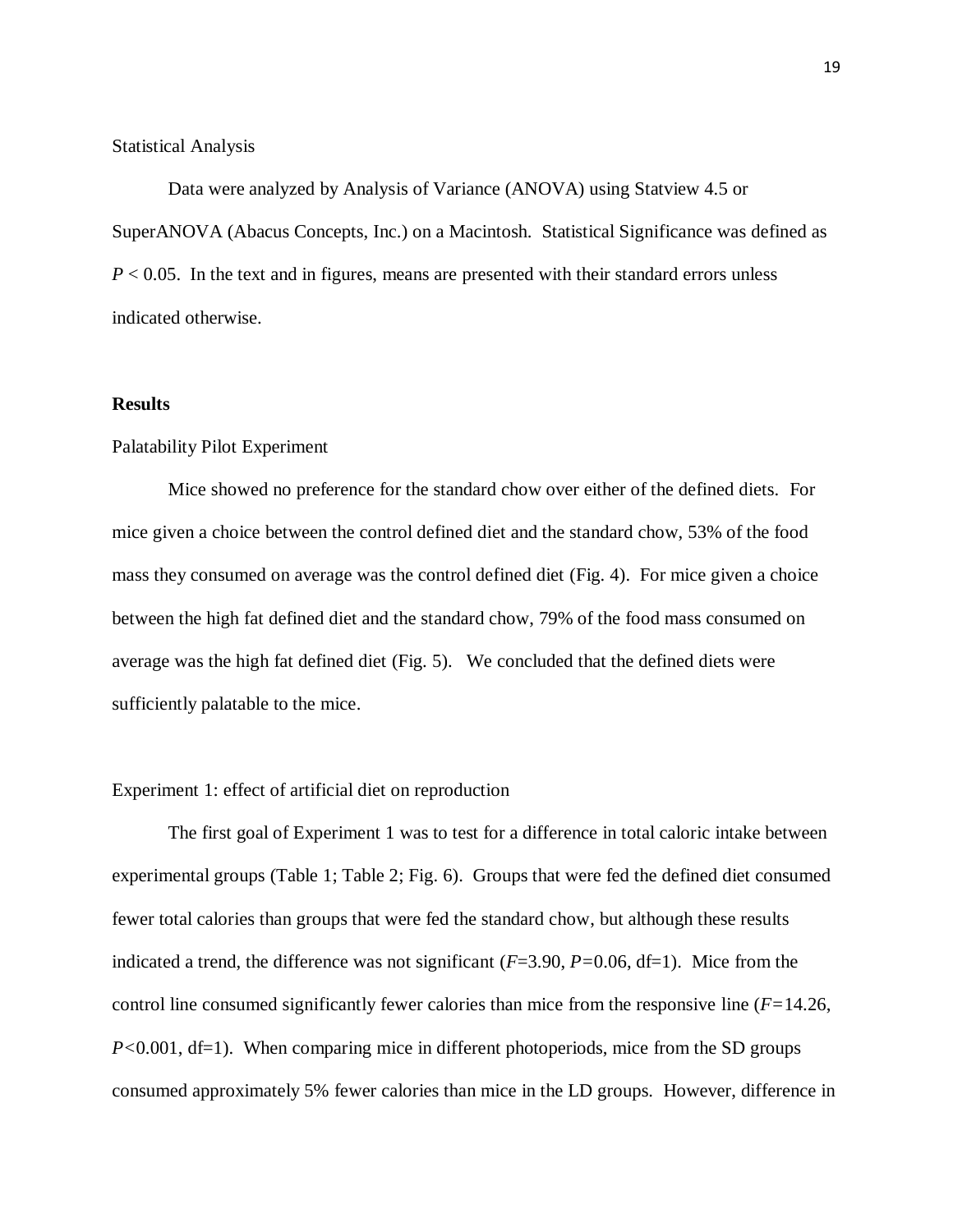total calorie consumption between the LD and SD groups was not significant (*F=*1.85, *P=*0.18,  $df=1$ ).

There was concern about the effect of the grinding and discarding of food by mice on our food and caloric intake measurements for the mice on the standard diet. A series of three analyses were performed to test whether our estimated ground food measurements were adequately accounting for the effects of ground food on the caloric intake data. First, mice that on average ground more than five grams of food per week were excluded from the caloric intake analysis (four mice excluded in total). Second, mice that on average ground more than three grams of food per week were excluded (eight mice excluded in total), and then, third, all mice that exhibited measurable levels of grinding were excluded (sixteen mice excluded in total, 2/3 of mice on the standard diet). The analyses from which individuals that ground and discarded some food had been excluded produced results similar to those including all animals, except that in some of these analyses mice in SD consumed significantly fewer kilocalories than mice in LD (results not shown).

Average body mass of the mice was also analyzed (Table 3). Average body mass of mice in the SD groups was approximately 6% less than mice in the LD groups. However, the difference in body mass between the SD and LD groups was not significant (*F*=2.20, *P=*0.15, df=1). There were also no significant difference between mice on the defined or standard diets (*F=*1.38, *P=*0.25, df=1).

The second goal of Experiment 1 was to test the reproductive response of mice in the different experimental groups. There was a significant difference in both final testis mass (Table 4; Fig. 7; *F=*11.32, *P=*0.002, df=1) and final seminal vesicle mass (Table 5; Fig. 8; *F=*9.95, *P*=0.003, df=1) between the LD and the SD experimental groups. The different foods, however,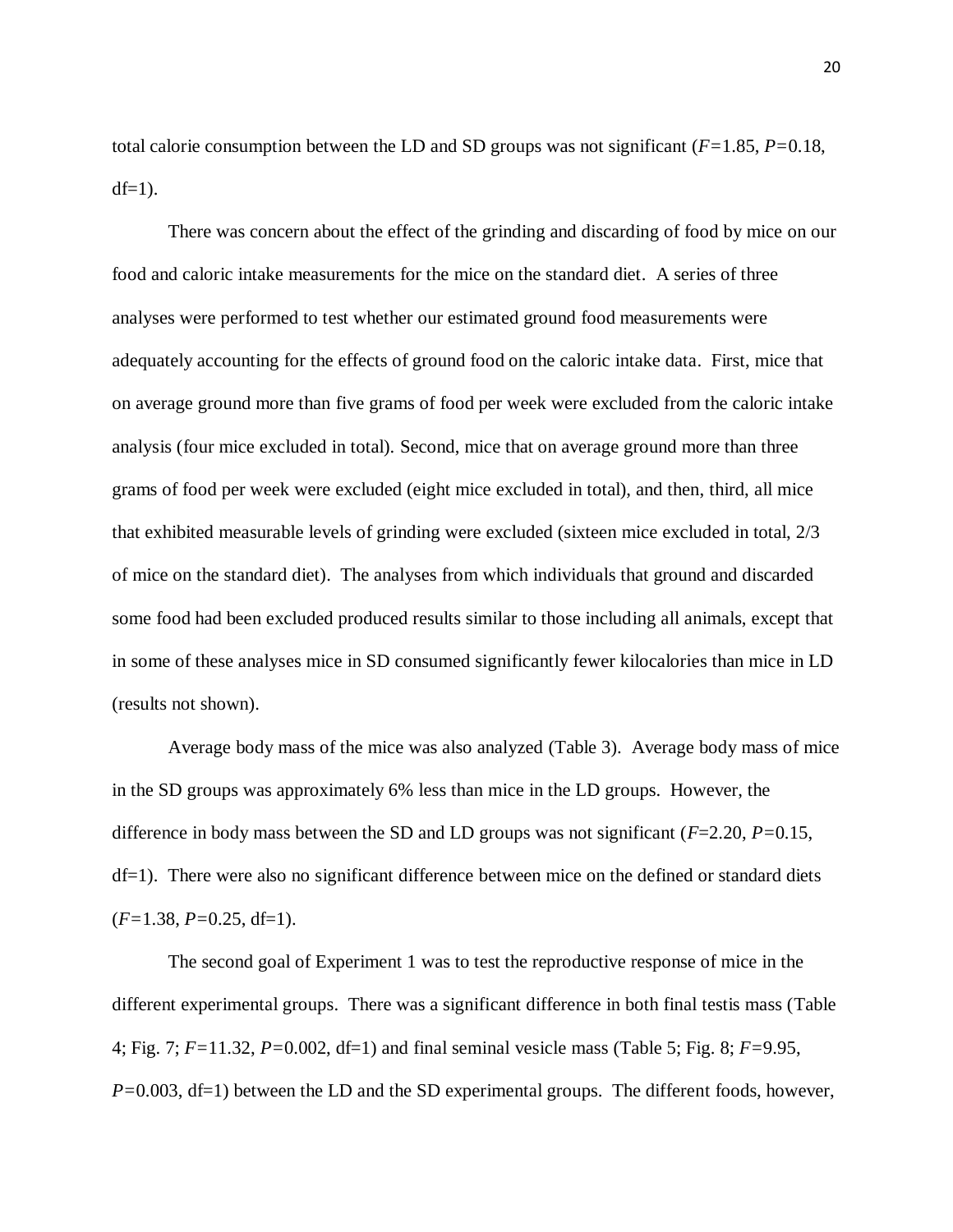did not affect reproductive capacity. There was no significant difference in either final testis mass (Table 4; Fig. 7; *F<*0.001, *P=*1.00, df=1) or final seminal vesicle mass (Table 5; Fig. 8; *F=*0.61, *P=*0.44, df=1) between groups fed the standard and defined diets. ETV values from the 9 week testes checks followed the same statistical trends observed in the testis and seminal vesicle masses (Fig. 9). ETV was significantly lower for mice in the SD experimental groups than mice in the LD experimental groups (*F=*8.69, *P=*0.005, df=1). There was no significant difference in ETV between mice fed the standard and defined diets (*F=*0.70, *P=*0.41, df=1).

#### Experiment 2: effect of a high fat diet on reproduction

One goal of Experiment 2 was to test the caloric intake of mice provided with one of two diets, the control diet or a high fat diet (Table 6; Table 7; Fig. 10). Total caloric intake showed no significant difference between all of the four experimental groups (Table 7; Figure 10; *F*=1.46, *P*=0.24, df=3). Total caloric intake also did not vary significantly between the LD and SD control groups fed the lower fat defined diet (*F=*0.36, *P*=0.56, df=1), or between the two high fat diet groups (*F*=.51, *P*=0.49, df=1). While no differences were significant, a higher total caloric intake was seen in the experimental groups provided with high fat diets. Highest caloric intake occurred in the group fed both the defined high fat diet and condensed milk.

Like in Experiment 1, mice from the control line consumed significantly fewer total calories than mice from the responsive line  $(F=8.42, P=0.006, df=1)$ . When comparing only the two control groups, there was also a significant difference in total caloric intake between control and responsive line mice (*F*=4.79, *P*=0.04, df=1). When comparing only the two high fat food experimental groups, there was a similar statistical trend between the control and responsive line mice (*F*=3.97, *P*=0.06, df=1).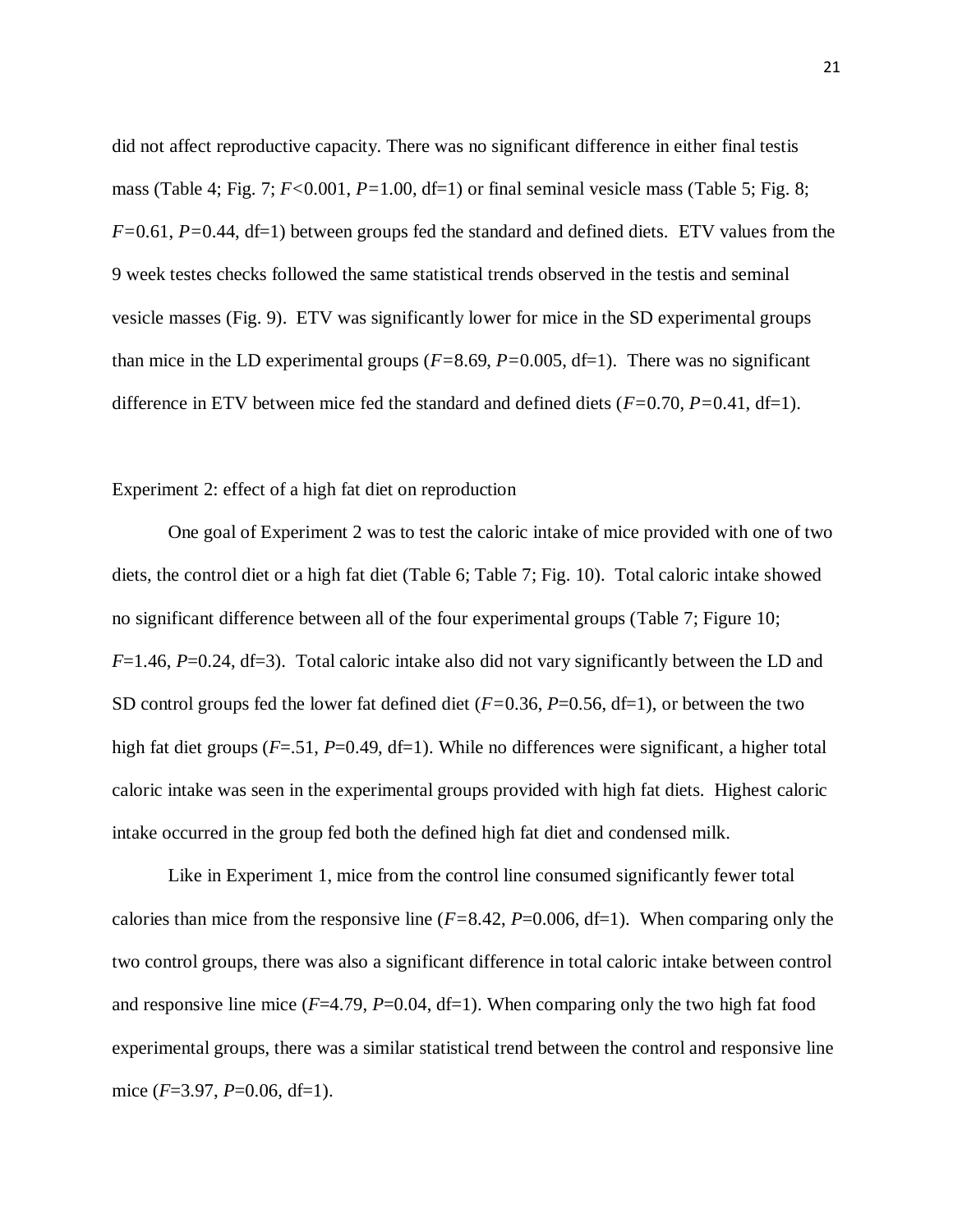Average body mass of the mice was also analyzed (Table 8). Overall, there was no significant difference in average body mass among all four experimental groups (*F=*0.32, *P*=0.81, df=3). When comparing only the two control groups, there was also no significant difference in average body mass between mice in the LD and SD groups (*F=*0.26, *P=*0.62,  $df=1$ ).

The second goal of Experiment 2 was to test the reproductive effect of the different diets. No significant difference existed between the final testis masses of the two high fat diet groups and the LD control group ( $F=0.42$ ,  $P=0.66$ ,  $df=2$ ). The mean values of the final test is masses of the high fat diet groups and the LD control group were all larger than the mean final testis mass for the SD control group (Table 9; Fig. 11). There was also no significant difference between the final seminal vesicle masses of the two high fat diet groups and the LD control group (*F=*1.30, *P*=0.29, df=2). However, when comparing the LD and SD control groups, there was also no significant difference in both final testis mass values (*F=*2.35, *P=*0.14, df=1) and the seminal vesicle mass values  $(F=2.36, P=0.14, df=1)$ . Overall, no significant difference existed in final single testis mass (Table 9; Figure 11;  $F=0.75$ ,  $P=0.53$ , df=3) or seminal vesicle mass (Table 10; Figure 12;  $F=1.23$ ,  $P=0.31$ , df=3) among the four experimental groups.

ETV values from the 9 week testes checks followed the same statistical trends observed in the testis and seminal vesicle masses (Fig. 13). There was no significant difference in ETV among the four experimental groups (*F=*0.34, *P=*0.80, df=3).

#### **Discussion**

In Experiment 1, there was a significant difference in both testis and seminal vesicle masses between the groups exposed to different photoperiods. These results match the expected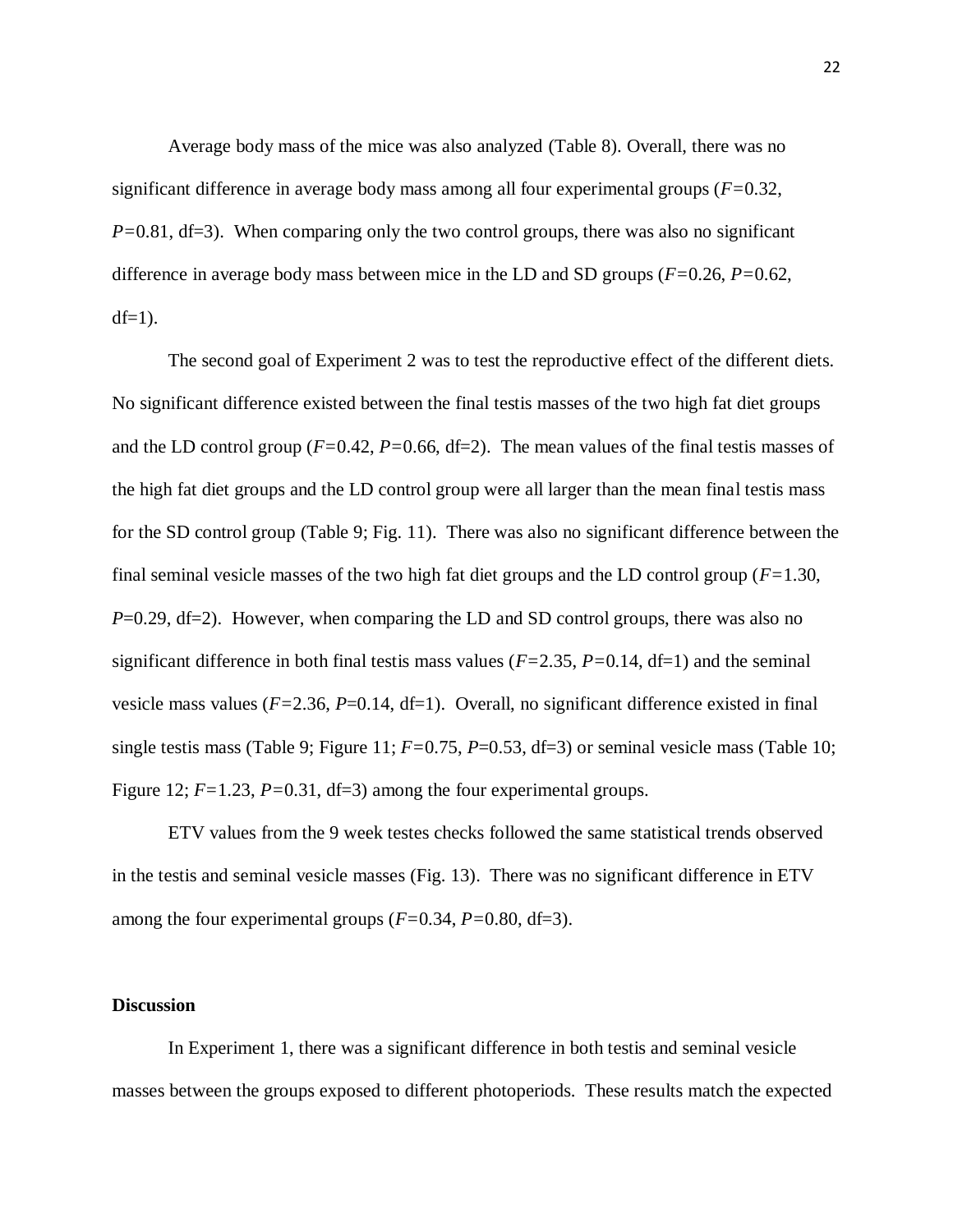effect of short photoperiod on reproductive capacity, with mice in SD conditions having smaller testis and seminal vesicle masses.

The results of Experiment 1 do not indicate that the defined diets had any effect on reproductive capacity. There was no significant difference in testis or seminal vesicle masses between groups fed the defined or standard diet. We concluded that the defined diet did not affect testis or seminal vesicle mass.

Line, photoperiod, or food type did not result in any significant differences in body mass in either Experiment 1 or Experiment 2. These results suggest that body mass is unrelated to the factors being tested in this study. The effect of body mass was not further considered in any of the results reported here. However, an analysis of covariance with body mass as a covariate will be done in the future to test this further.

In other studies, mice in SD conditions have had significantly lower body mass than mice in LD conditions (Heideman et al. 1999; Heideman et al. 2005). While SD control mice in both Experiment 1 and Experiment 2 of this study had smaller body masses, they did not differ significantly from LD control mice. The previous studies reporting this difference had larger sample sizes than this study. Our sample sizes may have been too small to have enough statistical power to detect these differences if they were present in the mice in this study.

The series of analyses performed for Experiment 1 that excluded from the caloric intake analysis the mice that ground and discarded food allowed us to conclude that our method of accounting for ground food was sufficiently accurate for our caloric intake measurements. Because the magnitude of caloric intake between the defined and standard diets, control and responsive lines, and LD and SD photoperiods were almost unchanged by the exclusion of

23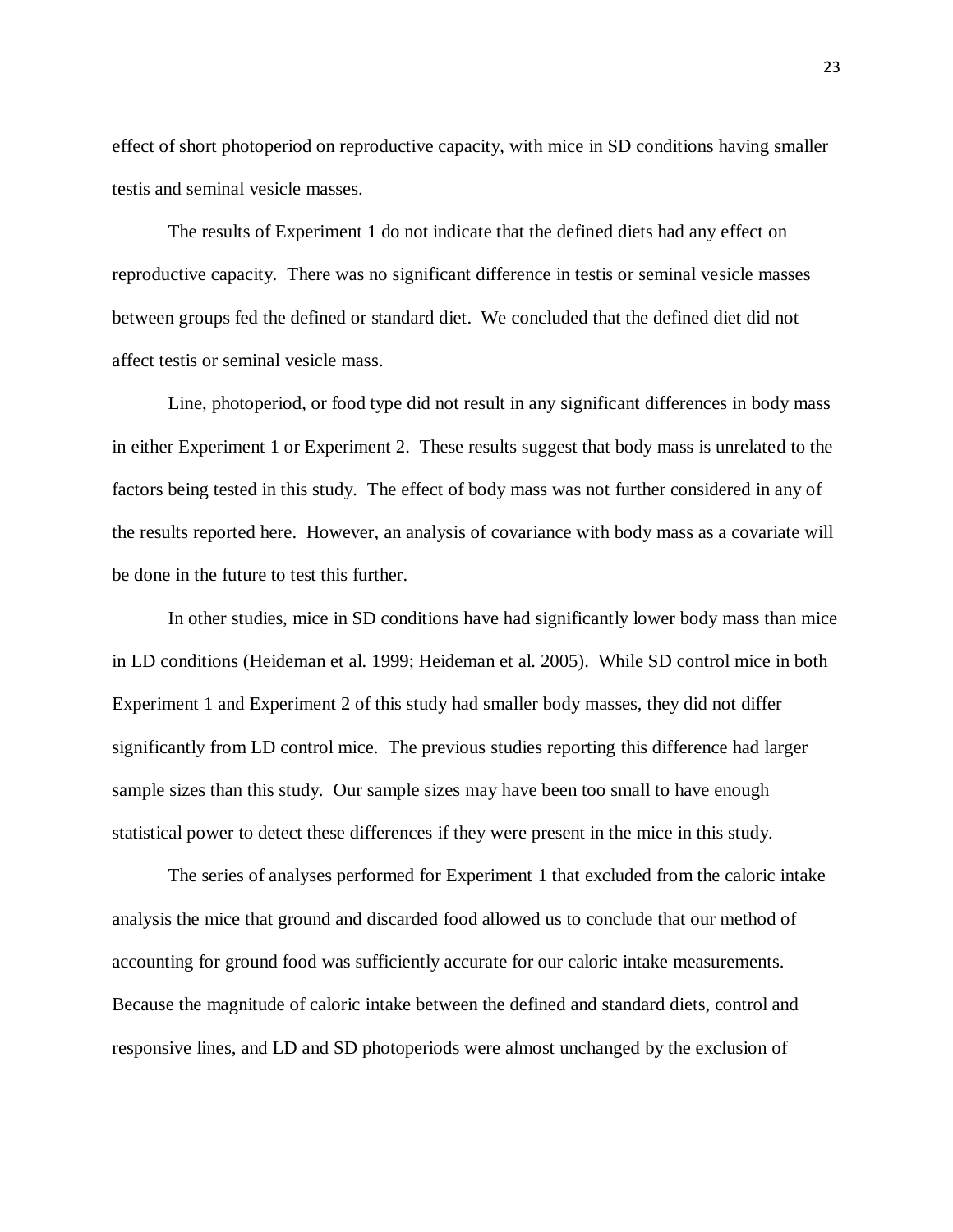grinders from the analysis, we concluded that our data and calculations for caloric intake were accurate.

In both Experiment 1 and Experiment 2, photoperiod did not have a significant effect on caloric intake. However, although differences were not significant, higher caloric intake occurred in LD groups in both experiments. Based on previous studies (Heideman et al. 2005), higher caloric intake might be predicted in LD conditions.

The caloric intake data for Experiment 2 suggest that mice compensated food intake in order to calorie adjust, although perhaps not completely. Mice that were provided with a high fat diet had as much as 20% higher total caloric intake, but the difference was not significant. Because the mice provided with a high fat diet did not consume significantly more energy to dedicate to reproductive processes, it is less plausible that access to a high fat diet might have any effect on reproduction. This is consistent with our results of no significant difference in either testis mass or seminal vesicle mass between high fat and control diet groups in Experiment 2.

We can predict from previous studies that an increase in caloric intake might cause testes growth. Previous studies have shown that nonresponsive mice consume approximately 50% more calories than responsive mice (Heideman et al. 2005). Therefore, in order for a responsive mouse to become nonresponsive, we would predict a 50% increase in caloric intake of that mouse. However, our results show that mice provided with a high fat diet were not consuming significantly more calories than mice provided with a control diet. Although there was a 20% increase in caloric intake in the high fat groups, this increase was not statistically significant. In any case, the 20% increase in caloric intake is not close to the 50% we predict for a mouse to overcome reproductive suppression in SD. Therefore, our results provide no evidence that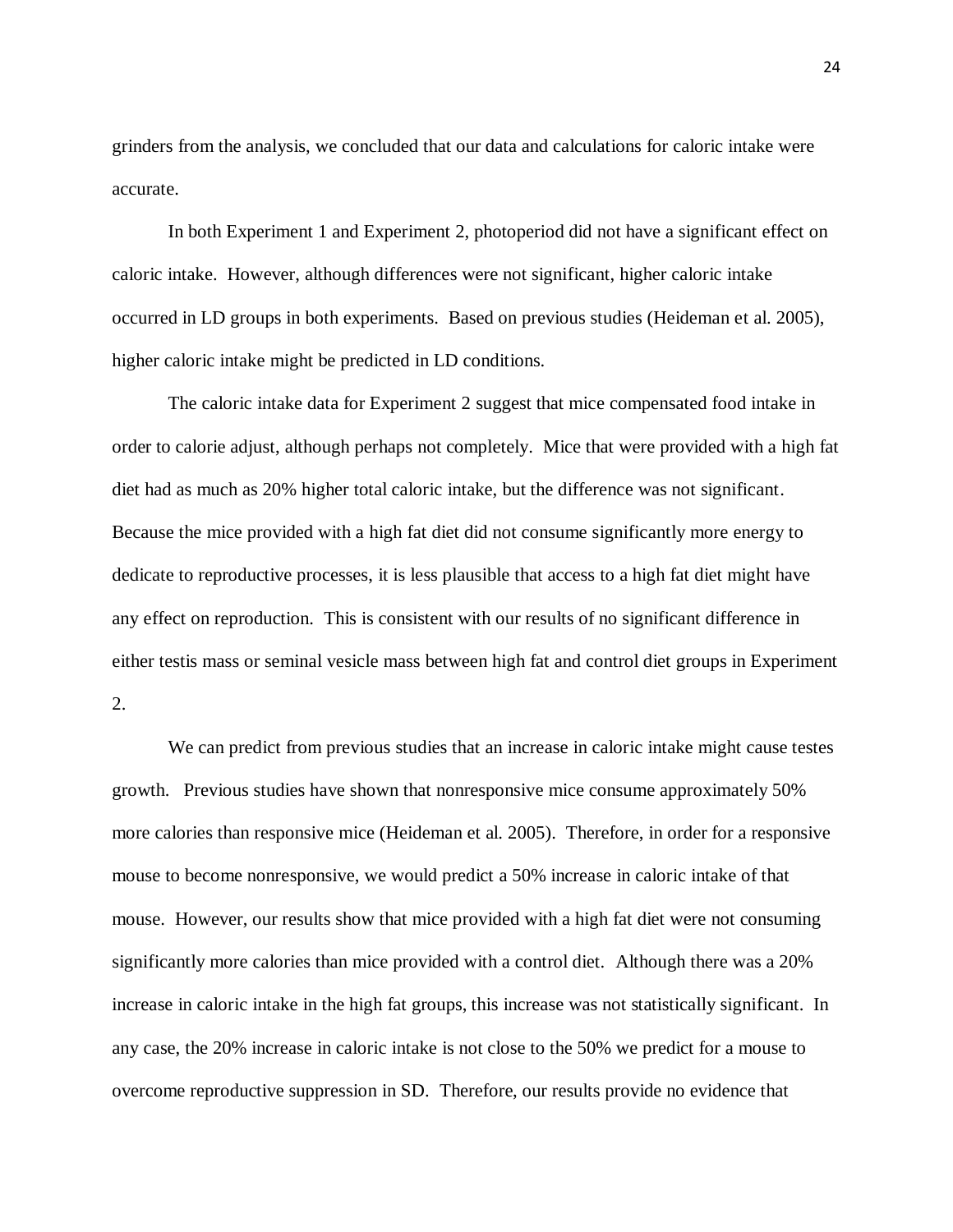genetically and/or phenotypically responsive *P. leucopus* are phenotypically plastic to food quality.

Studies performed on a *Peromyscus* species closely related to the *P. leucopus* used in this study indicate that reproductive differences between responsive and nonresponsive mice may be closely linked to differences in general metabolism (Cronin and Bradley 1988; Staubs and Bradley 1998). Responsive animals consumed significantly less food than nonresponsive mice. Responsive animals also had significantly lower levels of body fat than nonresponsive mice (Cronin and Bradley 1988). Finally, responsive animals also had significantly lower levels of oxygen consumption than nonresponsive animals (Staubs and Bradley 1998). These results suggest that fundamental differences in metabolism may be responsible for the reproductive differences between responsive and nonresponsive mice.

The testis mass and seminal vesicle mass data from Experiment 2 do not allow us to conclude that a high fat diet overcomes reproductive suppression in SD. Because there was no significant difference between the final testis and seminal vesicle masses of the two high fat experimental groups and the LD control group, it may initially appear that the high fat diet allowed the experimental mice to reach a reproductive capacity similar to mice placed in LD conditions. However, there was also no statistically significant difference between the testis and seminal vesicle masses of the LD and SD control groups. Testis and seminal vesicle masses of the SD control group were smaller than those of the LD control group, as would be expected based on previous studies (Heideman et al. 1999; Prendergast et al. 2002), but the difference did not reach statistical significance. Because we did not see a significant difference between our control groups in SD and LD, our test for the effect of a high fat diet on reproduction is inconclusive.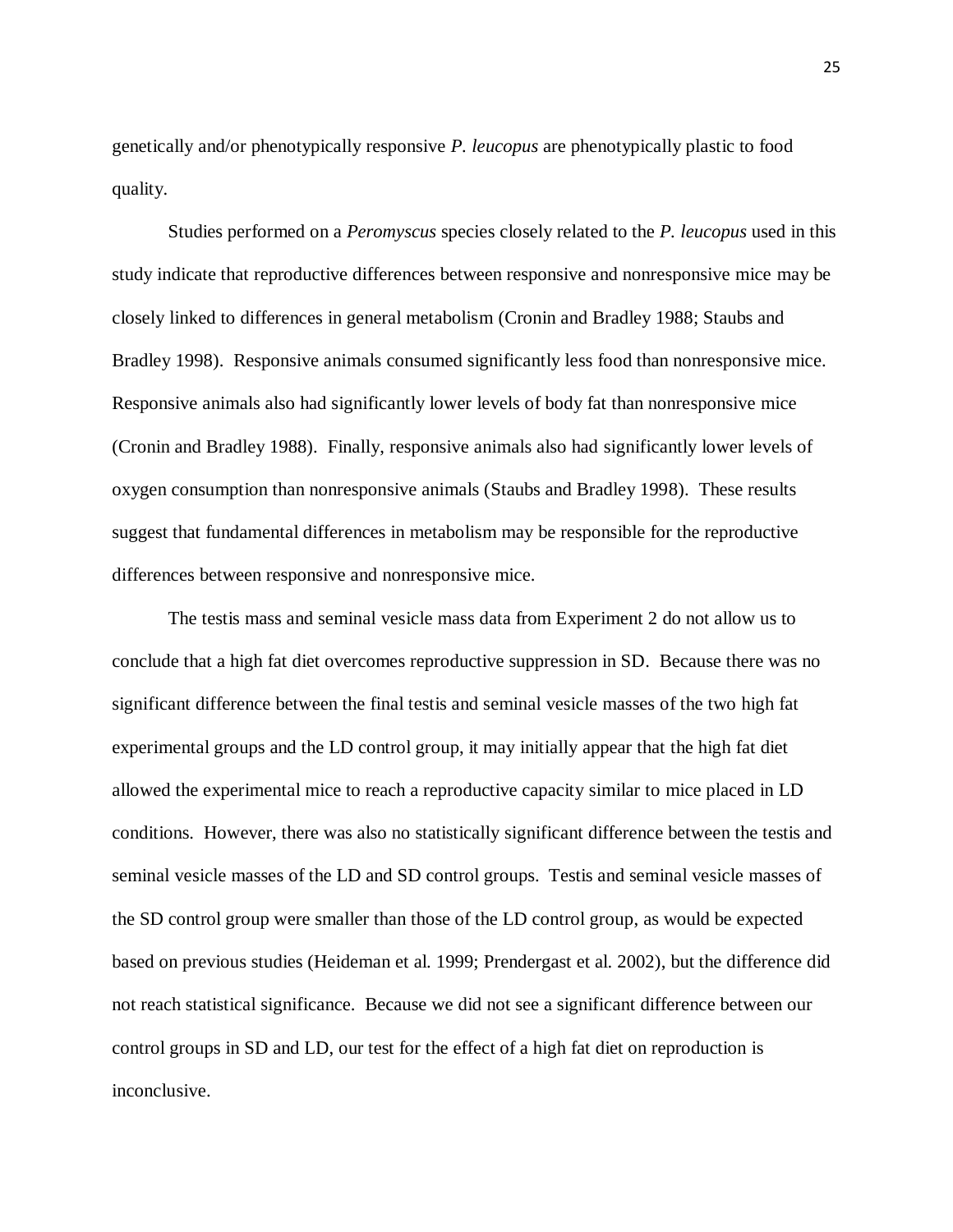If a high fat diet is able to overcome reproductive suppression in SD conditions, we would predict mice provided with a high fat diet in SD to have similar testes and seminal vesicle masses to nonresponsive mice in SD. Data from Reilly et al. (2006) indicate that nonresponsive mice in SD conditions had an average paired testes mass of approximately 400 mg and an average seminal vesicle mass of approximately 90 mg. In Experiment 2, mice provided with a high fat diet in SD did have larger testes and seminal vesicle masses than mice in the SD control group. However, their testes and seminal vesicle masses did not have the same magnitude as those of nonresponsive mice from previous studies. Mice provided with the high fat defined diet only had an average paired testes mass of 246 mg and an average seminal vesicle mass of 61 mg. Mice provided with the high fat diet and condensed milk supplement had an average paired testes mass of 264 mg and an average seminal vesicle mass 77 mg. Because the magnitudes of the testes and seminal vesicle masses are not as great as those seen in nonresponsive mice, we are less confident in the ability of a high fat diet to overcome reproductive suppression in SD.

Despite testes and seminal vesicle masses not reaching the same magnitude as those seen in nonresponsive mice, our results from Experiment 2 still indicated larger than expected testes and seminal vesicle masses in the SD groups. From the results of Experiment 1, we concluded that the defined diets did not play any role in the larger than expected testis and seminal vesicle masses. Therefore, we cannot cite the use of the defined diets as a potential explanation for the lack of significant difference between the testis and seminal vesicle masses of the LD and SD control groups in Experiment 2. However, there are several other potential explanations for the lack of significant differences between the testis and seminal vesicle masses of the control groups. The first potential explanation is that there may have been an error in our experimental set-up which prevented mice in the SD control group from undergoing the normal level of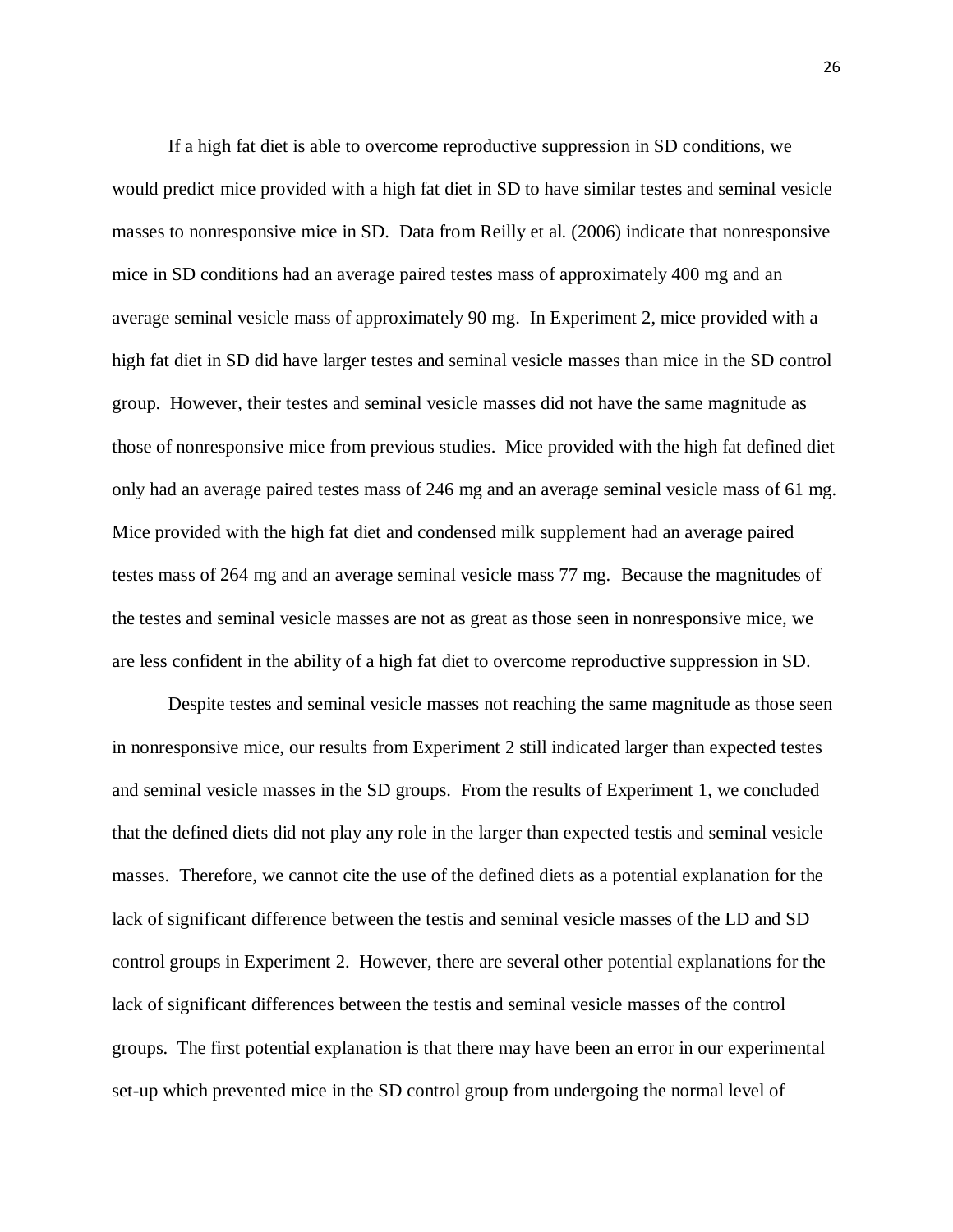reproductive suppression. Perhaps the experimental set-up inadvertently allowed currently unknown factors other than food and photoperiod to have an effect on reproductive capacity.

A second potential explanation for the lack of significant difference in testis and seminal vesicle masses between the control groups in Experiment 2 may be statistical sampling error. The direction of the results seen in our control groups was as predicted, with smaller testis and seminal vesicle masses in the SD control group. However, the amplitude of the difference was less than typical, preventing the difference from being statistically significant. As is the case with any experiment that tests a sample of a population, the sample does not always accurately represent the entire population. It is possible that the sample of mice in our SD control group developed larger testis and seminal vesicle masses in SD conditions than would the majority of mice in the population.

A third potential explanation for the larger than expected final testis masses in the SD control group would be that the mice had started to become photorefractory. At the conclusion of the study, mice in SD groups had been exposed to SD conditions for approximately 23 weeks. In Siberian hamsters, photorefractoriness can occur after 20 weeks of exposure to SD conditions (Prendergast et al. 2006). Therefore, it is plausible that the mice in this experiment had become photorefractory and were undergoing spontaneous gonadal regrowth. This may also potentially explain the lack of significant difference in testis and seminal vesicle masses between the high fat groups and LD control group in Experiment 2. Instead of the high fat diet causing the experimental groups to have larger testis and seminal vesicle masses, onset of the photorefractory period may have been the cause. The results of Experiment 2 support photorefractoriness as a potential explanation for the larger than predicted testis and seminal vesicle masses in the SD groups. However, the results of Experiment 1 suggest that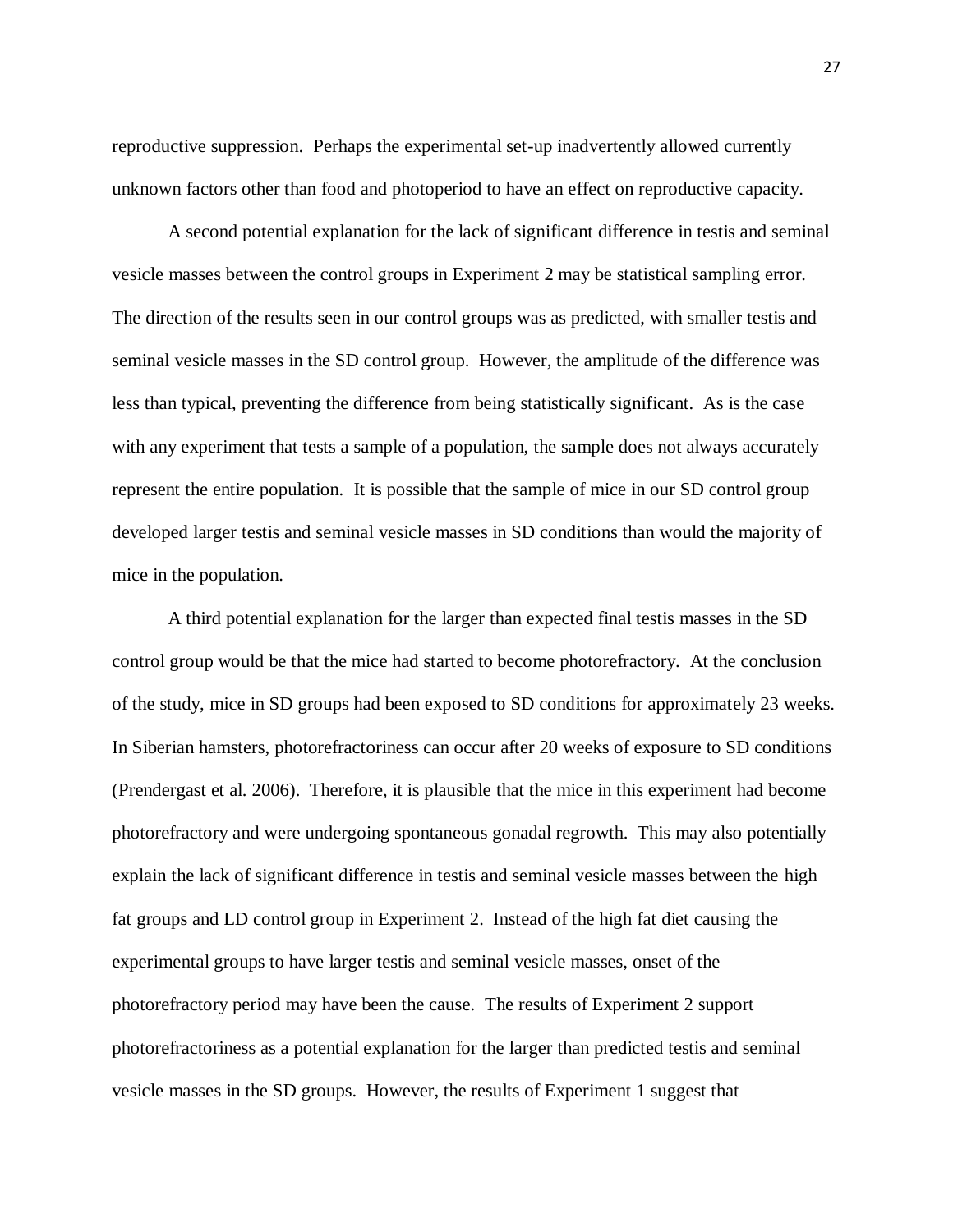photorefractoriness is not a potential explanation. Mice in Experiment 1 were tested for the same number of weeks as mice in Experiment 2, but mice in SD groups in Experiment 1 did not show larger than predicted testis and seminal vesicle masses. If photorefractoriness had been the cause of the larger testes and seminal vesicle masses in Experiment 2 mice, we would have predicted similar results in Experiment 1 mice. Although Experiment 1 results do not support photorefractoriness as a potential explanation, it is still possible that a statistical sampling error resulted in unusually rapid photorefractory response in the SD groups in Experiment 2.

An unexpected result in both Experiment 1 and Experiment 2 was that mice from the control line consumed significantly fewer calories than mice from the responsive line. In contrast, line did not have any significant effect on other factors such as testis mass, seminal vesicle mass, or body mass. Previous studies have shown that when the food intake of a random sample of mice from the control line is compared to the food intake of mice from the responsive line, control line mice have significantly higher food intake (Heideman et al. 2005). However, in Heideman et al. (2005), the control line sample was drawn at random and thus included both responsive and nonresponsive mice. In contrast, in our study only a small subset of mice from the control line, approximately 30%, had a responsive phenotype. Thus, the control line as a whole and mice from the control line with a responsive phenotype used in this study are not equivalent and comparable.

The finding that responsive mice from the control line consumed significantly fewer calories than mice from the responsive line warrants further study. These data suggest that, in terms of food intake, the control line should not be viewed as merely an intermediate between the responsive and nonresponsive lines. If the control line was an intermediate between the responsive and nonresponsive lines, we would have expected responsive phenotype mice from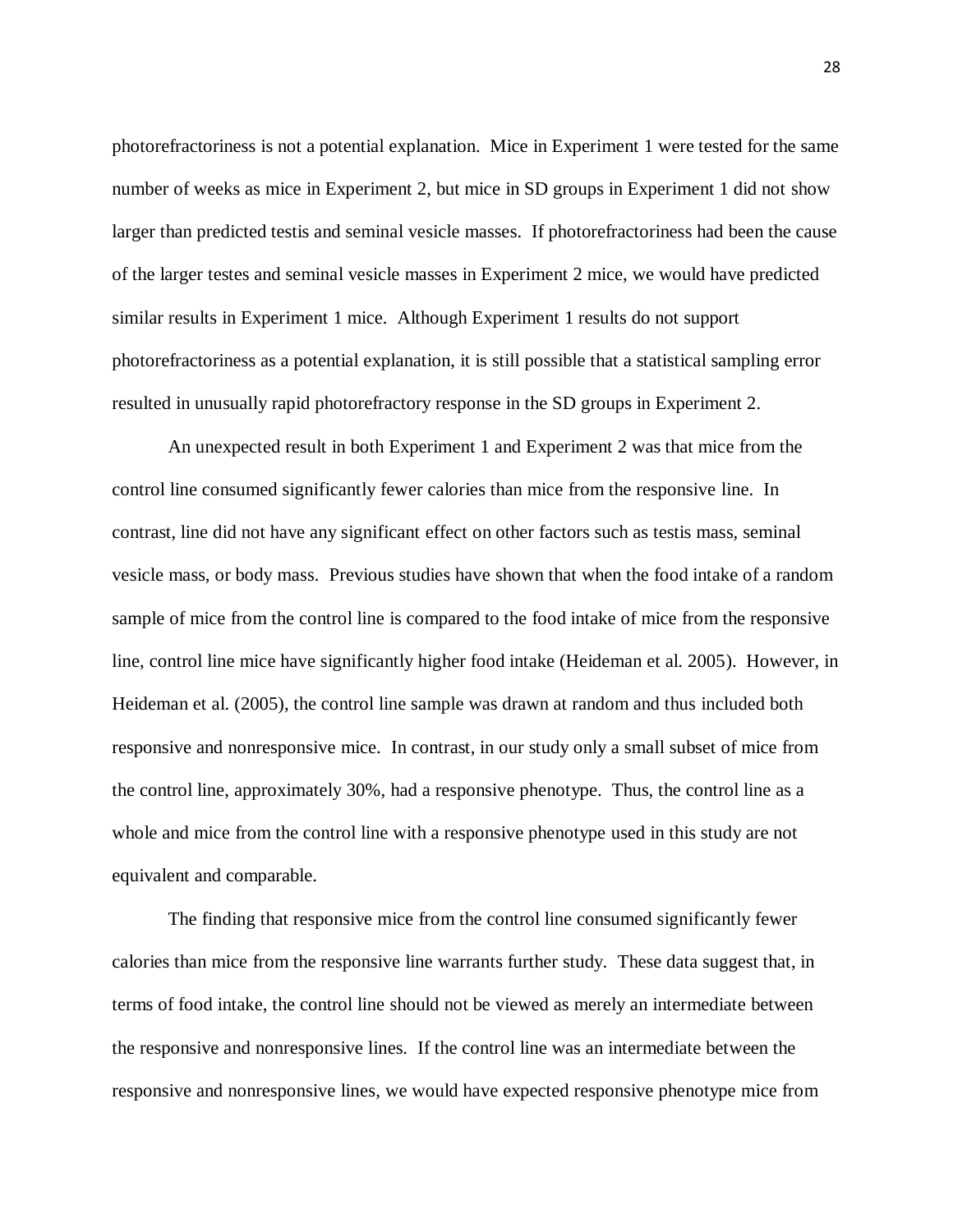the control line to be very similar to mice from the responsive line. However, mice in the responsive line were selected for based on testes size, while mice in the control line did not undergo any deliberate selection. The differences in the development of the two lines suggest that the differences in caloric intake between the two lines may be genetic. The responsive line was developed by artificial selection on gonadal development in SD. Selection on gonadal development had the unexpected result of correlated differences in food intake (Heideman et al. 2005). In addition to alleles for food intake, there are potentially many other alleles that are correlated with testes size. Development of the responsive line, for which mice were selected for based on testes size, was more likely to favor alleles that are specifically related to small testes size, including alleles that might decrease food intake. However, if non-food related alleles can also cause small testes size, then some mice in the responsive line may demonstrate reduced food intake, and others may not. In contrast, the responsive phenotype mice in the control line may require low food intake in a mixture of variable alleles for testes size in SD. Therefore, it is more likely that a single allele correlated to small testes size may be seen in the responsive phenotype in the control line. If this is true, it may explain our results of responsive phenotype control line mice having significantly lower food intake than the responsive line mice.

#### **Chapter III: Future Research and Prospects**

This study left us with many questions about the relationship between diet and reproduction. The results of this study did not allow us to come to a clear conclusion about the effects of a high fat diet on reproductive capacity. We can make no final conclusion because there was no significant difference in testis mass and seminal vesicle mass between our control groups in Experiment 2. These results indicate that testis and seminal vesicle mass may have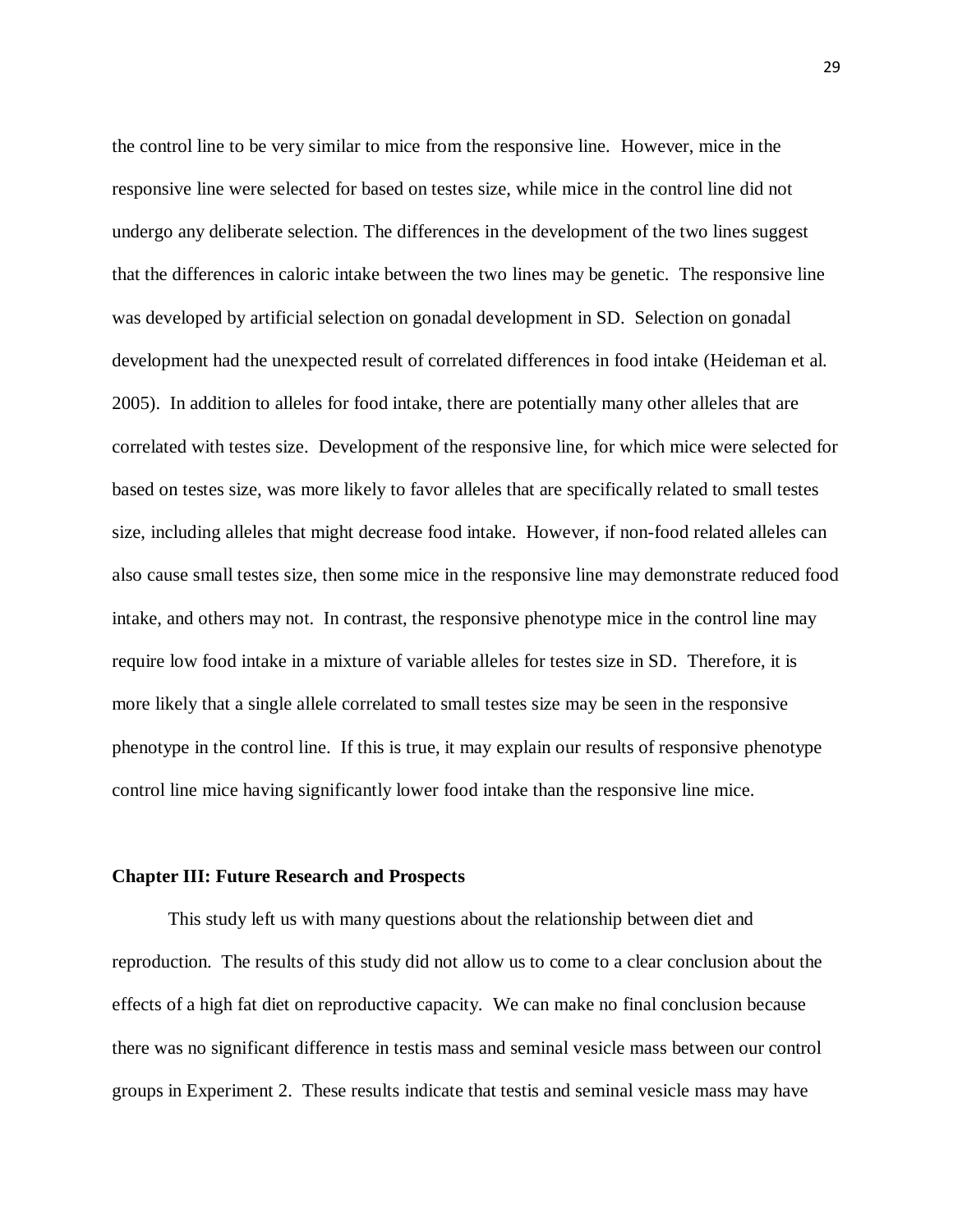been affected by other factors in the experimental set-up besides diet and photoperiod. This prevents us from concluding that the high diets had an effect in the larger testis and seminal vesicle masses seen in the two experimental groups in Experiment 2. Therefore, it could be beneficial to perform a careful repetition of Experiment 2, trying to eliminate any experimental errors that may have occurred in the previous study. If a repetition of this experiment yielded results that made us confident in our experimental setup, then we could better conclude whether or not a high fat diet has an effect on reproductive capacity.

Although we were not able to make clear conclusions about the effect of a high fat diet on reproductive capacity, many of our results indicated that the high fat diet did not result in the changes thought necessary to allow mice to overcome reproductive suppression in SD. For example, mice provided with a high fat diet did not consume significantly greater kilocalories than mice on a control diet. In addition, mice provided with a high fat diet did not have testes and seminal vesicle masses that were as great as those of nonresponsive mice in SD conditions. One possible reason that a high fat diet does not appear to overcome reproductive suppression in SD may be the age that mice in this study were started on the high fat diet. Mice were placed into SD conditions shortly after birth, but mice were not started on the high fat diet until they were approximately 63 days old. Most mice that are kept in LD conditions will have already reached maturity by the age of 63 days. It is plausible that starting mice on the high fat diet at 63 days of age is too late a point in the development of the mouse for the high fat diet to significantly effect reproduction. A potential future experiment might begin mice on the high fat diet at weaning and then test the effect on reproductive capacity. This would allow us to test whether the effect of a high fat diet on reproduction may be dependent upon the stage of development that the diet is provided.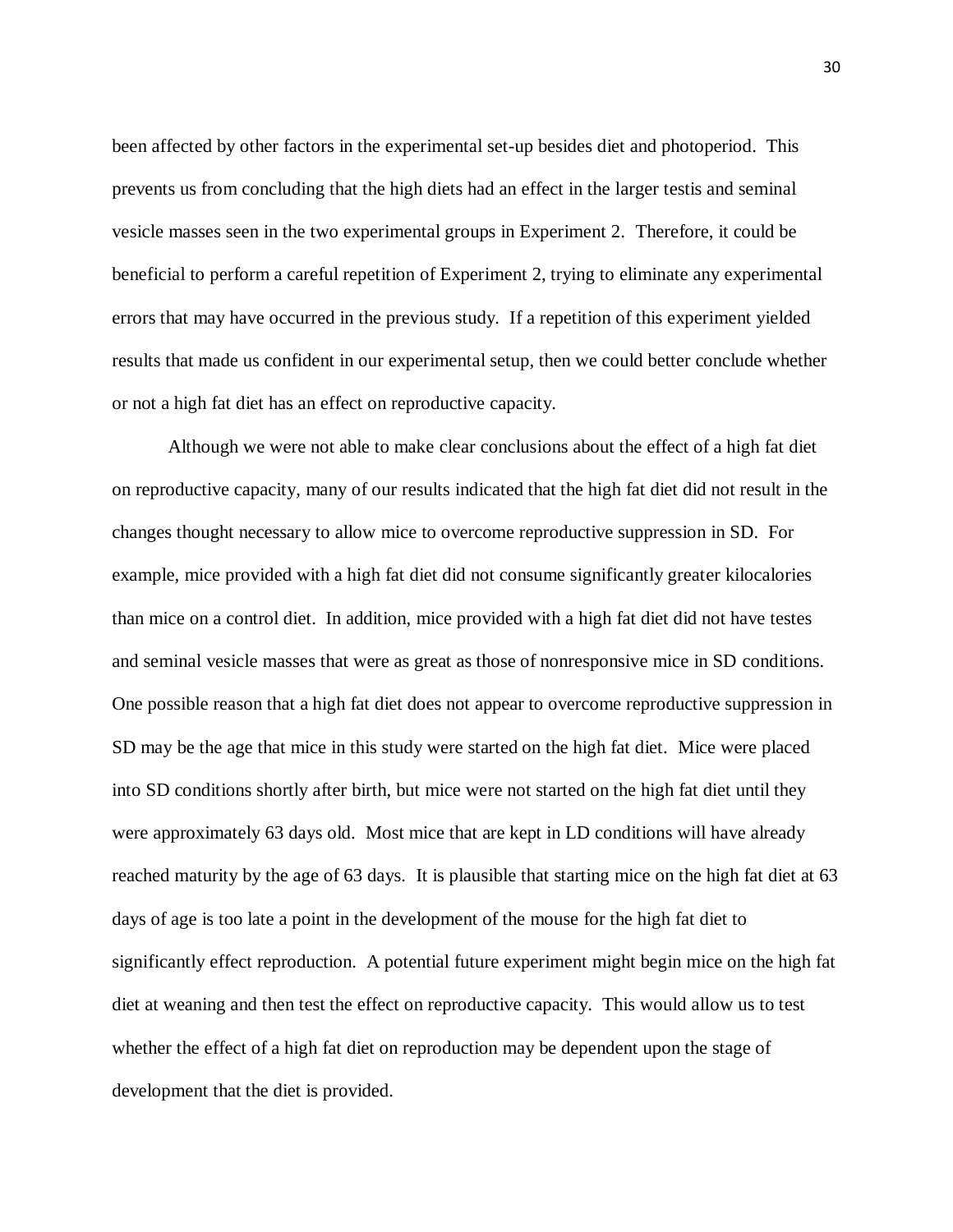When looking at the larger question of the link between food and reproduction, there is much that remains to be discovered. Studies have shown that food availability and intake do have an effect on reproduction (Schneider 2004; Prendergast et al. 2002; Reilly et al. 2006). Much research has also been done to study the specific physiological mechanisms that allow food availability and intake to have an effect on reproduction, such as sensory stimuli and hormones. However, several processes are not yet understood. For example, the hormone leptin appears to act as a signal to provide the body with information about energy resources. It still remains inconclusive whether or not leptin plays any role in the regulation of reproduction (Schneider 2004). Future studies will undoubtedly bring more details to light about the physiological mechanisms linking food and reproduction.

There are multiple reasons why further studies about the connection between food and reproduction may prove beneficial to society. Several human clinical issues can be linked to food and reproduction, including nutritional infertility and reproductive problems that coincide with eating disorders (Schneider 2004). The role of nutrition in all aspects of health is gaining more scientific and popular attention in recent years. By gaining a clearer, more detailed understanding of food intake and its effect on all aspects of physiology, including reproduction, we can begin to gain insight into some of the issues facing human health today. Some of these issues include obesity, eating disorders, and infertility. More indirectly, a thorough understanding of the link between food and reproduction effects human health through agricultural practices. Diet and reproduction play a central role in the improvement of the care and breeding of dairy and meat animals (Schneider 2004). Improvement of agricultural practices can help farmers economically and result in improved food sources for all of human society.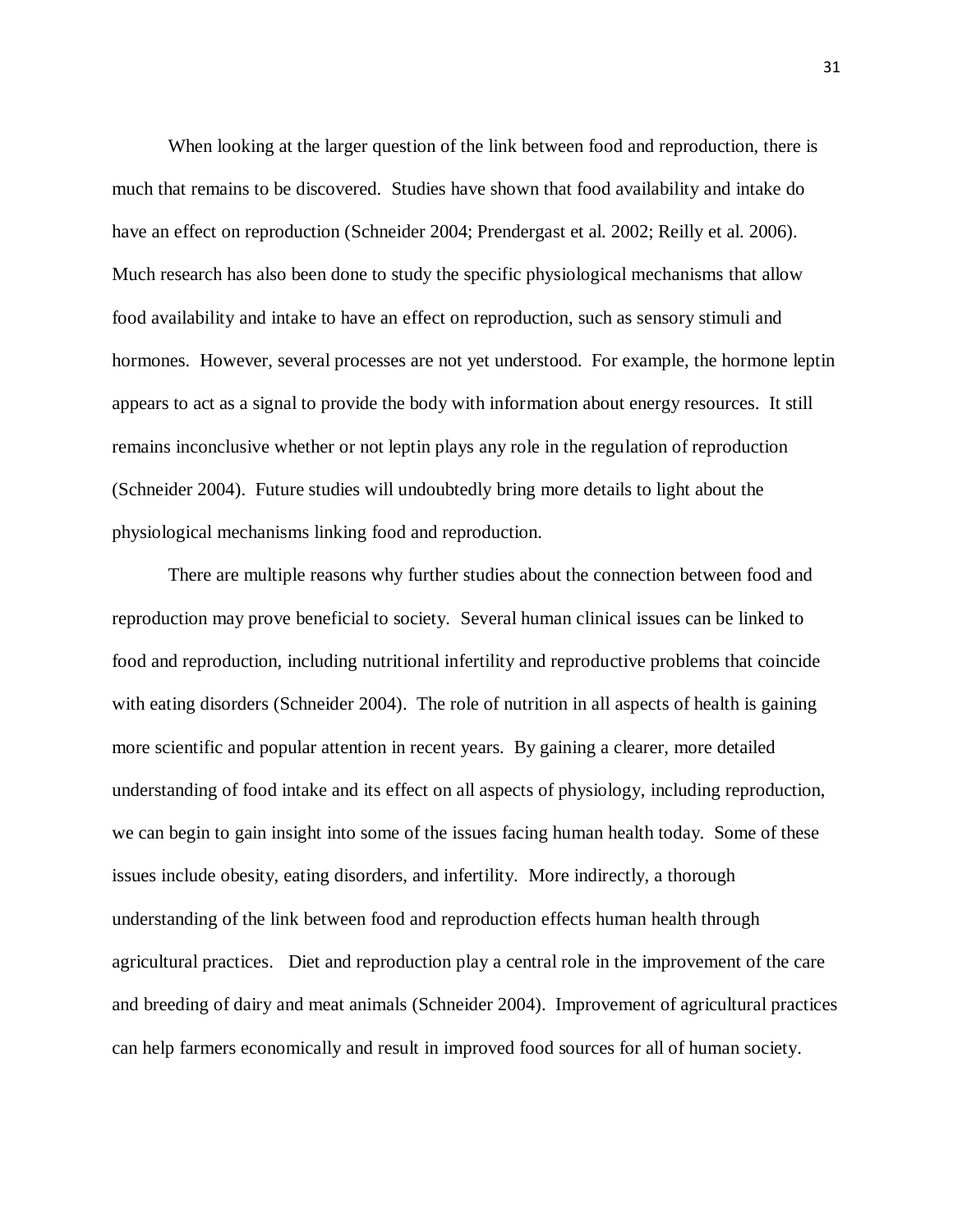Because reproduction has a direct effect on fitness, gaining a more thorough

understanding of reproduction can have ecological applications as well. There is much concern today about the maintenance of endangered species and ecosystems. A straightforward method to ensure that species and ecosystems remain viable is to ensure that conditions for reproduction are sufficient. The availability of energy to support reproduction is an important factor than can affect the continued endurance of a species. The better we understand the ways in which animals use energy resources to fuel reproduction, the better we can understand how to make conditions optimal for species survival.

Advances in human health, agricultural practices, and ecological understanding are exciting examples of applications for research exploring the relationship between food and reproduction. However, before these applications can come to a full effect, more basic research needs to be done. Basic research, such as that done in this study, will allow us to continue to expand our knowledge about the physiological mechanisms that link food and reproduction. As our knowledge expands, we will be able to confidently approach applied research that will concentrate on issues that can directly benefit both humans and the natural world. The future for this area of research is full possibilities even beyond addressing questions of scientific curiosity.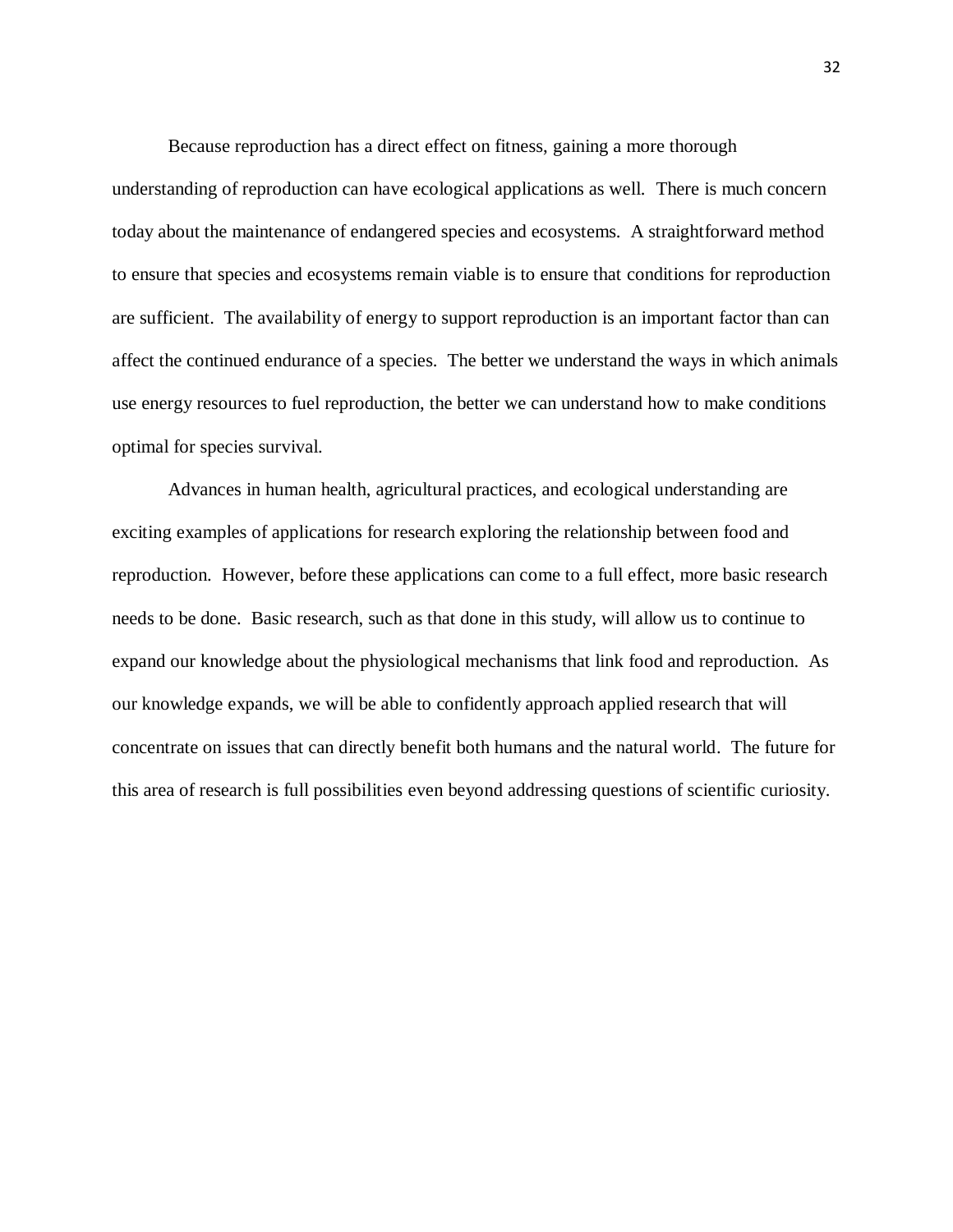### **Figures and Tables**



**Fig. 1** Adapted from Prendergast et al. (2002). Schematic representation of seasonal rhythms, showing the onset of the photorefractory period. A reproductively photoresponsive male animal subjected to the exogenous cue of decreasing day length will undergo testicular regression. This triggers an endogenous interval timer, which after a period of time renders the animal refractory to short day lengths. Photorefractoriness causes the animal to undergo spontaneous gonadal recrudescence. Only exposure to long day lengths breaks the photorefractory period, causing the animal to become photosensitive once again.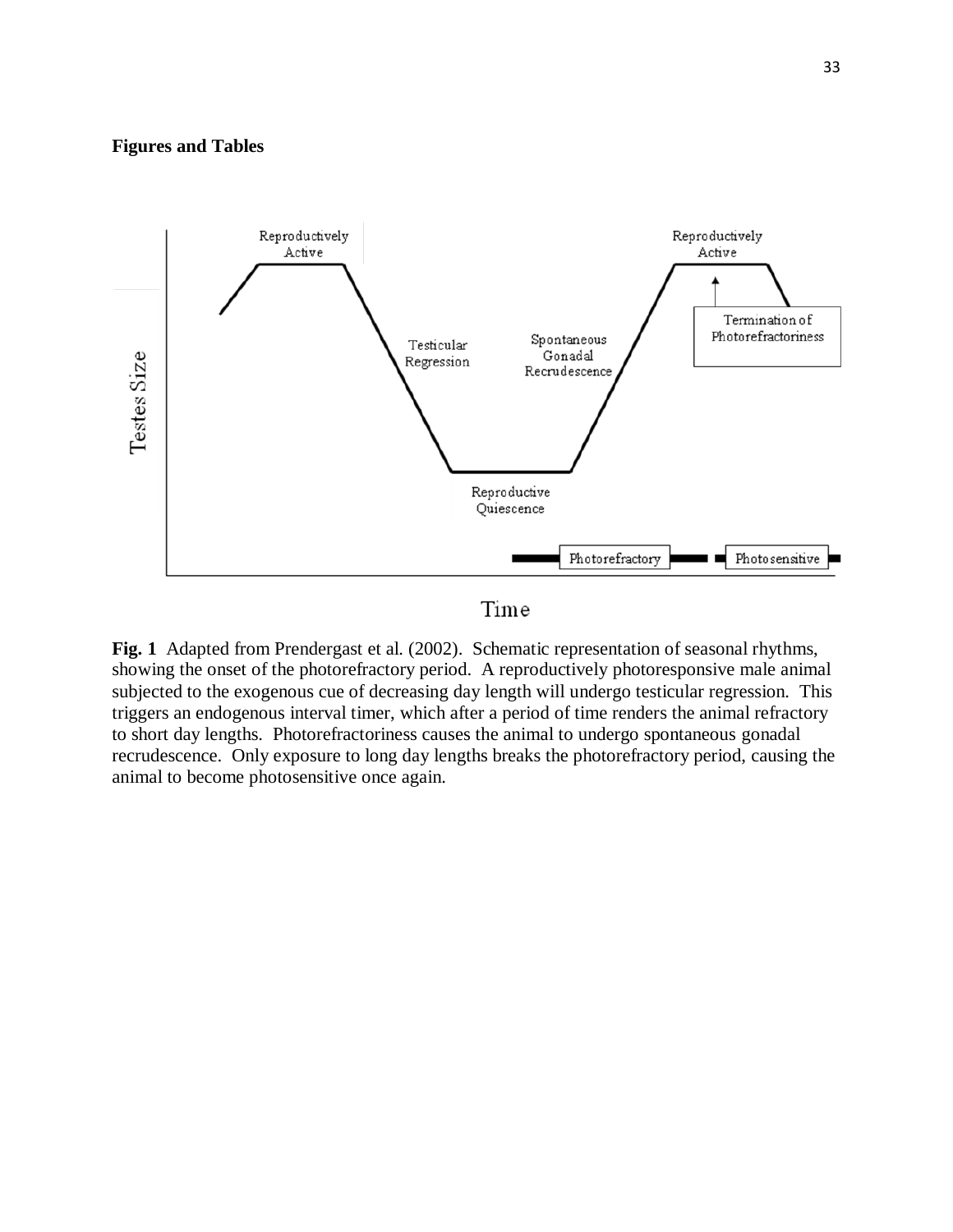

**Fig. 2** Experiment 1 set-up. At approximately 63 days of age, mice were divided into four experimental groups with different diet and photoperiod treatments. At the end of the experiment mice were euthanized and testis and seminal vesicle masses were taken.



**Fig. 3** Experiment 2 set-up. At approximately 63 days of age, mice were divided into four experimental groups: two groups given high fat diets, one SD control group, and one LD control group. At the end of the experiment mice were euthanized and testis and seminal vesicle masses were taken.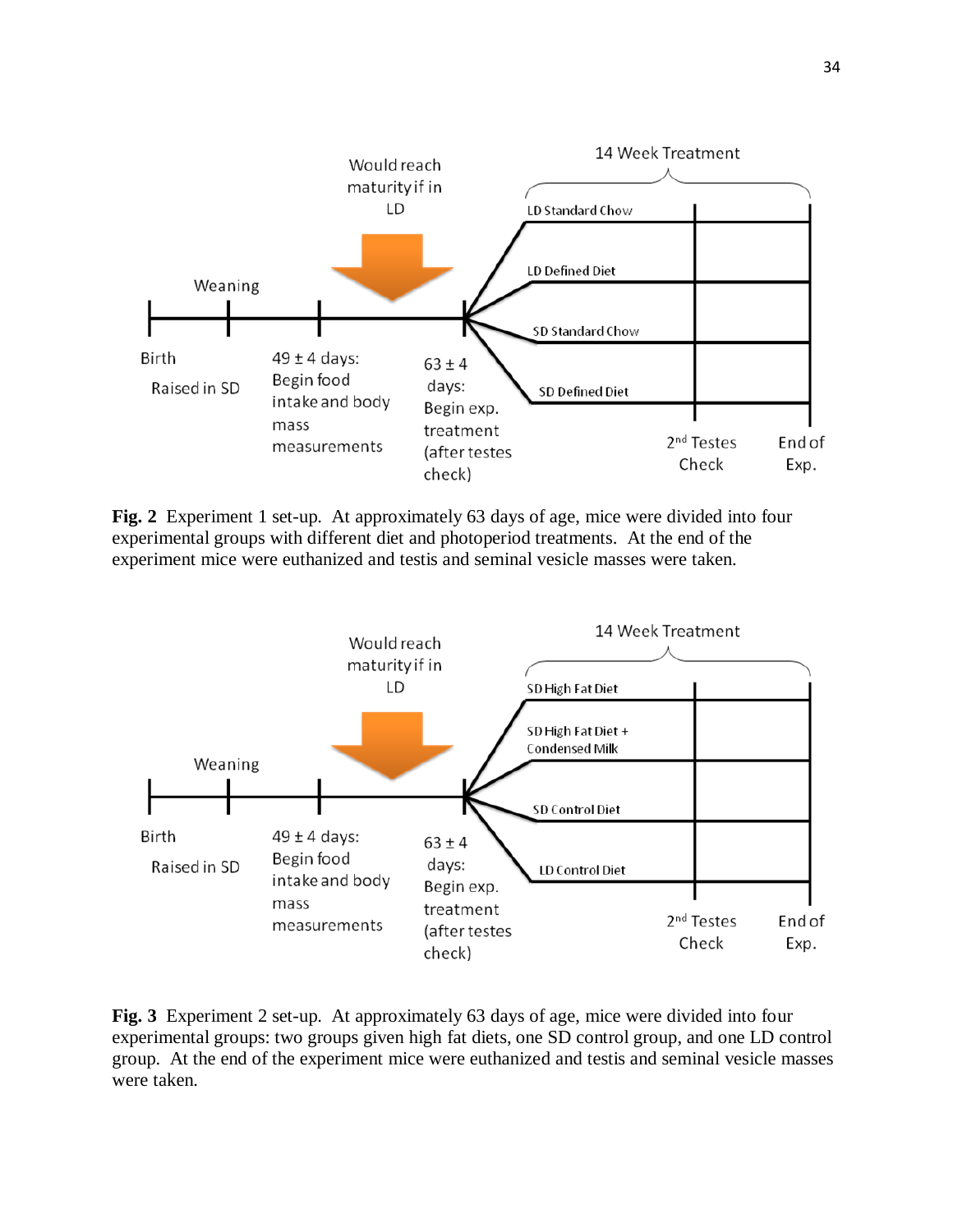

**Fig. 4** Control defined diet results from the Palatability Pilot Experiment. Data are presented as percentage of total food eaten for each of the two diets provided to mice.



**Fig. 5** High fat defined diet results from the Palatability Pilot Experiment. Data are presented as percentage of total food eaten for each of the two diets provided to mice.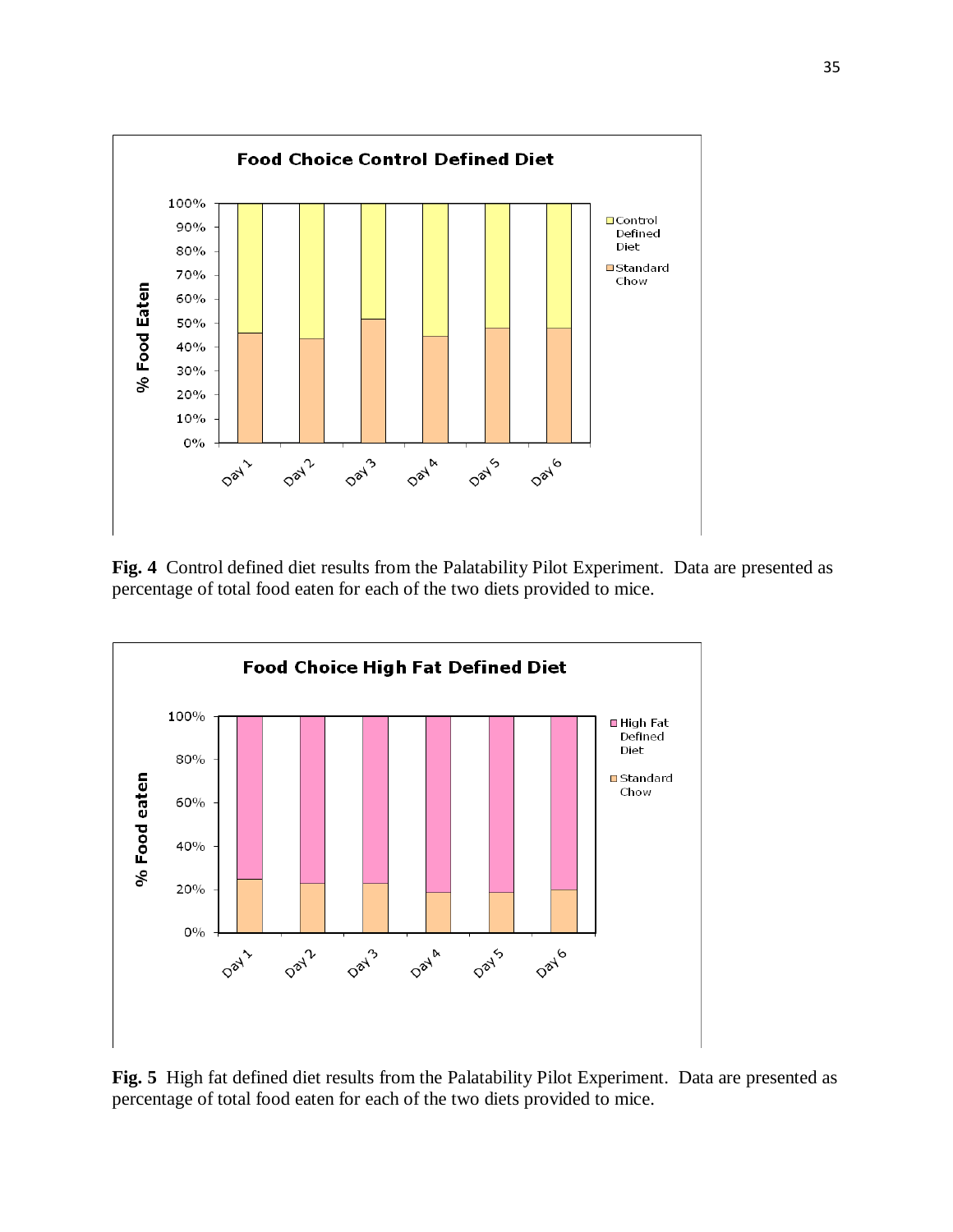|                                 | Food Intake (g/day) |
|---------------------------------|---------------------|
| <b>Standard Chow, SD</b>        | 3.29 <sup>†</sup>   |
| <b>Standard Chow, LD</b>        | 3.23 <sup>†</sup>   |
| <b>Control Defined Diet, SD</b> | 2.50                |
| <b>Control Defined Diet, LD</b> | 2.81                |

**Table 1 –** Experiment 1 food intake for all experimental groups.

†Adjusted to remove effect of ground and discarded food

**Table 2 –** Experiment 1 mean total caloric intake and standard error for all experimental groups.

|                                 | <b>Mean Total Caloric Intake</b><br>(kcals) | <b>Standard Error</b> |
|---------------------------------|---------------------------------------------|-----------------------|
| <b>Standard Chow, SD</b>        | 1076.41†                                    | 58.24                 |
| <b>Standard Chow, LD</b>        | $1077.41\dagger$                            | 46.69                 |
| <b>Control Defined Diet, SD</b> | 924.05                                      | 54.96                 |
| <b>Control Defined Diet, LD</b> | 1057.81                                     | 53.48                 |

†Adjusted to remove effect of ground and discarded food



**Fig. 6** Experiment 1 total caloric intake for all for standard chow long day (SLD), standard chow short day (SSD), control defined diet long day (CLD), and control defined diet short day (CSD) groups. Data are presented as mean ± standard error.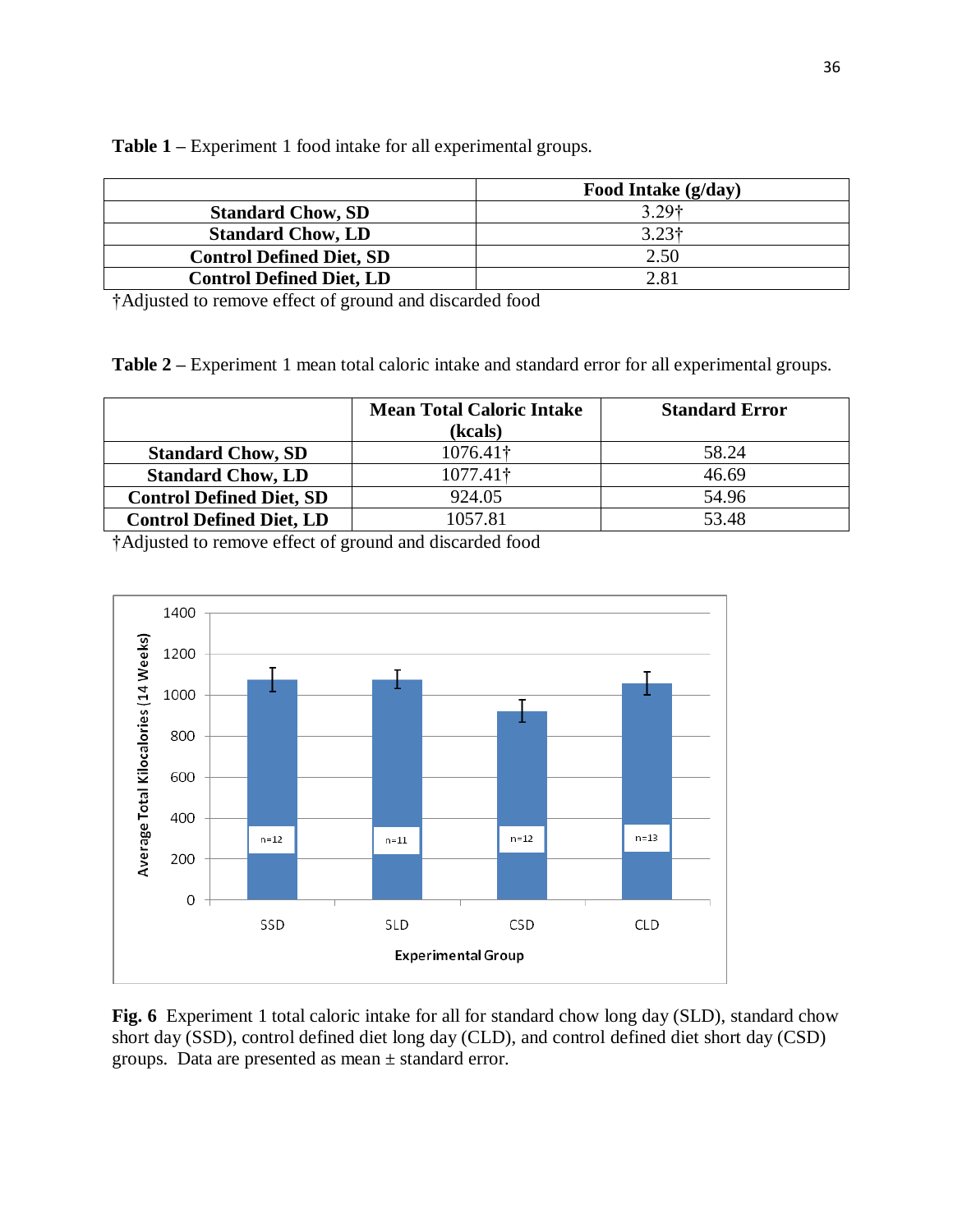|                                 | <b>Average Body Mass (g)</b> | <b>Standard Error</b> |
|---------------------------------|------------------------------|-----------------------|
| <b>Standard Chow, SD</b>        | 19.79                        | 0.76                  |
| <b>Standard Chow, LD</b>        | 20.89                        | 0.60                  |
| <b>Control Defined Diet, SD</b> | 18.49                        | 0.89                  |
| <b>Control Defined Diet, LD</b> | 20.07                        | l 16                  |

**Table 3 –** Experiment 1 average body mass and standard error for all experimental groups.

**Table 4 –** Experiment 1 average single testis mass and standard error for all experimental groups.

|                                 | <b>Average Single Testis Mass</b> | <b>Standard Error</b> |
|---------------------------------|-----------------------------------|-----------------------|
|                                 | (mg)                              |                       |
| <b>Standard Chow, SD</b>        |                                   |                       |
| <b>Standard Chow, LD</b>        | 135                               |                       |
| <b>Control Defined Diet, SD</b> |                                   |                       |
| <b>Control Defined Diet, LD</b> |                                   |                       |



**Fig. 7** Experiment 1 single testis mass for experimental groups placed in long days or short days and provided with either standard chow or the control defined diet. Data are presented as mean  $\pm$ standard error.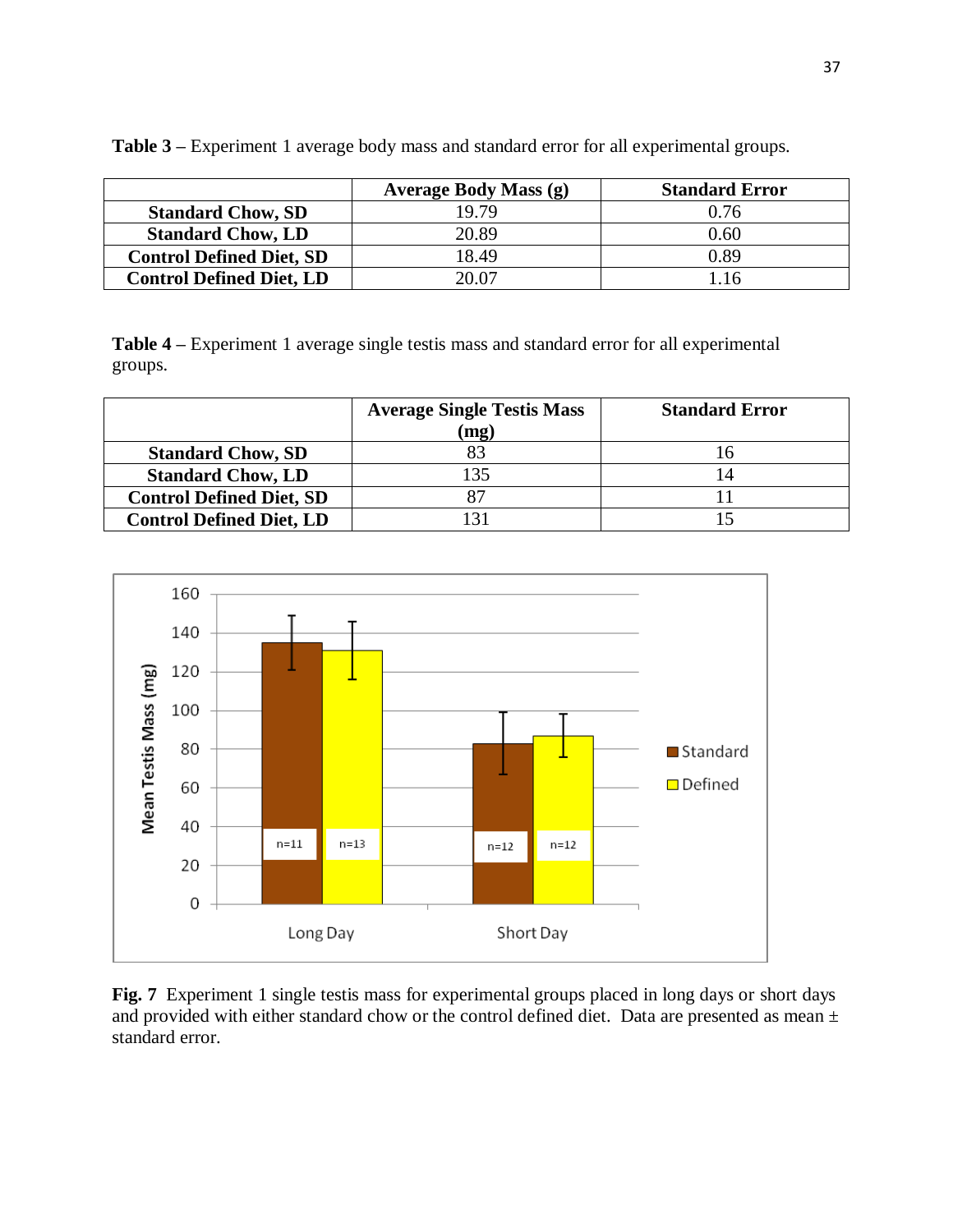**Table 5 –** Experiment 1 average seminal vesicle mass and standard error for all experimental groups.

|                                 | <b>Average Seminal Vesicle</b><br>Mass (mg) | <b>Standard Error</b> |
|---------------------------------|---------------------------------------------|-----------------------|
| <b>Standard Chow, SD</b>        |                                             |                       |
| <b>Standard Chow, LD</b>        | 66                                          |                       |
| <b>Control Defined Diet, SD</b> |                                             |                       |
| <b>Control Defined Diet, LD</b> |                                             |                       |



**Fig. 8** Experiment 1 seminal vesicle mass for experimental groups placed in long days or short days and provided with either standard chow or the control defined diet. Data are presented as mean ± standard error.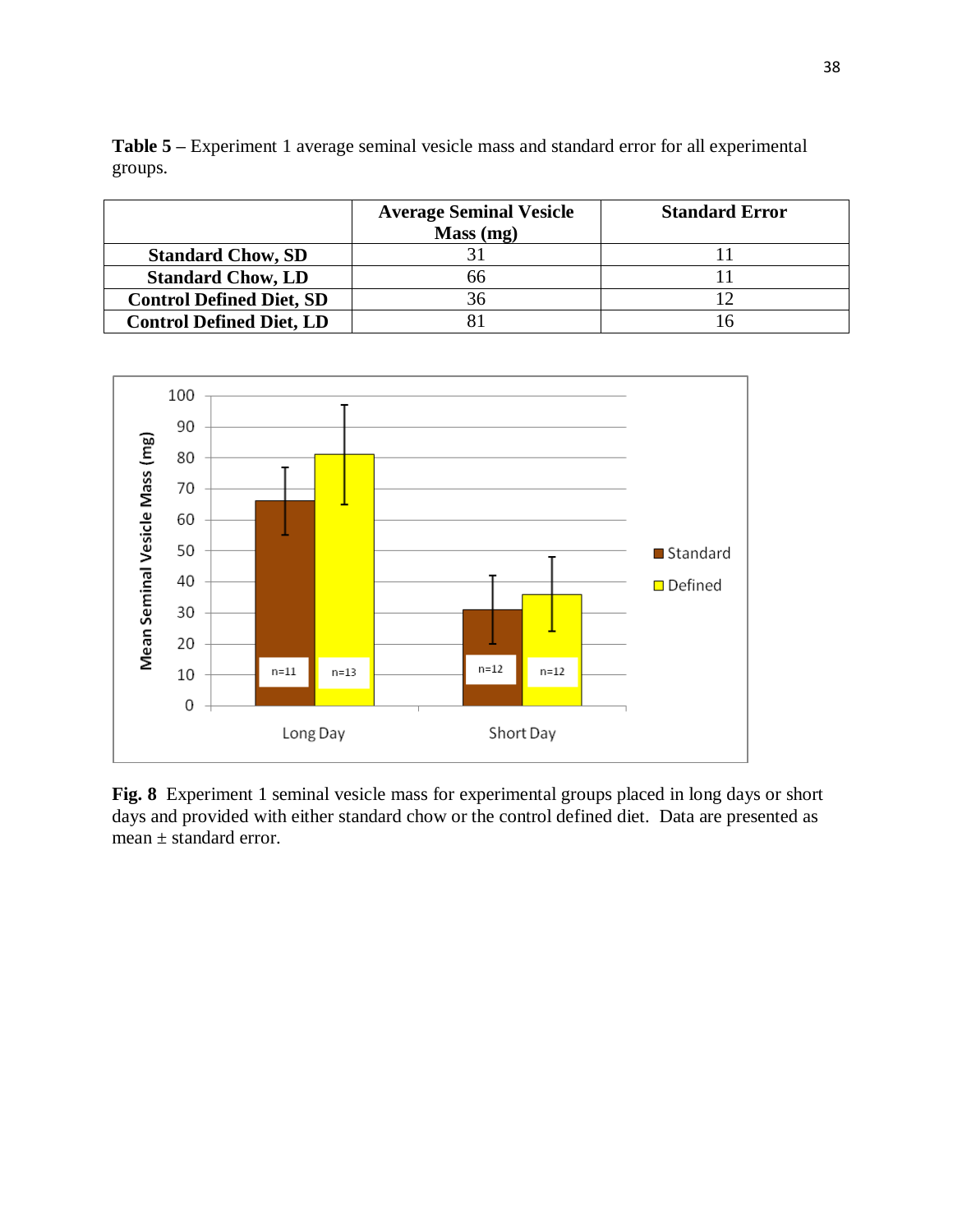

**Fig. 9** Experiment 1 Estimated Testis Volume (ETV) calculated from external testis measurements taken during week 9 of the experiment. ETV is shown for experimental groups placed in long days or short days and provided with either standard chow or the control defined diet. Data are presented as mean ± standard error.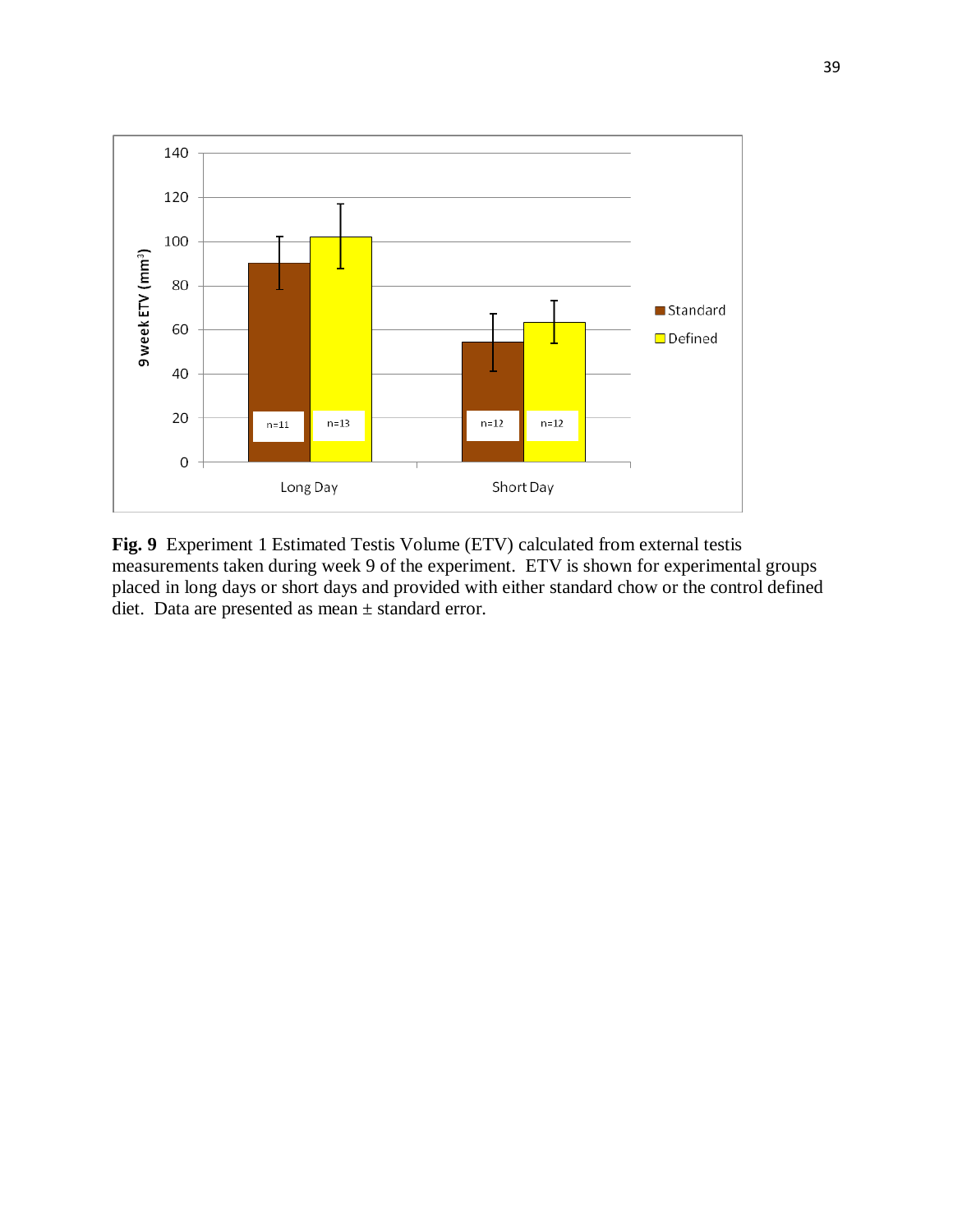| <b>Table 6</b> – Experiment 2 food intake for all experimental groups. The group that was provided |  |
|----------------------------------------------------------------------------------------------------|--|
| with the high fat defined diet and condensed milk includes separate daily intake values for each.  |  |

|                                 | Intake of Chow (g/day) | <b>Intake of Condensed Milk</b><br>(g/dav) |
|---------------------------------|------------------------|--------------------------------------------|
| <b>Control Defined Diet, LD</b> | 2.94                   | $\overline{\phantom{0}}$                   |
| <b>Control Defined Diet, SD</b> | 2.73                   | $\overline{\phantom{0}}$                   |
| <b>HF</b> defined diet, SD      | 2.42                   | $\overline{\phantom{0}}$                   |
| HF defined diet $+ CM$ , SD     | 171                    | $\gamma$ Q                                 |

**Table 7 –** Experiment 2 mean total caloric intake and standard error for all experimental groups.

|                                 | <b>Mean Total Caloric Intake</b> | <b>Standard Error</b> |
|---------------------------------|----------------------------------|-----------------------|
|                                 | (kcals)                          |                       |
| <b>Control Defined Diet, LD</b> | 1106.51                          | 77.97                 |
| <b>Control Defined Diet, SD</b> | 1023.75                          | 89.91                 |
| HF defined diet, SD             | 1172.62                          | 96.11                 |
| HF defined diet $+ CM$ , SD     | 1271.67                          | 115.41                |



**Fig. 10** Experiment 2 total caloric intake for the long day control group, short day control group, high fat defined diet experimental group, and high fat defined diet + condensed milk experimental group. Data are presented as mean ± standard error.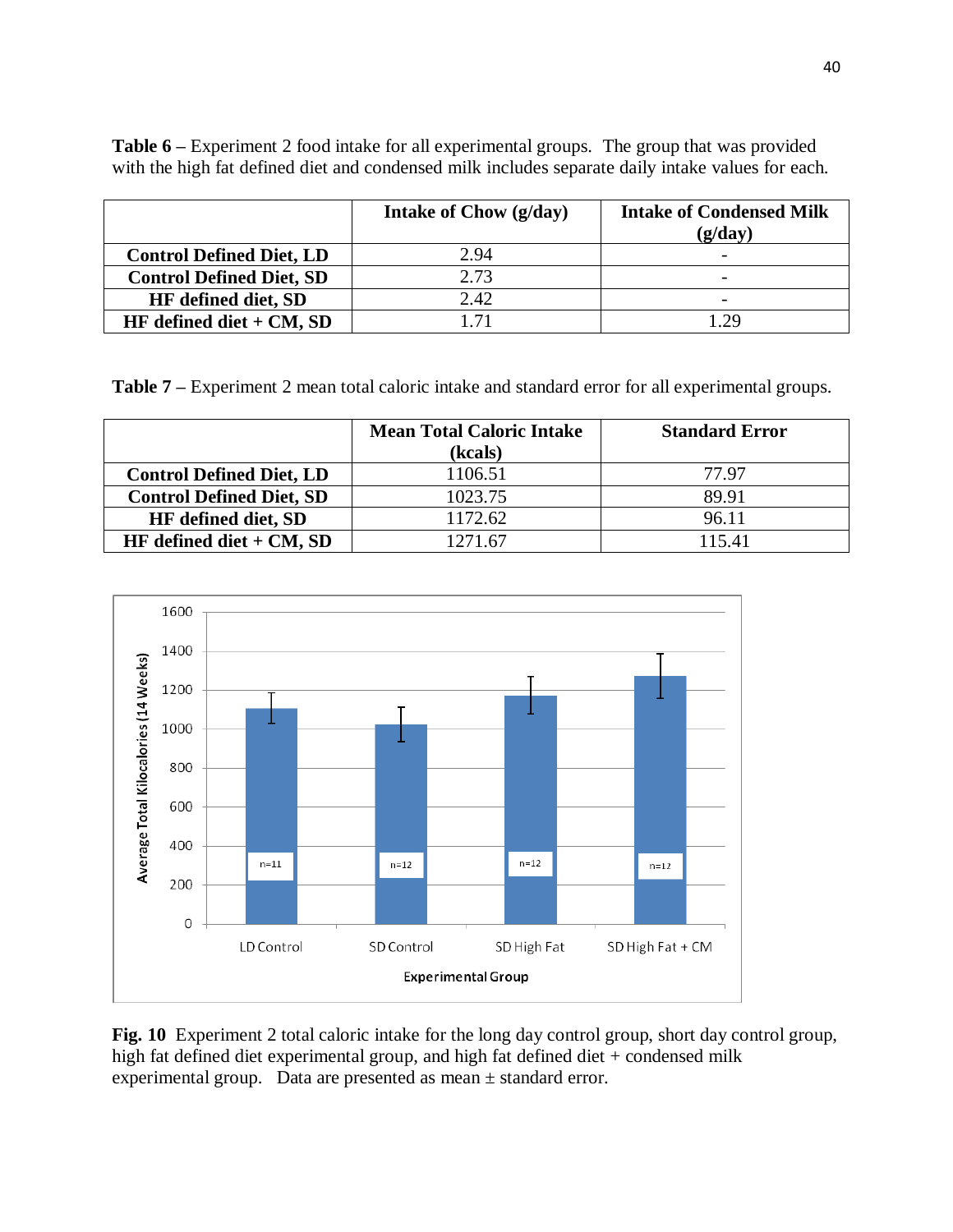|                                 | <b>Average Body Mass (g)</b> | <b>Standard Error</b> |
|---------------------------------|------------------------------|-----------------------|
| <b>Control Defined Diet, LD</b> | 21.43                        | 1.24                  |
| <b>Control Defined Diet, SD</b> | 20.30                        | 1.40                  |
| <b>HF</b> defined diet, SD      | 21.84                        | 1.67                  |
| HF defined diet $+ CM$ , SD     | 20.24                        | 135                   |

**Table 8 –** Experiment 2 average body mass and standard error for all experimental groups.

**Table 9 –** Experiment 2 average single testis mass and standard error for all experimental groups.

|                                 | <b>Average Single Testis Mass</b> | <b>Standard Error</b> |
|---------------------------------|-----------------------------------|-----------------------|
|                                 | (mg)                              |                       |
| <b>Control Defined Diet, LD</b> | 47                                |                       |
| <b>Control Defined Diet, SD</b> |                                   |                       |
| <b>HF</b> defined diet, SD      |                                   |                       |
| HF defined diet $+ CM$ , SD     |                                   | ιQ                    |



**Fig. 11** Experiment 2 single testis mass for the long day control group, short day control group, high fat defined diet experimental group, and high fat defined diet + condensed milk experimental group. Data are presented as mean ± standard error.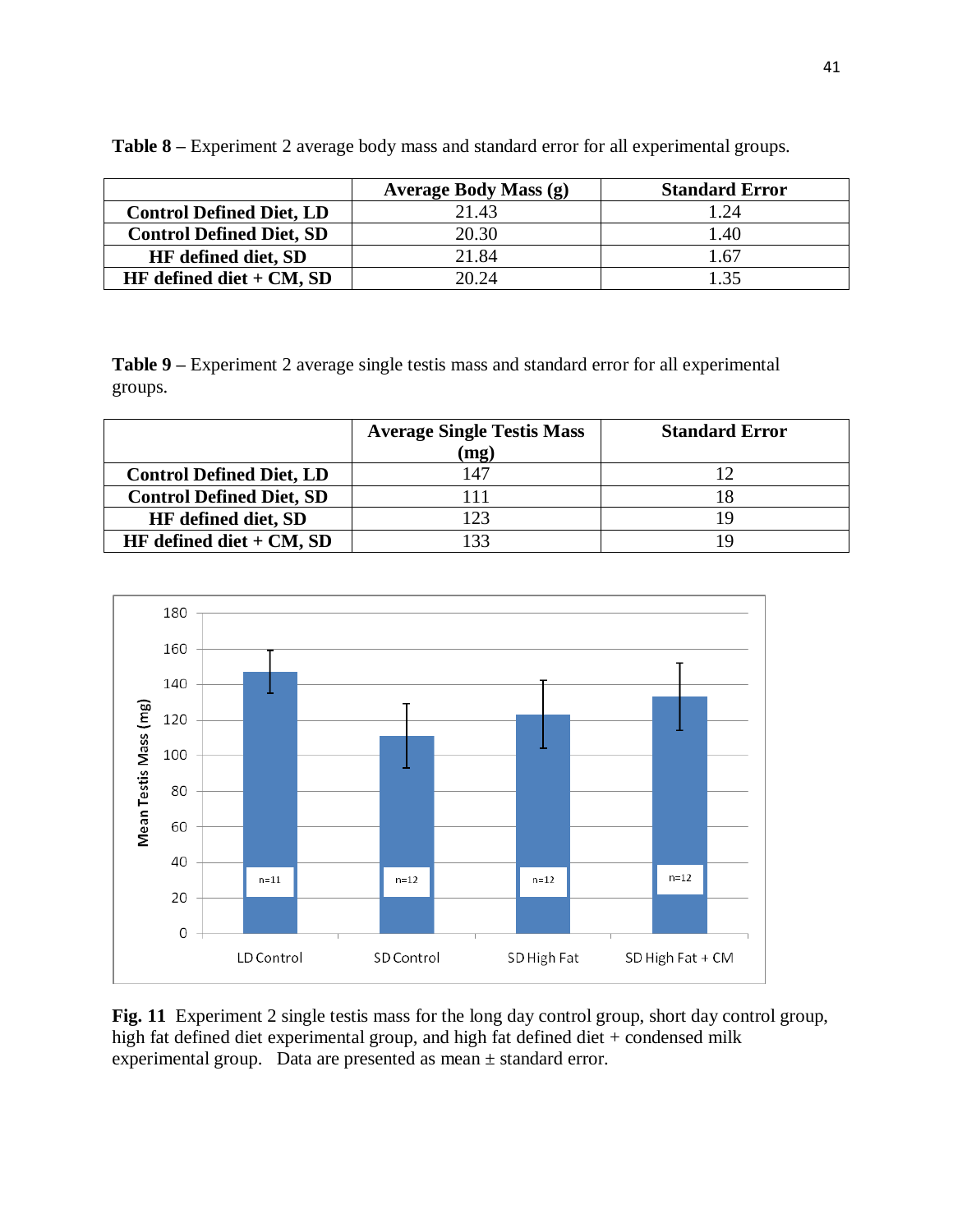**Table 10 –** Experiment 2 average seminal vesicle mass and standard error for all experimental groups.

|                                 | <b>Average Seminal Vesicle</b><br>Mass (mg) | <b>Standard Error</b> |
|---------------------------------|---------------------------------------------|-----------------------|
| <b>Control Defined Diet, LD</b> |                                             |                       |
| <b>Control Defined Diet, SD</b> | 64                                          |                       |
| <b>HF</b> defined diet, SD      |                                             |                       |
| HF defined diet $+$ CM, SD      |                                             |                       |



**Fig. 12** Experiment 2 seminal vesicle mass for the long day control group, short day control group, high fat defined diet experimental group, and high fat defined diet + condensed milk experimental group. Data are presented as mean ± standard error.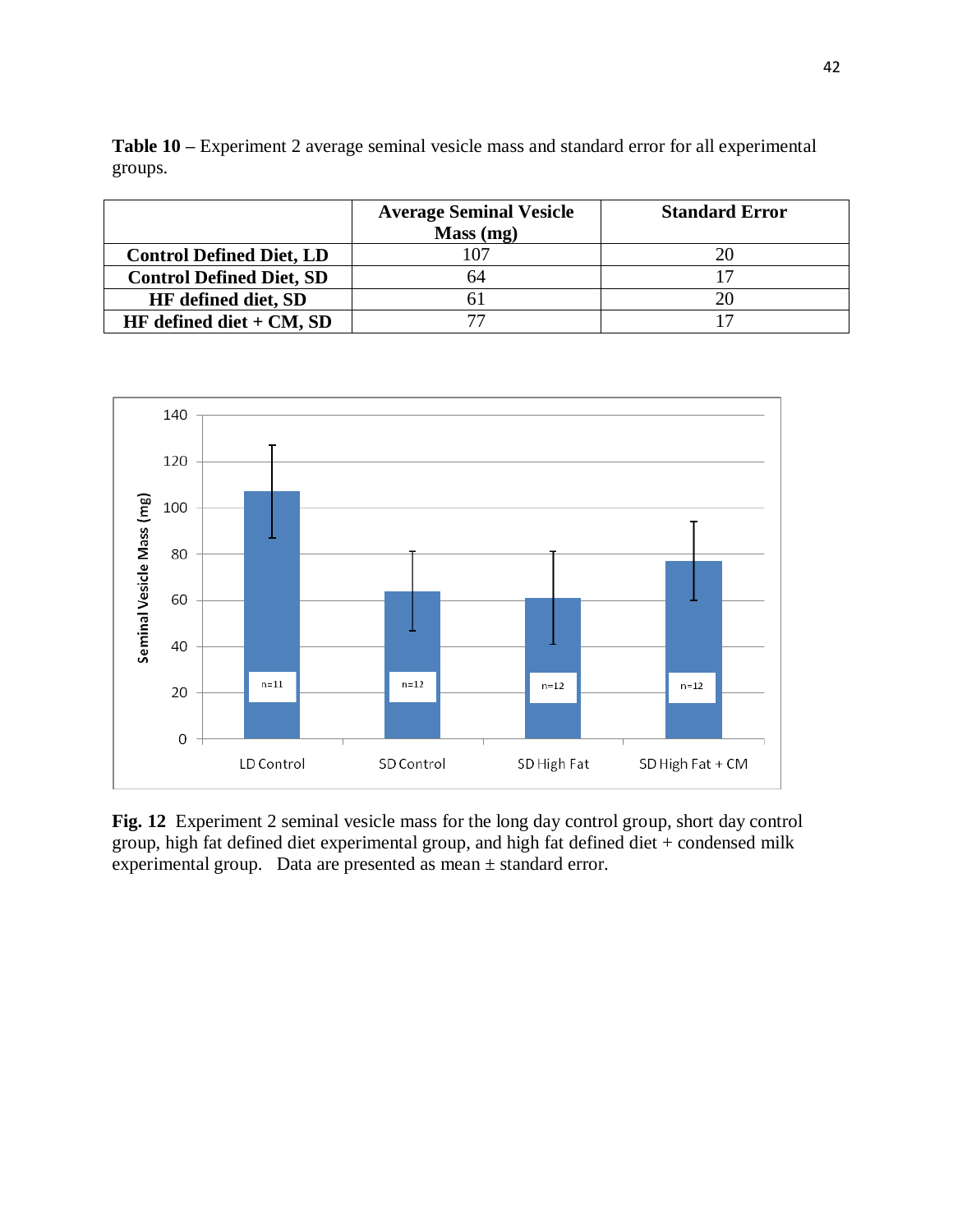

**Fig. 13** Experiment 2 Estimated Testis Volume (ETV) calculated from external testis measurements taken during week 9 of the experiment for the long day control group, short day control group, high fat defined diet experimental group, and high fat defined diet + condensed milk experimental group. Data are presented as mean ± standard error.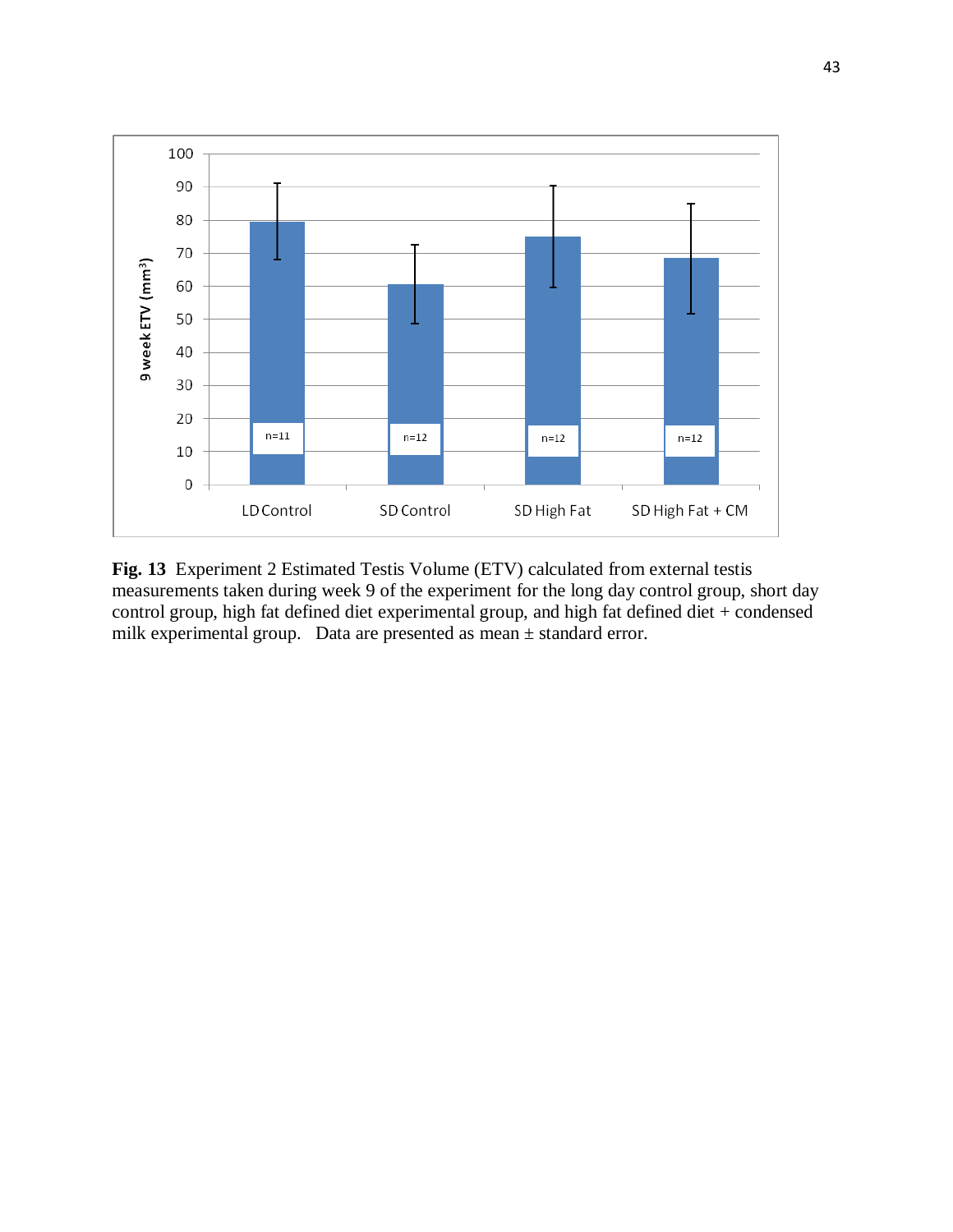### **References**

- Avigdor, M., Sullivan, S.D., and Heideman, P.D. (2005) Response to selection for photoperiod responsiveness on the density and location of mature GnRH-releasing neurons. American Journal of Physiology-Regulatory, Integrative, and Comparative Physiology 288: 1226-1236.
- Baum, M.J. (2002) Neuroendocrinology of sexual behavior in the male. *Behavioral Endocrinology* (eds. J.B. Becker, S.M. Breedlove, D. Crews, and M.M. McCarthy), pp.153-203. MIT Press, Cambridge.
- Bronson, F.H. (1987) Susceptibility of the fat reserves of mice to natural challenges. Journal of Comparative Physiology B 157: 551-554.
- Bronson, F.H., Heideman, P.D., and Kerbeshian, M.C. (1991) Liability of fat stores in peripubertal wild house mice. Journal of Comparative Physiology B 161: 15-18.
- Cronin, K.L. and Bradley, E.L. (1988) The relationship between food intake, body fat and reproductive inhibition in prairie deermice (*Peromyscus maniculatus bairdii*). Comp. Biochem. Physiol. 89A: 669-673.
- Goldman, B.D. (2001) Mammalian photoperiodic system: formal properties and neuroendocrine mechanisms of photoperiodic time measurement. Journal of Biological Rhythms 16: 283-301.
- Gorman, M.R. and Lee, T.M. (2002) Hormones and biological rhythms. *Behavioral Endocrinology* (eds. J.B. Becker, S.M. Breedlove, D. Crews, and M.M. McCarthy), pp.451-494. MIT Press, Cambridge.
- Hambly, C., Adams, A., Fustin, J.M., Rance, K.A., Bϋnger, L., and Speakman, J.R. (2005) Mice with low metabolic rates are not susceptible to weight gain when fed a high-fat diet.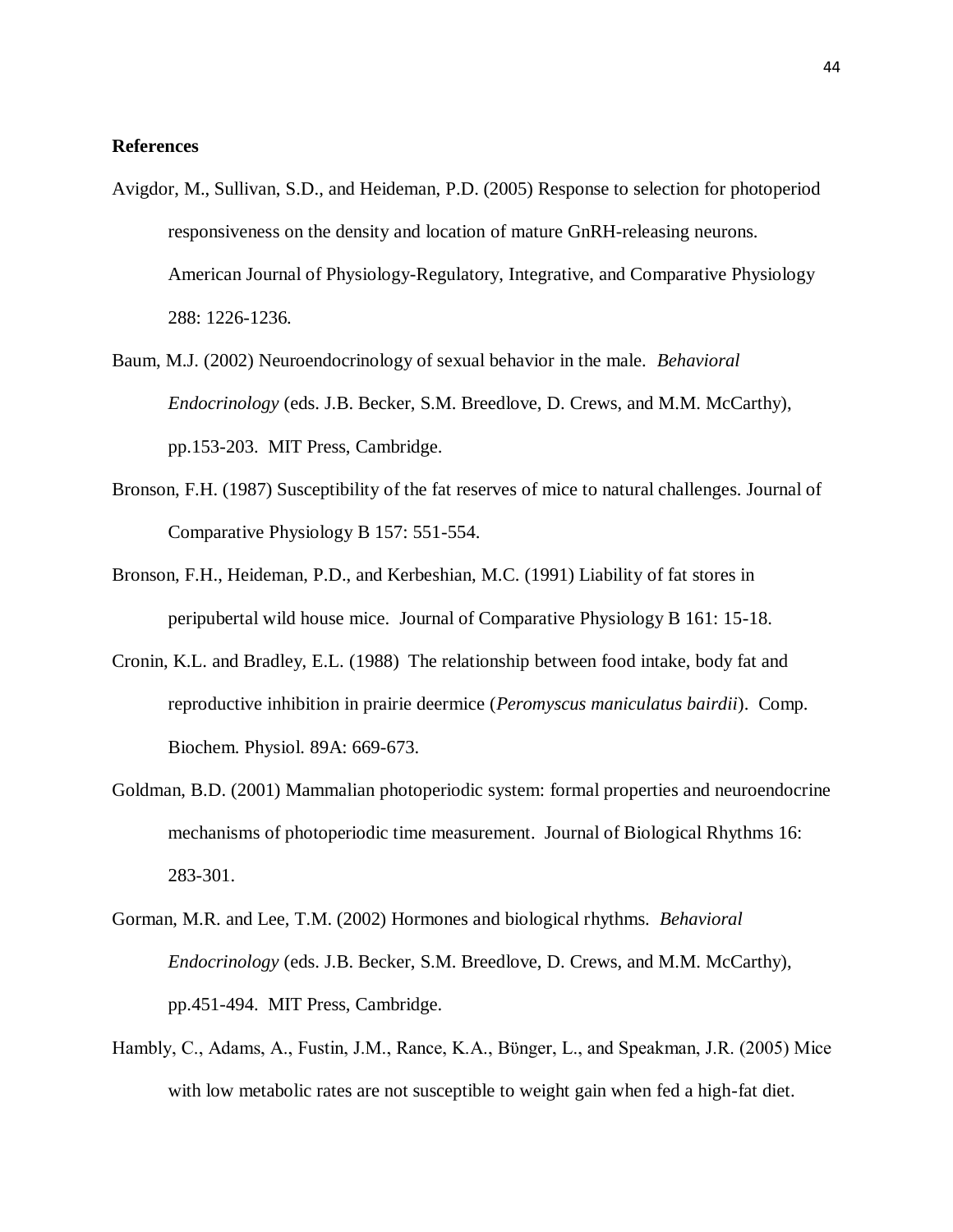Obesity Research 13:556-566.

- Harshman, L.G. and Zera, A.J. (2006) The cost of reproduction: the devil in the details. Trends in Ecology and Evolution 22:80-86.
- Heideman, P.D., Bruno, T.A., Singley, J.W., and Smedley, J.V. (1999) Genetic variation in photoperiodism in *Peromyscus leucopus*: geographic variation in an alternative lifehistory strategy. Journal of Mammology 80: 1232-1242.
- Heideman, P.D., Rightler, M., and Sharp, K. (2005) A potential microevolutionary life-history trade-off in White-Footed Mice (*Peromyscus leucopus*). Functional Ecology 19: 331- 336.
- Meyer, J.H. and Elashoff, J.D. (2001) Dilutions of low- vs. high-fat diets on intakes and gastric volumes in rats. Physiology and Behavior 72: 325-337.
- Prendergast, B.J., Hotchkiss, A.K., Wen, J., Horton, T.H., and Nelson, R.J. (2006) Refractoiness to short day lengths augments tonic and gonadotrophin-releasing hormone-stimulated lutenising hormone secretion. Journal of Neuroendocrinology 18: 339-348.
- Prendergast, B.J., Nelson, R.J., and Zucker, I. (2002) Mammalian seasonal rhythms: behavioral and neuroendocrine substrates. *Hormones, Brain, and Behavior* (eds. D.W. Pfaff, A. Arnold, A. Etgen, S. Fahrbach, and R. Rubin), pp. 93-156. Academic Press, San Diego.
- Reilly, S.J., Oum, R., and Heideman, P.D. (2006) Phenotypic plasticity of reproductive traits in response to food availability and photoperiod in white-footed mice (*Peromyscus leucopus*). Oecologia 150: 373-382.
- Schneider, J.E. (2004) Energy balance and reproduction. Physiology and Behavior 81: 289-317.
- Staubs, P.A. and Bradley, E.L. (1998) Oxygen consumption and carbon dioxide production in Male prairie deermice (*Peromyscus maniculatus bairdii*) in different reproductive